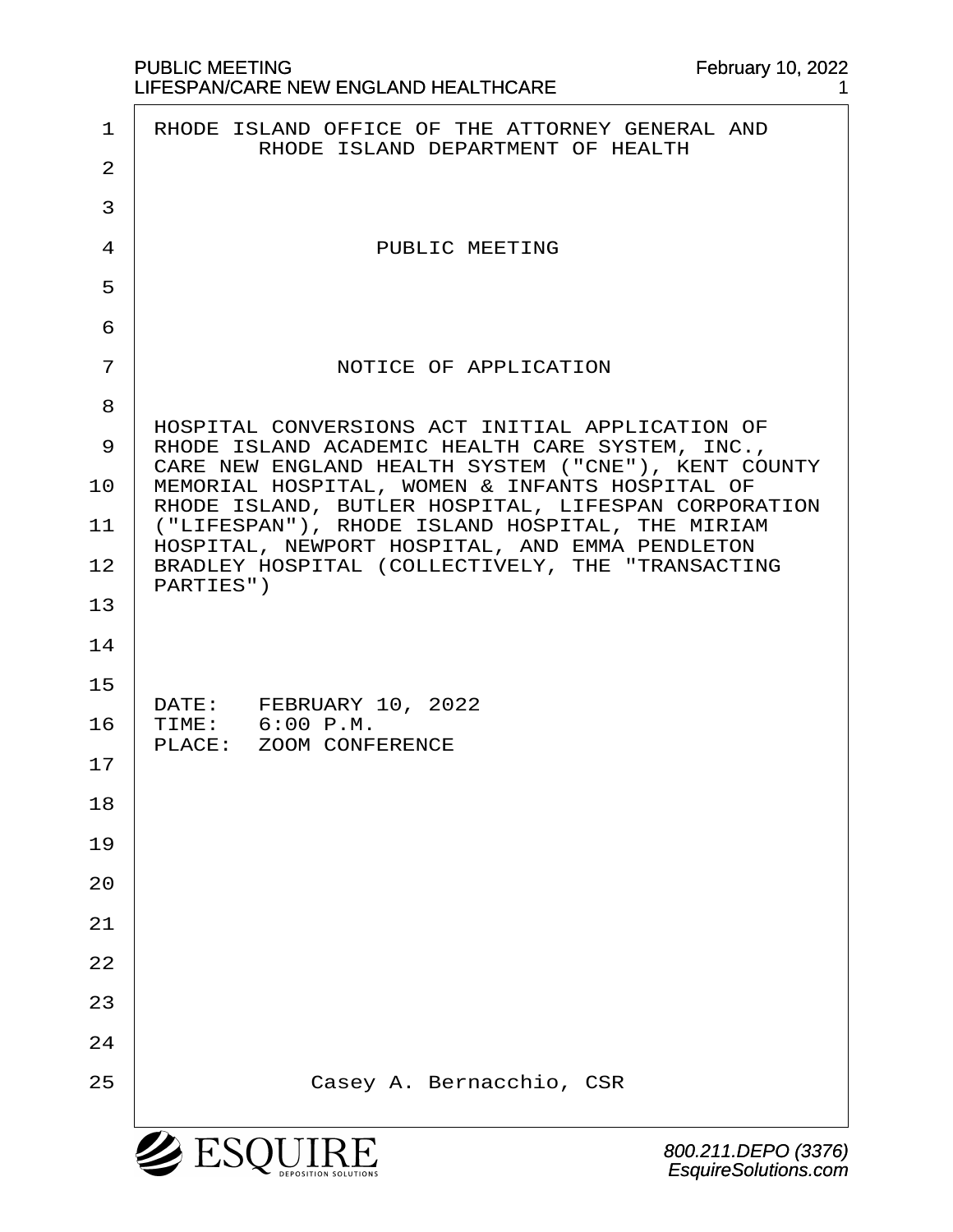1 | (RECORDED MEETING COMMENCED AT 6:02 P.M.) 2 | MS. WEIZENBAUM: Okay. I think we're 3 | going to get started. It looks like we do not have  $4$  people continuing to join at this point  $-$ - maybe a  $5$  couple -- so -- and I know it's a -- this is an  $6$  evening meeting, so people have things to get back  $7$  to.

8 | This is a joint public informational 9 meeting of the Office of the Attorney General and 10 the Rhode Island Department of Health regarding a 11 | proposed hospital conversion.

12· · · · · · My name is Miriam Weizenbaum, and I'm the 13  $\vert$  chief of the civil division for the Office of the 14 | Attorney General here in Rhode Island. And I'd 15 | like to first welcome everybody who's here and to  $16$  | thank you for taking the time to participate in  $17$  this important meeting and this important process.

18 The transaction or conversion as proposed 19 | would place a nonprofit Rhode Island parent 20 corporation over Care New England and Lifespan,  $21$  each designating that parent corporation as its 22 | sole corporate member. And after that, until a 23 | system CEO is chosen, the current Care New England 24 and Lifespan CEOs will serve as interim co-CEOs 25 | during a planning and integration process if the

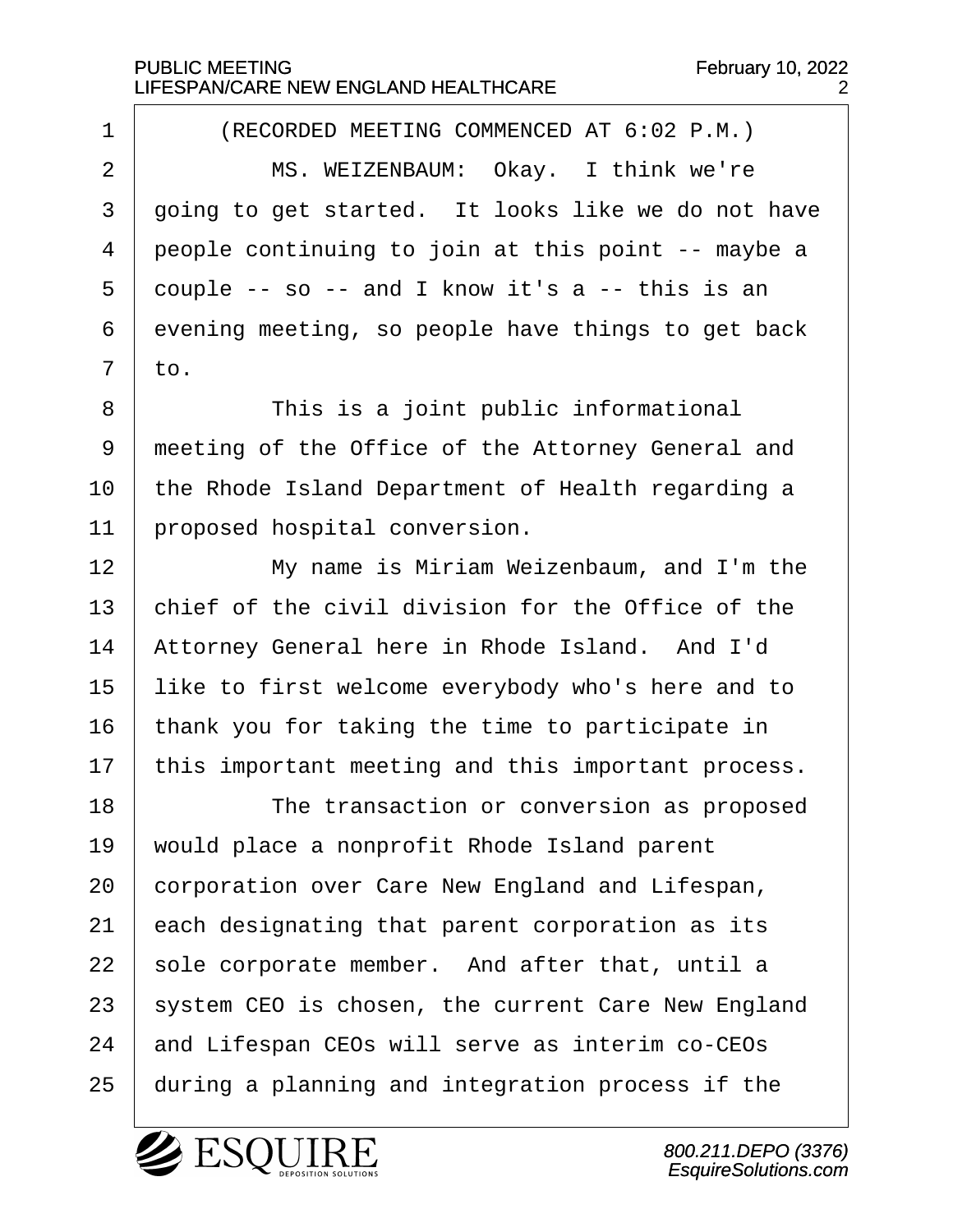$1$  | transaction is approved.

2 **Both the department of the attorney** 3 | general and the Department of Health are 4 responsible for reviewing the proposed transaction  $5$  and either approving it, approving with conditions,  $6 \mid$  or not approving.

7 | Lifespan and Care New England's joint 8 application seeking approval was deemed complete on 9 | November 16th of 2021 and made public on  $10$  | December 30th, and is posted on the website of the 11 | Rhode Island Attorney General.

12 | So here from the attorney general's office 13  $\vert$  is Attorney General Peter Neronha; the attorney 14 | general's insurance advocate, Maria Lenz; and  $15$  myself; and other members of our reviewing team.

16 | Tonight we will initially be hearing from  $17$  the attorney general; and then from the interim 18 | director of the Department of Health, Dr. James 19 | McDonald; and associate director, Sandra Powell.  $20$  | This will be followed by a description of the 21 | format that we're following for this meeting, and  $22$  | then we'll turn it over to public comments.

23 | So, again, I'd like to thank everybody for 24 | participating and turn it over to Attorney General 25 | Peter Neronha.

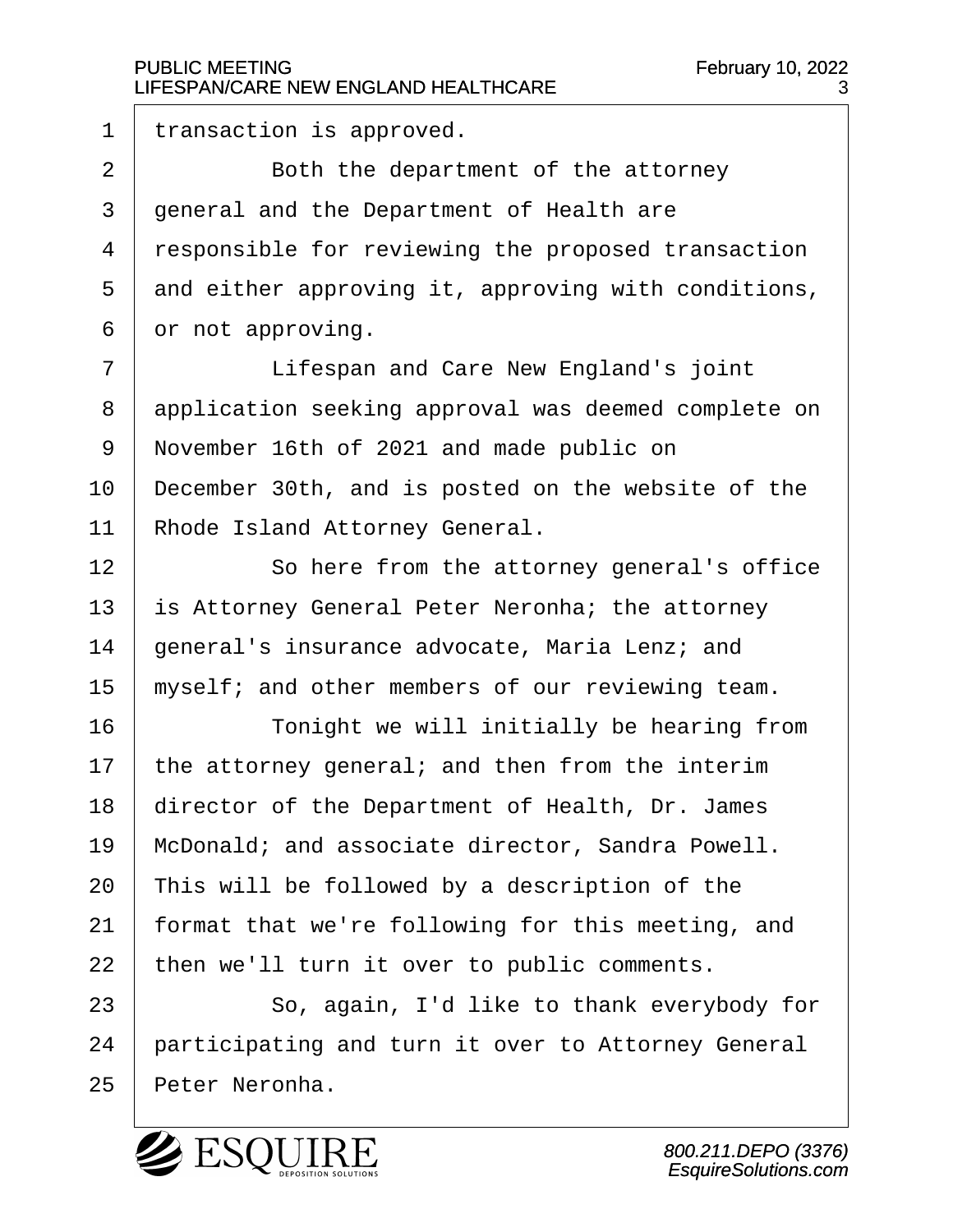1 | MR. NERONHA: Good evening, everyone. 2 | First of all, let me welcome everyone to  $3$  this public hearing. I also, in particular, want 4 | to acknowledge our counterparts, colleagues from 5 | the Department of Health. Dr. McDonald is with us  $6$  tonight. I want to thank him for being here and  $7$  that entire team. 8 | Really looking forward to this third

9 | session of public comment. I want the public to | know that we here at the department  $-$  I care about  $\vert$  your voices. I want to hear what you have to say about this proposed transaction.

13 and I also want you to know that the team  $14$   $\vert$  we have built here is very strong and has done a 15 eeep dive into this proposed transaction. And so 16 | irrespective of what our decision will ultimately  $17$   $\vert$  be, the public can rest assured this was a careful  $18$  analysis, and you will see the fruit of that 19 analysis when we issue our decision.

20 **8** · So thank you again for being here, and  $21$  | I'll turn the microphone now over to the next  $22$  speaker. Thank you very much.

23 DR. McDONALD: Hi. It's Dr. Jim McDonald, 24 | interim director of the Rhode Island Department of 25 | Health. I want to thank you, Attorney General

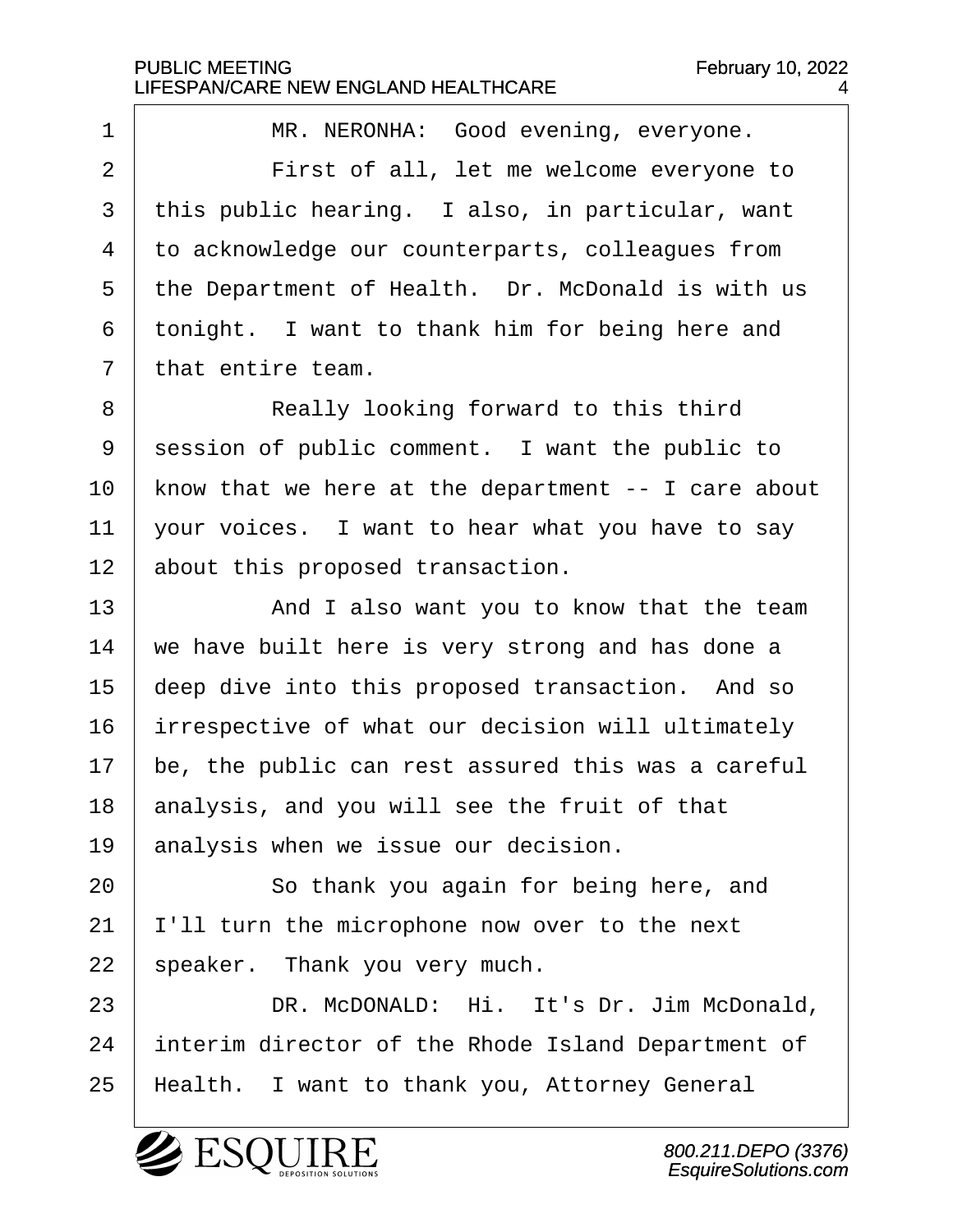1  $\vert$  Neronha, and all the members who are with us this  $2$  evening.

3 | I'm new to this public meeting. I didn't  $\mid$  make the first two. I did read the transcripts. I 5 reviewed the application and many of the documents there. So I'm quite familiar now with the process and look forward to just listening tonight and | hearing what everybody has to say.

9 | You know, public meetings are important.  $10$  | You know, we really want public input, and, you 11 | know, we're just very interested in listening  $12$  | tonight.

13 V · Our public health philosophy at the Rhode 14 | Island Department of Health is about centering the  $15$   $\vert$  voice of the community and ensuring that the 16 community's voice is part of every conversation.

17 | The this conversation, on this application,  $18$  | the community's voice is particularly critical. In 19 | this process, our charge is to ensure that any 20  $\parallel$  health system changes -- to ensure that 21 | Rhode Islanders have access to care that is safe,  $22$  accessible, and affordable. So we can't take 23 determinations on any of those accounts without 24 | hearing about your experience and your needs.

25 | To get more specific, the review we are

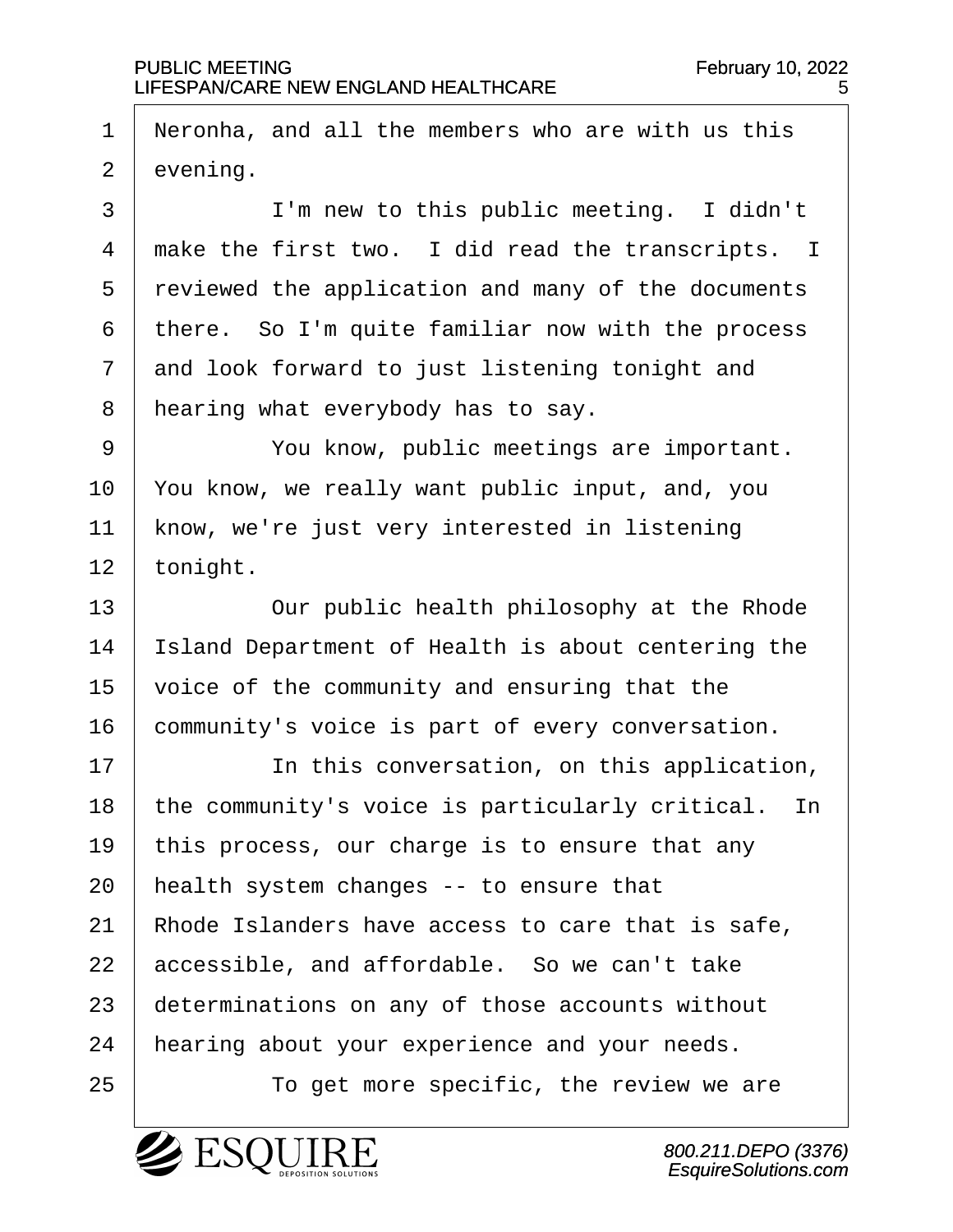1 doing is under the State's Hospital Conversion Act. 2 I It calls on the Rhode Island Department of Health 3 | to issue a decision on the application that is a 4 decision to approve, to disapprove, or to approve 5 | with conditions of approval. 6 **b c** <sup>o</sup> There are several criteria that we are  $7$   $\vert$  called on to consider specifically. They are 8 | character, competence, and commitment of the 9 | transacting parties; safeguards to ensure access to  $10$  | affordable care; appropriate access for 11 | traditionally underserved populations; appropriate 12 | referrals to the new hospitals by employees or 13  $\vert$  physicians; in other words, federal anti-kickback  $14$  provisions; commitment to collective bargaining, 15 | workforce retention, and commitment to employment  $16$  | needs and workforce retraining; whether the public  $17$   $\parallel$  interest will be served considering the essential  $18$   $\mid$  medical services needed to provide safe and 19 adequate treatment, appropriate access and balanced  $20$  | healthcare delivery to the residents of the state 21  $\parallel$  and issues of market share, especially as they  $22$  affect quality, access, and affordability of

24 | The comments that you share today will be 25 | entered into the public record, will be reviewed



 $23$  services.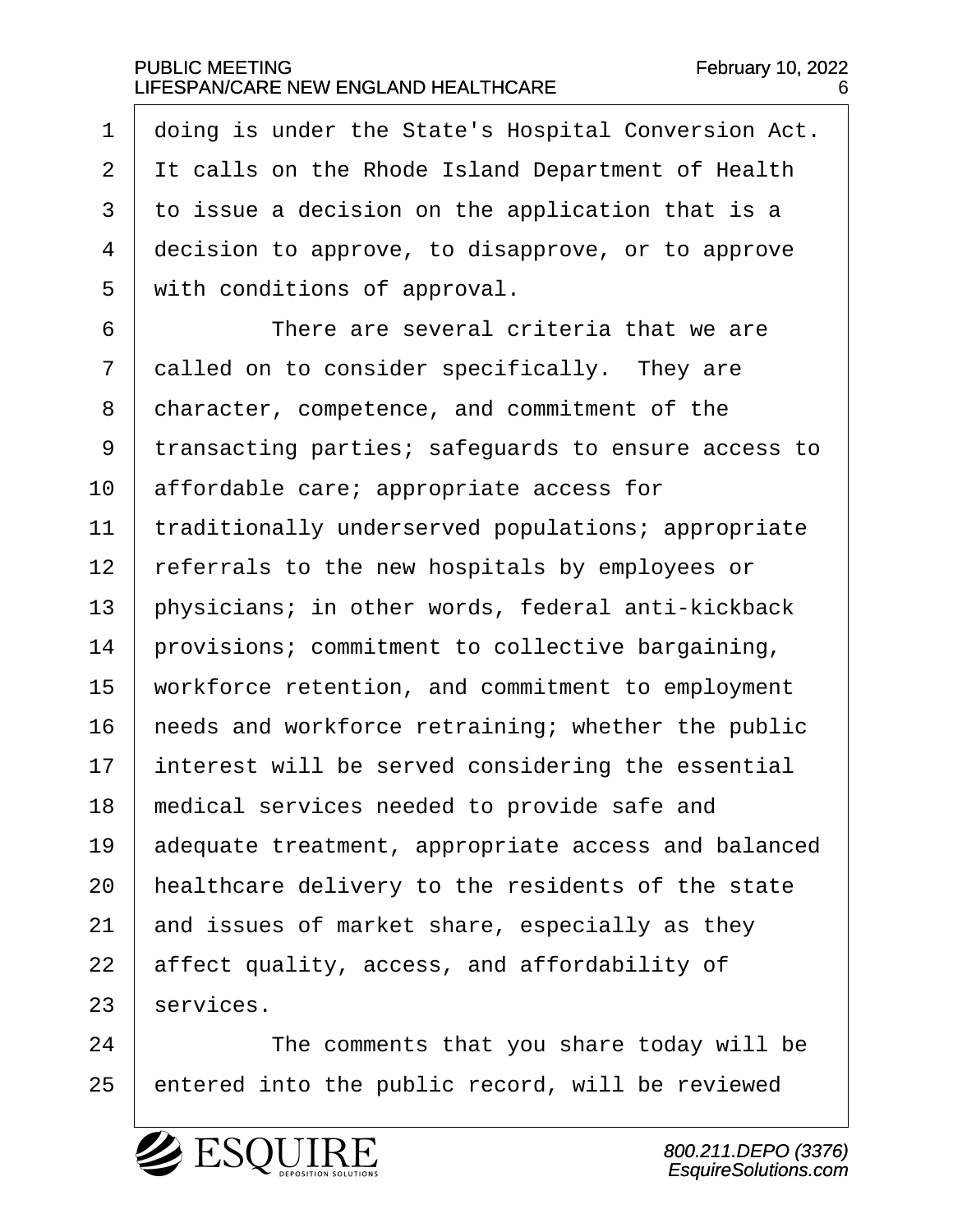$1 \vert$  closely as we work on our decision.

2 | There's a big talented team at the Rhode 3 | Island Department of Health that will be managing  $4$  the review at the Department, along with our 5 | leadership. They include Sandra Powell, the  $6$  associate director for the Division of Policy,  $7$  Information and Communications; Mike Dexter, the 8 assistant director for the Center for Health 9 | Systems Policy and Regulations; Fernanda Lopes, the 10 | chief of our Office of Health Systems Development; 11 | Jacqueline Kelley and Bruce Tedesco from our legal  $12$  | team; along with consultants we have engaged.

13 So with that, let me turn it over to 14 | Sandra Powell who's going to say a few words.  $15$  Thank you.

16 | MS. POWELL: Good evening. And thank you,  $17$  | Dr. McDonald, and thanks  $-$  hello to everyone who 18 is here and our colleagues at the Rhode Island  $19$  attorney general's office.

**I** just wanted to add a couple words that  $\vert$  we at RIDOH, echoing what Dr. McDonald spoke about,  $\vert$  take this review very seriously. We know this is a 23 very significant application that's before our agency, as well as the attorney general's office. 25 | We really look forward to closely hearing

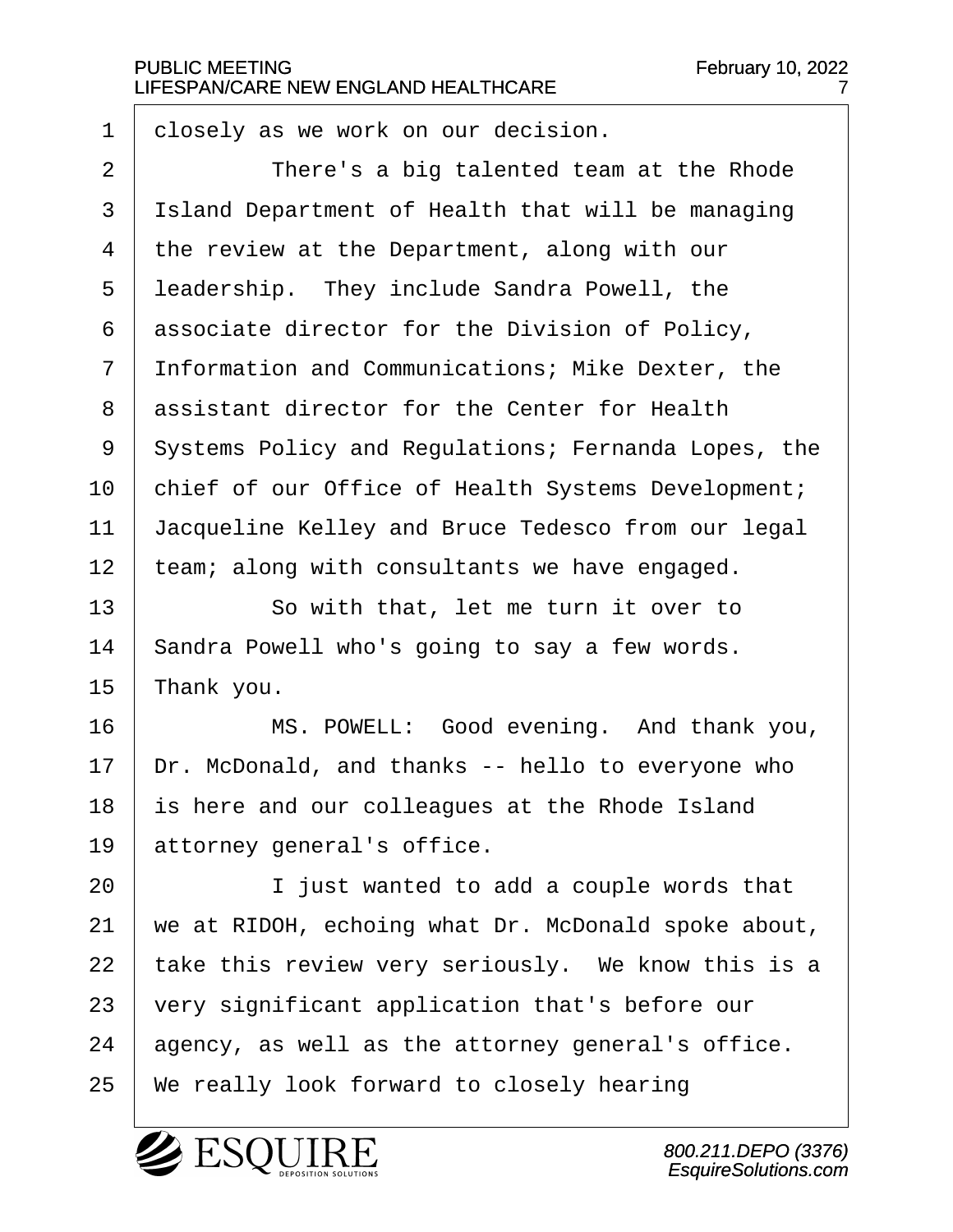$1$  everyone's comments tonight, as we thought about  $2$  them over the last several meetings, and we really 3 | want to hear from the members of the public who are  $4$  | here to speak. 5 | With that, I am going to turn it over to  $6$  | Fernanda Lopes who is going to help, working with  $7$   $\mid$  Maria Lenz from the AG's office -- help to manage 8 and orchestrate our meeting. 9 | So, Fernanda, if I could turn it over to  $10$  | you. 11 | MS. LOPES: Thank you. 12 | **Welcome all.** My name is Fernanda Lopes, 13  $\vert$  and I serve as the chief of the Office of Health 14 Systems Development at the Rhode Island Department  $15·$  of Health. 16· · · · · · I'd like to review the framework around  $17$  | the administrative and procedural processes that  $18$  will be undertaken during today's meeting. 19 | · · · · · First, I'd like to note that this meeting  $20$  is being recorded and will be posted on the  $21$  attorney general and RIDOH's websites. We also  $22$  | have a stenographer, so we hope to establish an  $23$  audio recording and a transcript of this meeting 24 for the record. 25 | We have a large number in attendance

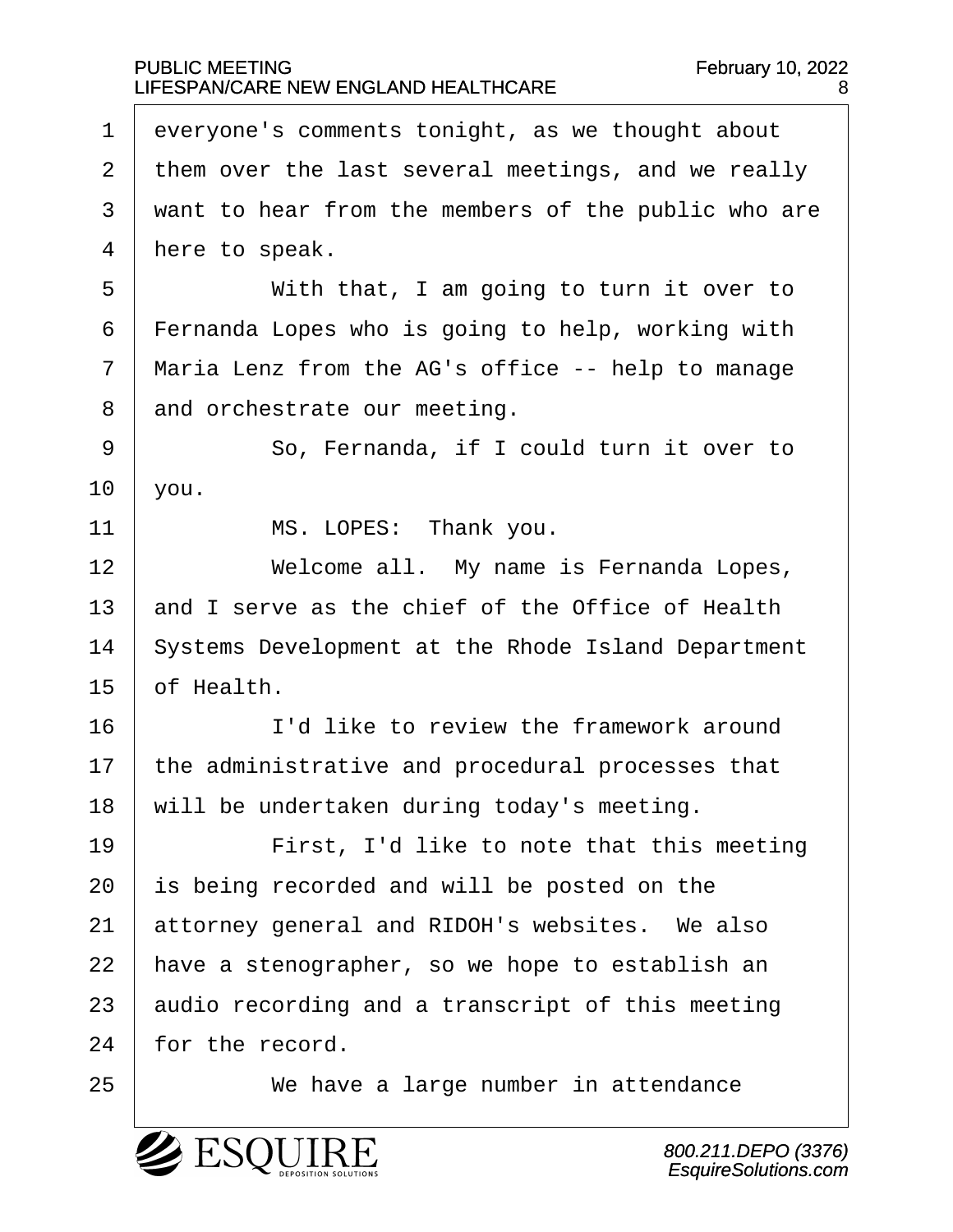$1$  today. As you know, this meeting is being run 2 | virtually, and in order for it to be conducted in  $3 \mid$  an organized and orderly manner, I'm requesting  $4$   $\pm$  that everyone please remain on mute until it is 5 | your turn to provide comments. Muting will help  $6$  everyone avoid any feedback and allow us all to  $7$  hear those speaking one at a time. I really  $8$  appreciate your flexibility in this virtual 9 environment.

10 | The Booted in the public notice  $11$  | for the joint public meeting is a live link, if you 12 | haven't already done so and are interested in 13 providing comments during today's meeting, please  $14$  sign up. Participants will be called on to provide  $15$  | their public comments according to that active  $16$  list.

17 | It's important that person speaking during | the course of today's meeting identify themselves  $\vert$  by name, affiliation, if any, and please spell it out for the stenographer so the record is clear.

21 | Please refrain from posting reactions or 22 engaging in chats on Zoom.

23 | Finally, each participant in this meeting  $24$  | will have up to six minutes to speak. I ask that 25 | comments provided by those speaking today please be

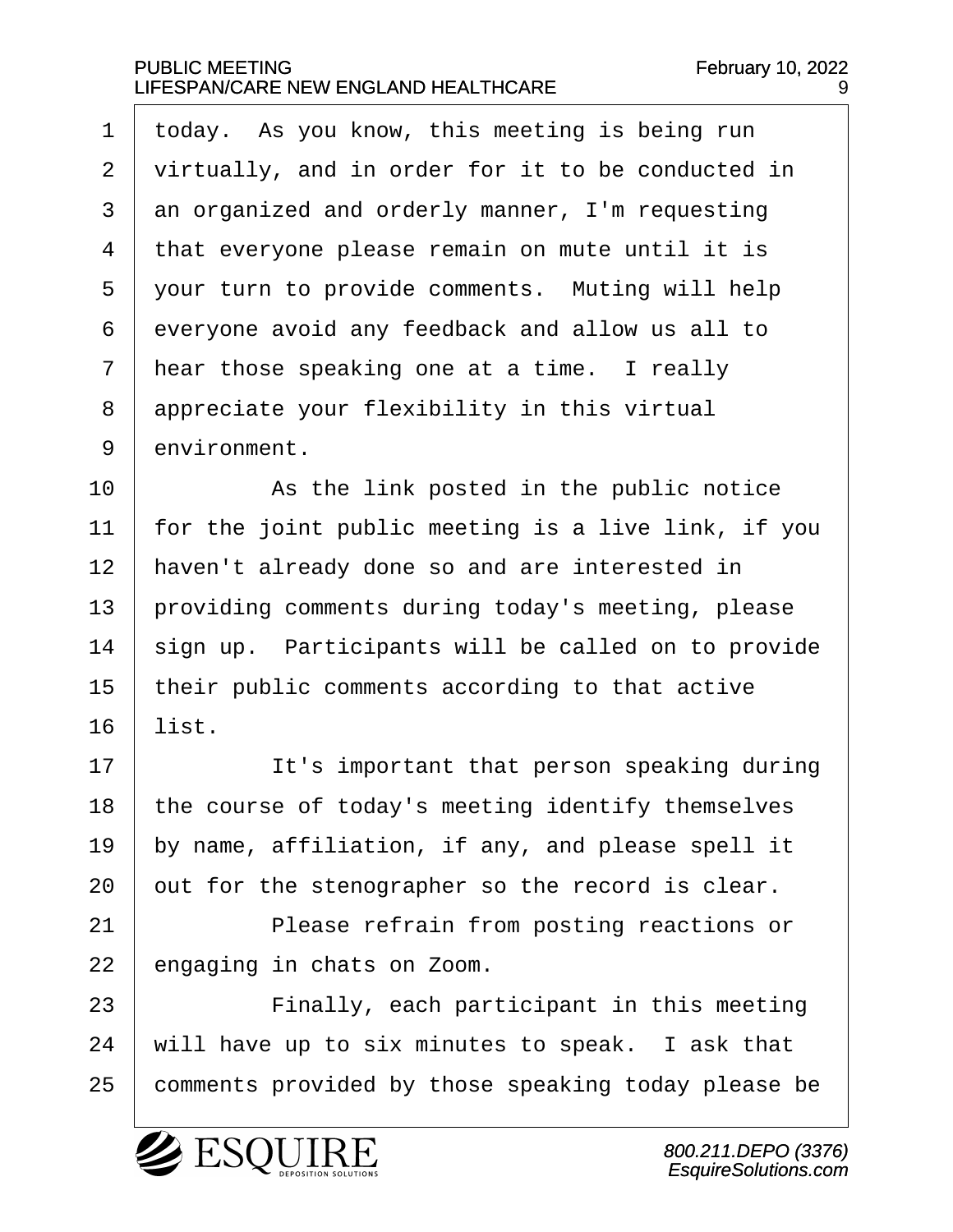1  $\vert$  pointed, succinct, and concise so that we have an  $2$  opportunity to hear from all who have public 3 comments to share.

4 | Tf you've already submitted written 5 comments, please be advised that those are part of  $6$  the record and do not need to be repeated here  $7$   $\vert$  today. Written comments will continue to be 8 accepted through tomorrow, February 11, 2022, in 9 | place of or should you want to supplement your 10 | verbal comments today.

11· · · · · · We're here to listen to public comments 12 | regarding the Care New England/Lifespan Hospital 13 Conversions Act application currently under review  $14$   $\vert$  by both agencies. All verbal and written comments  $15$  will be considered by our agencies.

16 So with all of that said, I'll call upon 17 | Attorney Rocha to introduce applicant 18 representatives for some brief comments. Thank  $19$  you.

21 | MS. ROCHA: Thank you, Fernanda. **I** Once again, the transacting parties want  $\mid$  to thank General Neronha and Dr. McDonald and their | teams for hosting this public meeting.

25 | T'm going to turn it over to Dr. Fanale,



 $20$  Pat?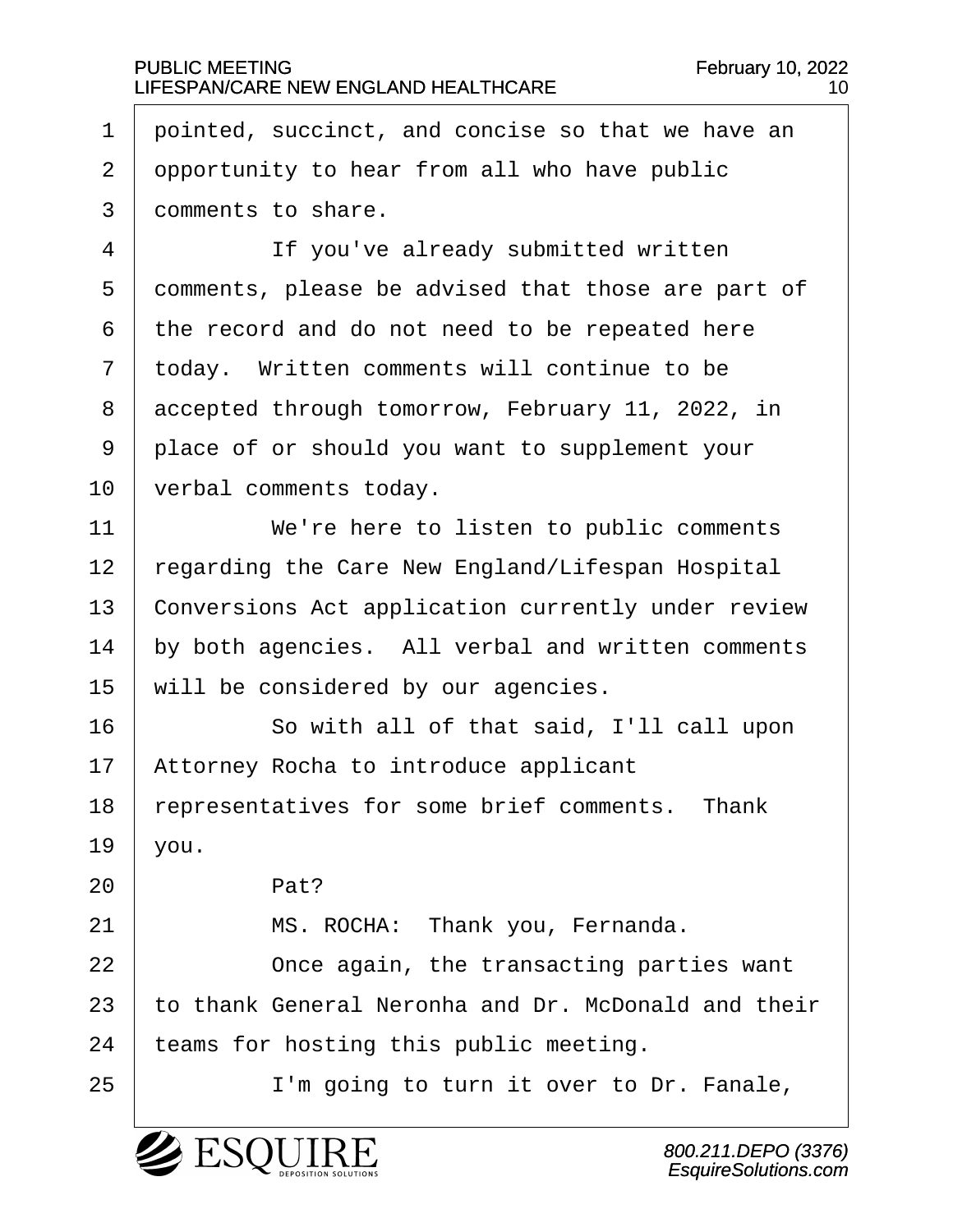1 | the president and CEO of Care New England. We'll  $2$  then turn it over to Dr. Babineau, the president 3 and CEO of Lifespan.

·4· · · · · · President Paxson sends her regrets.· She  $5$   $\vert$  has a corporation meeting, and she's not able to  $6$  attend this evening.

7 | So, Dr. Fanale?

8 DR. FANALE: Thanks, Pat. And thanks to 9 | the attorney general and Dr. McDonald from the 10 | Department of Health, Sandra Powell, and everybody  $11$  else from the Department. Thanks for all your work  $12$  | you've done on this. I know the review has been a  $13$  long process.

14 Going into the third in this series of  $15$  | meetings, I thought I'd probably talk for about  $16$  seven to -- seven to eight minutes, but I'm not  $17$   $\mid$  going to. I tried to inject a little levity 18 tonight.

19 | But on all seriousness, you know, I've  $\vert$  said it before, and Dr. Babineau will say it also,  $\parallel$  we think this is exceedingly important for the  $\vert$  State of Rhode Island. I know there's a lot of discussion about this as far as size, consolidation, but I just want everyone to 25 | understand from -- the deepest of our commitment is

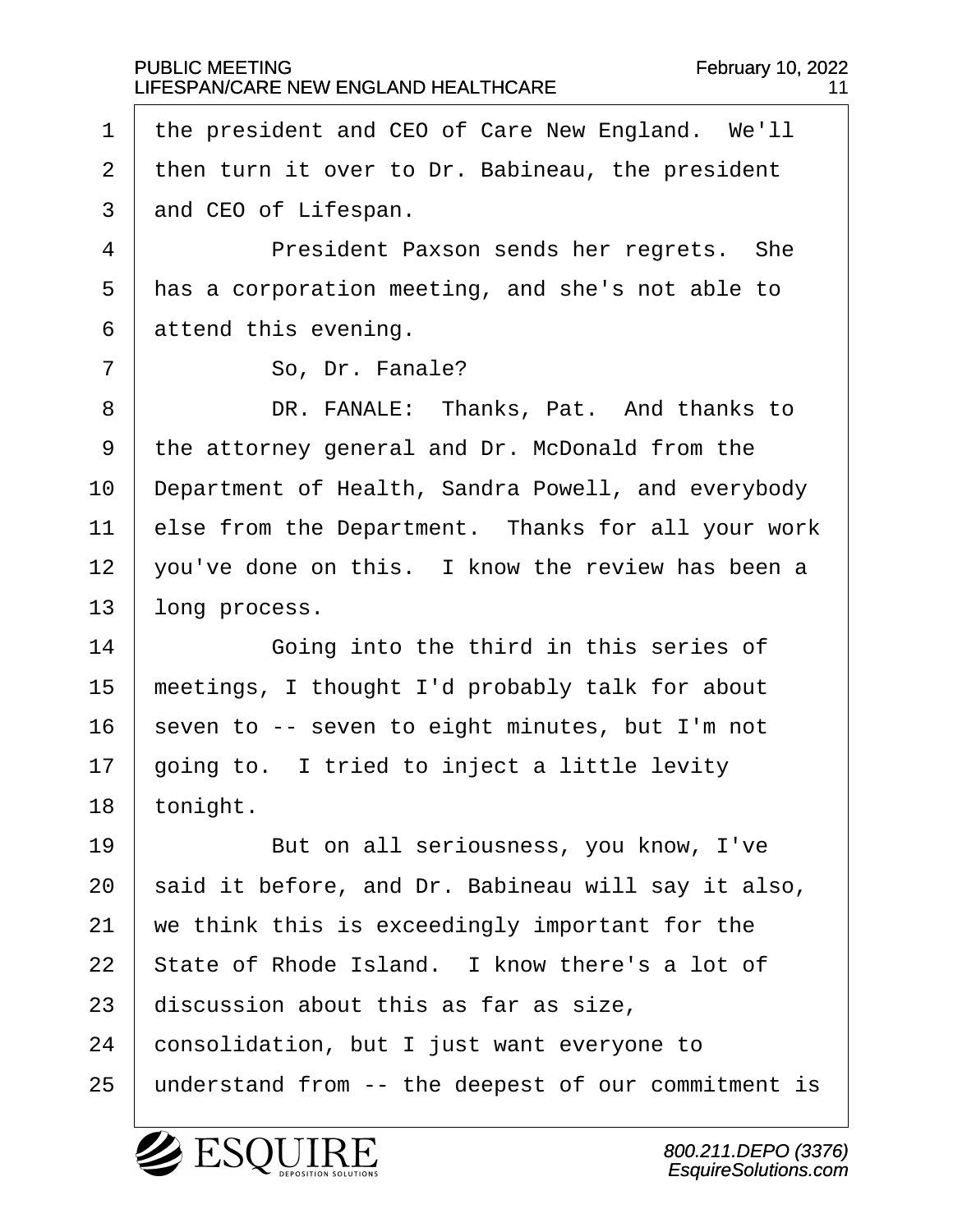$\pm$  to commit to an organization that will serve the 2 community better, provide better access to the communities that we serve, a commitment to quality.  $\mid$  We've laid this out in several documents in -- as 5 part of the application. We understand oversight's important. And we want to live up to our pledges and be held to those pledges.

8 | But importantly, this is a time where we 9 | have an opportunity to build a resilient health 10 care system in the state of Rhode Island that will 11 | truly keep Rhode Islanders local and take care of  $12$  | them here and improve all the things that I just  $13 \mid$  said.

14 Imagine having an NCI designated cancer in  $\vert$  the state for the first of its kind. Of course, as | we've talked over the past couple of weeks, we  $\vert$  won't be able to do that unless we do it together. It just won't be the same.

19 | We've committed to labor, to make sure | that we work closely with labor, and to commit to saving as many jobs as we can, and also to work with labor to have good jobs, good paying jobs for the community.

24 | So, in closing, this is an important time 25 | in our future, certainly at Care New England,

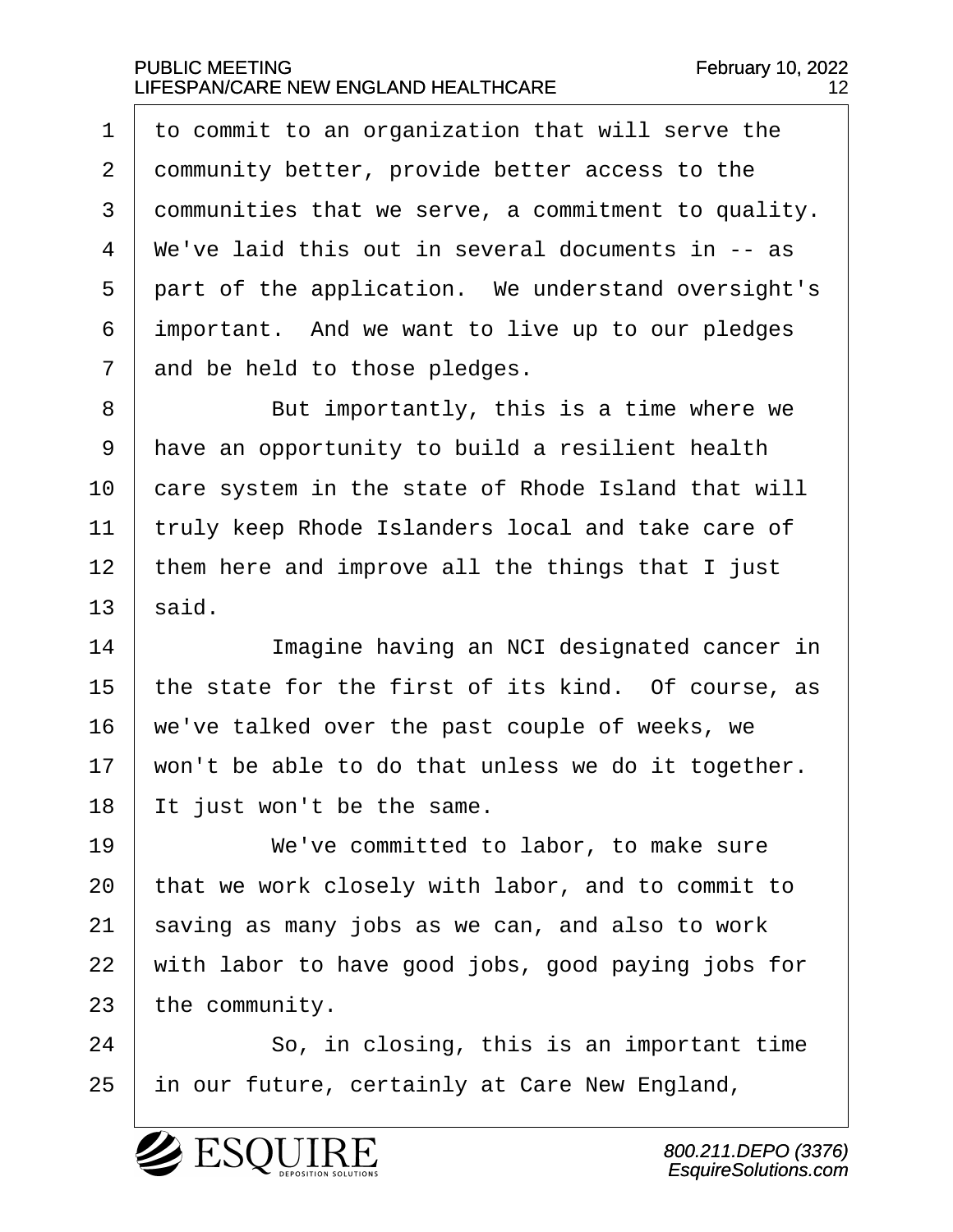1 certainly at Lifespan, but really, really 2 importantly in the lives of Rhode Islanders. And I 3 | hope that everybody has a chance to comment and 4 understands why we think this is so important. ·5· · · · · · So I'll turn it over to Tim. 6 DR. BABINEAU: Great. Thanks, Dr. Fanale. 7 | Good evening, everybody. It's great to  $8$  see everybody again. To echo the comments, 9 | Attorney General Neronha, Dr. McDonald, thank you  $10$  both for the amount of work both of your offices  $11$  and staff have put into this important discussion  $12$  and analysis. It is probably the most important 13  $\vert$  thing the State has undertaken in the last decade,  $14$  so we thank you for your effort. 15 | Also, I know there are a lot of caregivers  $16$  on the call tonight, and I know I can speak for  $17$   $\vert$  Dr. Fanale when I want to just thank the caregivers  $18$   $\vert$  on the call tonight for their heroic efforts for 19 | the last year or two during the pandemic. It has  $20$  been nothing short of extraordinary. And, quite 21 | frankly, it had been the pandemic that brought the 22  $\vert$  two parties together. So for the caregivers on the

24 behalf of myself and Dr. Fanale.

25 | T'm going to be brief. I was thinking

 $23$   $\vert$  call tonight, a sincere and heartfelt thank you on

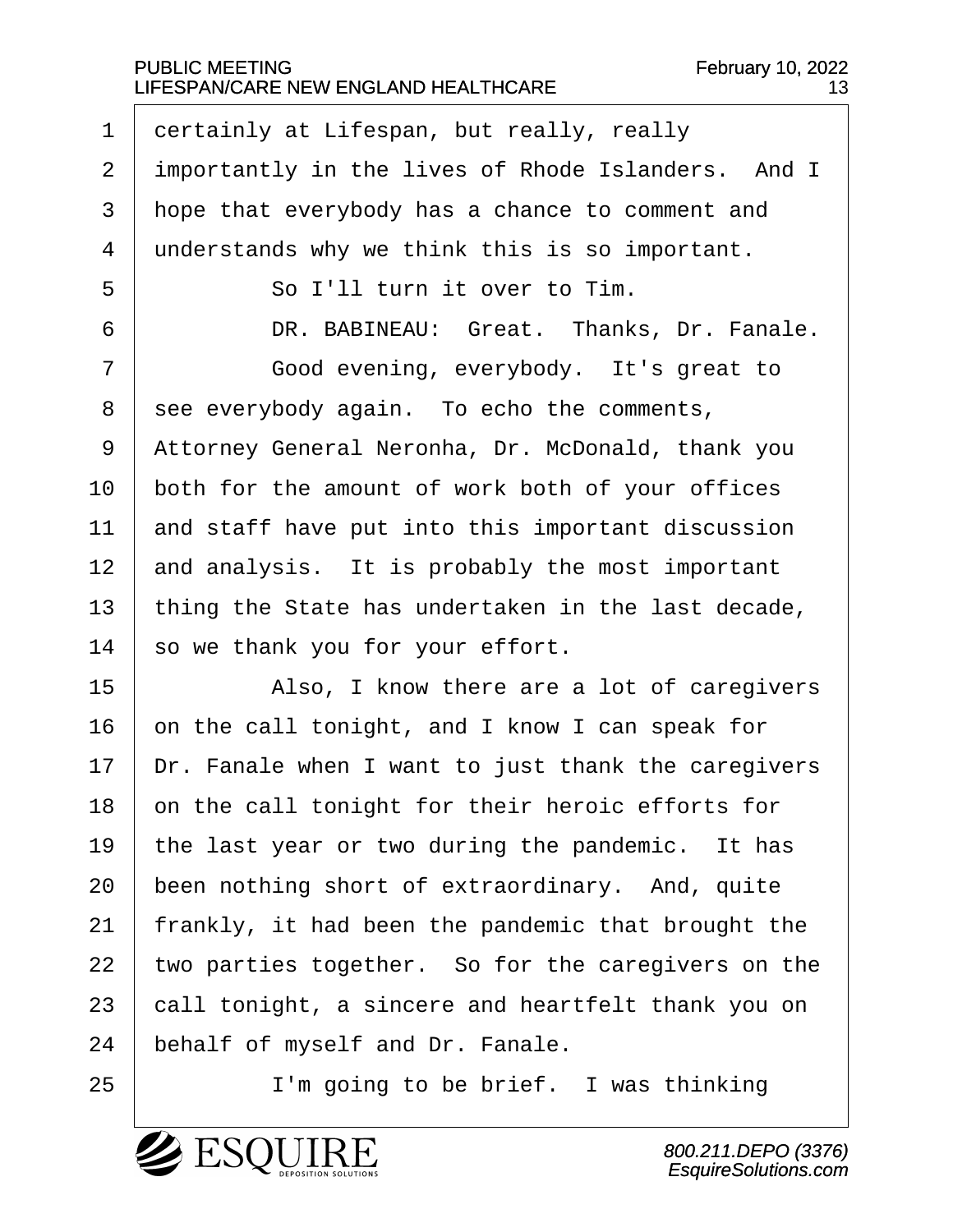1  $\vert$  this morning, it was about 22 months ago that  $2$   $\vert$  Dr. Fanale and I first called each other and said, 3 You know what? As we've learned to work together 4 during the pandemic, patients are benefitting, and  $5$   $\mid$  maybe this is something we should give one more  $6$  try.

·7· · · · · · So for 22 months, and 30 days a month -- 8 | for 660 days I have woken up every single day and 9 | thought about this merger. I've thought about this  $10$  | merger for 660 days. And it's interesting. In the  $11$  beginning, I was thinking about it from the 12 | perspective and lens of Lifespan's CEO. And about  $13$   $\mid$  midway through, and certainly in the last couple  $14$  | months, I've really shifted my thinking, and I'm 15 | thinking about it in the terms of the physician and  $16$  the surgeon I am.

17 | The Board And, again, I'm pretty sure I can speak  $18$  | for Dr. Fanale for this. We've both been 19 caregivers and doctors all our lives, all our  $20$  | lives, and all we've really cared about is taking 21 the best care of the patients we can.

22 And after 660 days, I can tell you as a  $\vert$  doctor -- not as a CEO, as a doctor -- this merger is in the absolute best interest of the patients and the communities we serve. I say that

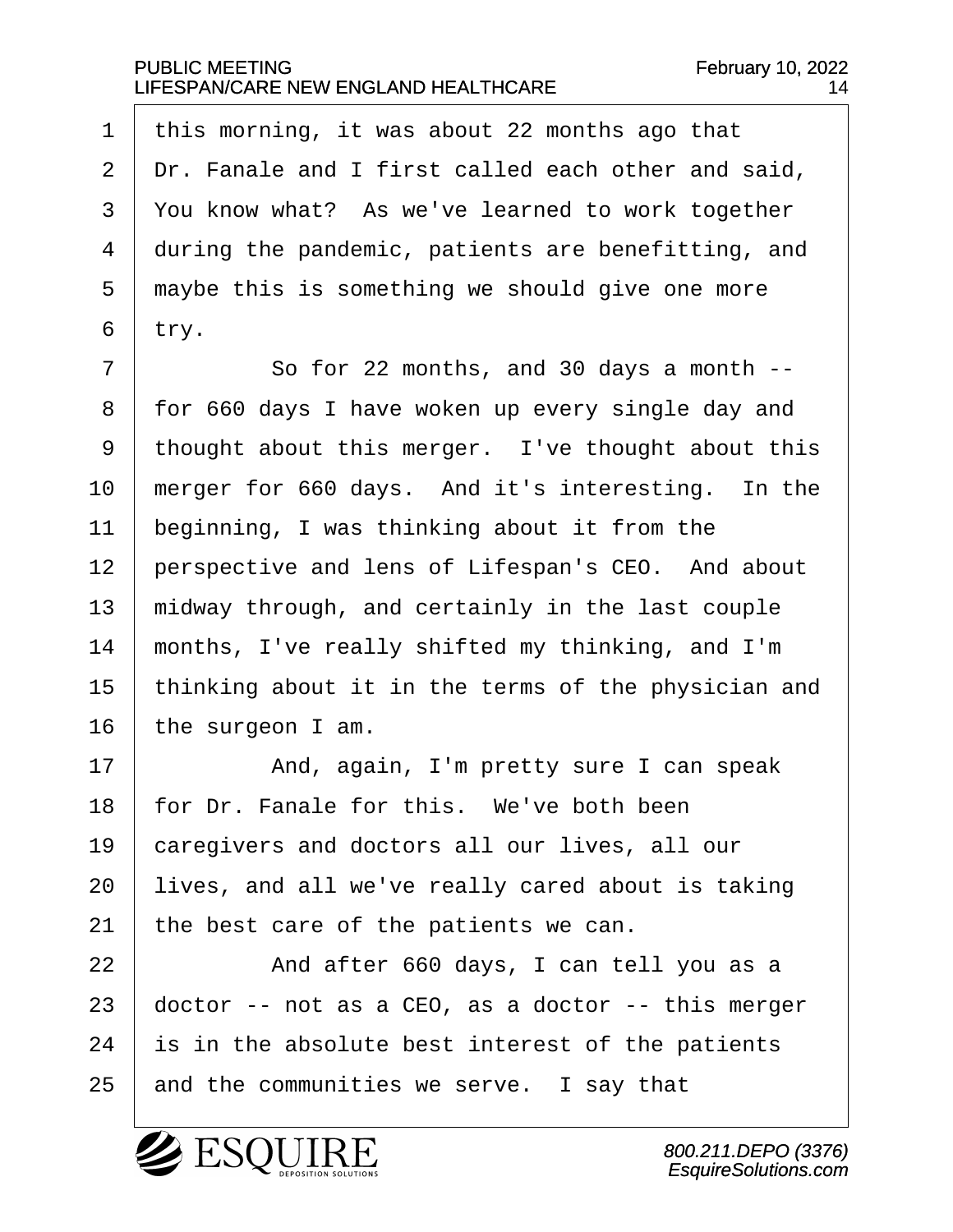1 | recognizing my ethics as a doctor. I couldn't  $\vert$  advocate for this if I didn't believe that in every 3 | fiber of my being. It is in the best interest of  $\pm$  the patients and the communities we serve. It's in the best interest of our employees. It's in the best interest of the State of Rhode Island.

7 | We have tried very, very hard to listen to the voice of the community, and I think we've done  $9 \mid a$  pretty good job. That's why tonight is so important. The work of the Rhode Island  $\mid$  Foundation, the previous two public hearing | meetings, we really, really care about what the community has to say. I think we've listened. I 14 | think you can see on the commitments we've made on | the website we're committed to listening to the concerns of the community and committing  $\vert$  Dr. Fanale and I are committing to address those 18 concerns.

19 | So, again, we appreciate your time 20 | tonight. We know everybody's busy, but we 21 appreciate everybody who is on the call tonight,  $22$  and I look forward to hearing the public comments.  $23$  Thank you.

24 | MS. LOPES: Thank you, Dr. Babineau. 25 | T'd like to call upon Senator Louis

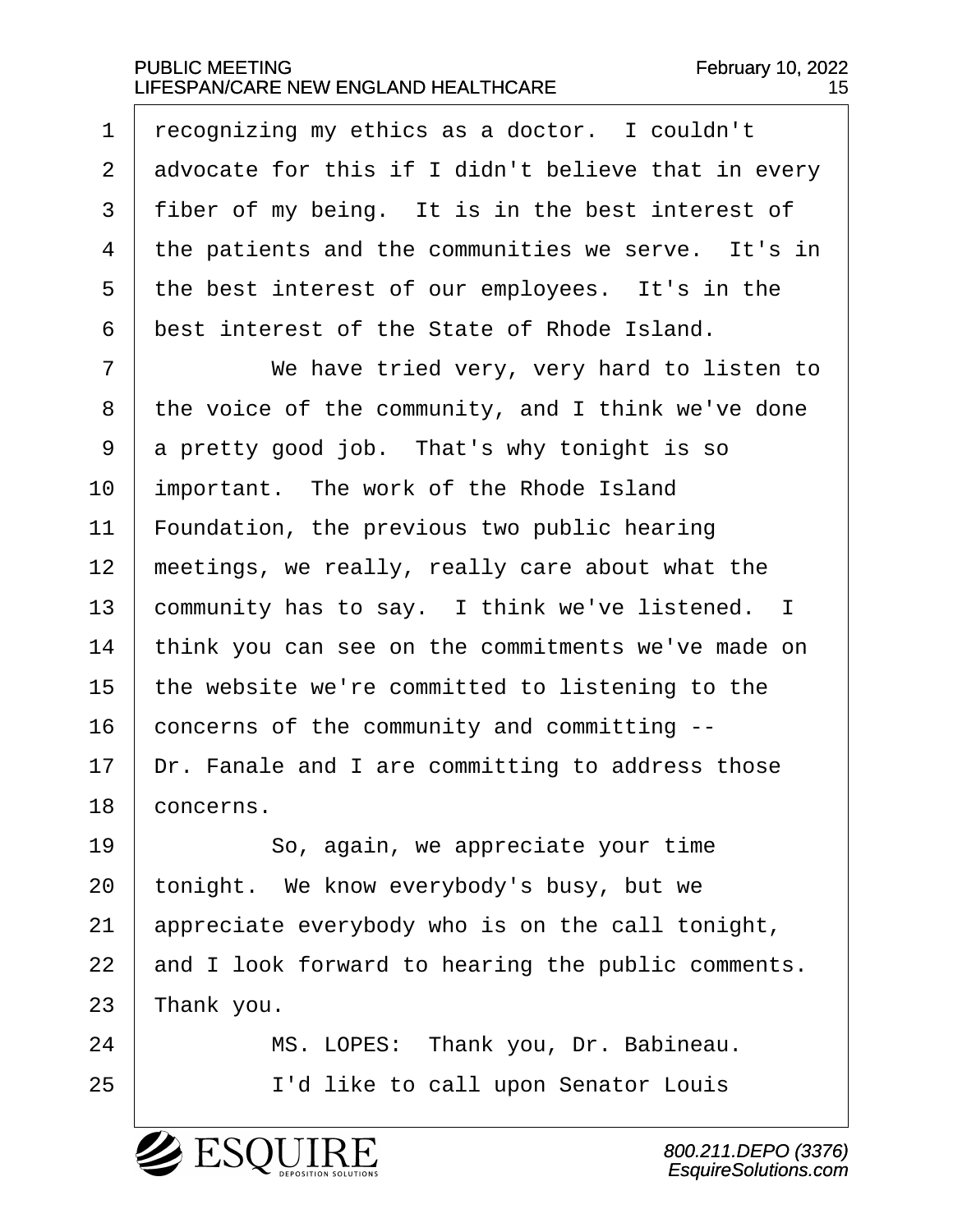1 | DiPalma, please. 2 | MS. LENZ: Fern, I do not see 3 | Senator DiPalma on the list, but what I'm going to  $4$   $\vert$  do is unmute everyone so -- in case he is on the  $5$  | phone. ·6· · · · · · MS. LOPES:· Senator DiPalma?  $7$   $\begin{array}{ccc} 7 & \end{array}$   $\begin{array}{ccc} 1 & \text{can circle back.} \end{array}$ 8 | I'll go to the next individual signed up 9 | to speak, is Laurie Gaddis Barrett. 10 | MS. LOPES: Fern, I also do not see 11 | Ms. Barrett's name, but everyone is unmuted. 12 | So if Ms. Barrett is on the phone, please  $13$  speak. 14 **We'll circle back.** 15· · · · · · MS. LOPES:· Next on the list is Dana 16 | Ciolfi, I believe it's pronounced, or "Ciolfi." I  $17$  see Dana. 18 | MS. CIOLFI: It's Dana Ciolfi. 19 | MS. LOPES: Thank you. 20 MS. CIOLFI: Dana Ciolfi. It's D-a-n-a  $21 \mid C-i-o-1-f-i.$ 22 | Good afternoon. My name is Dana Ciolfi.  $23$  | I am a medical technologist in the microbiology lab  $24$  at Women & Infants Hospital, and I've worked here 25 | for 42 years. Thank you for allowing me the time



800.211.DEPO (3376) EsquireSolutions.com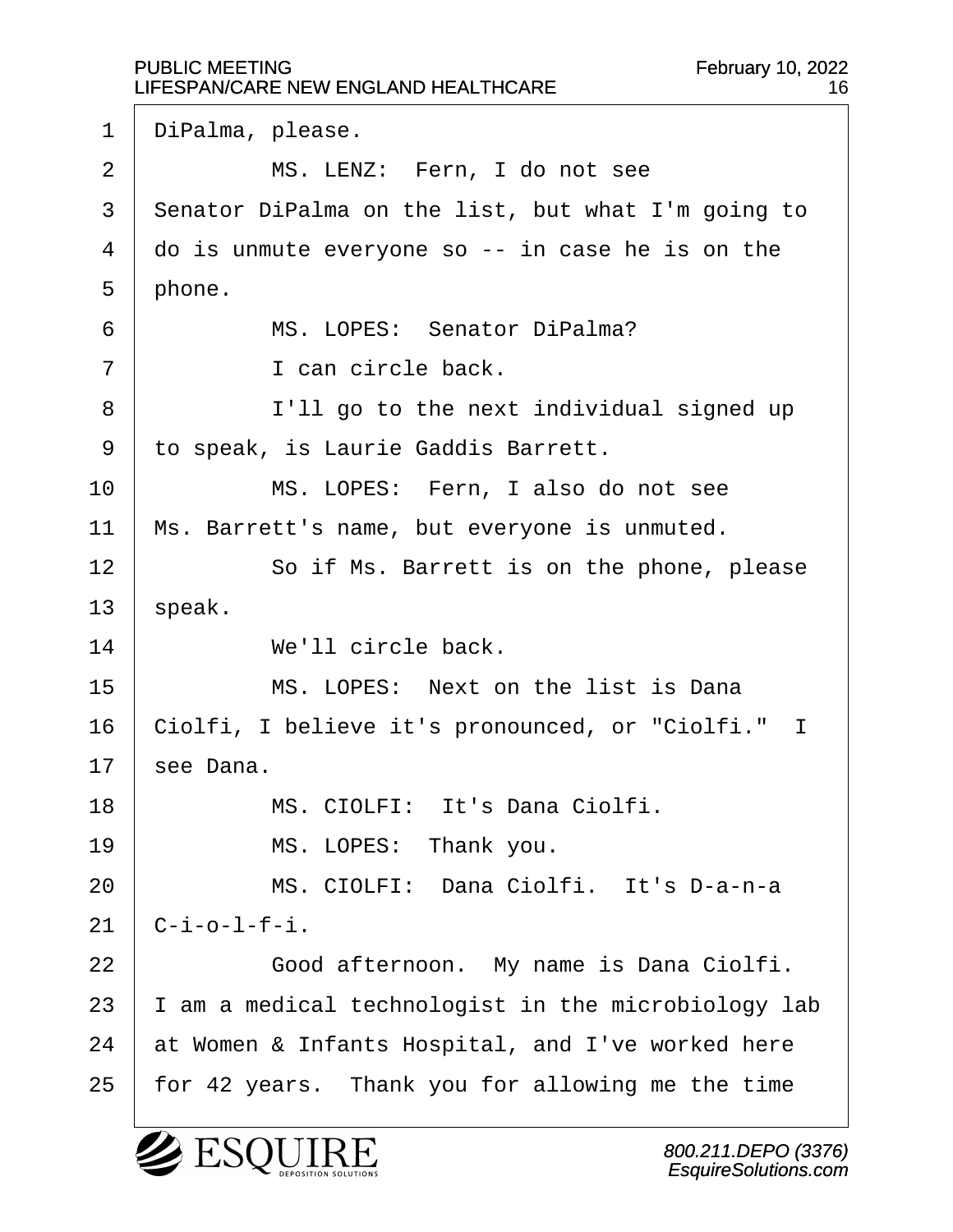$1$  to speak today.

2 | Thave had the experience of working at 3 | Women & Infants both as a stand-alone hospital and  $4$  one that is part of a system. The difference  $5$  between the two is stark. And although I'm well  $6$  aware that stand-alone hospitals seem to be a thing  $7$  of the past due to many factors, which include 8 payer mix, reimbursements, and overall operational 9 costs, I don't believe we need to be part of a 10 | monopoly in order to provide excellent health care  $11$  to the State of Rhode Island.

12 | Registand-alone hospital, Women & Infants always operated in the black. It was an important 14 aspect of our operations for both management and  $\vert$  the union, and we worked together to achieve that | goal for many years. We were nationally ranked as  $\vert$  one of the country's best OB-GYN hospitals, and we 18 | were written up in Rhode Island Monthly magazine as  $\vert$  one of the best places to work in Rhode Island.

20 | Although we had had -- often had differing opinions on some issues, union and management | worked together to achieve proper safe staffing | levels throughout the hospital departments, which | kept overtime most often unnecessary and, | therefore, infrequent.

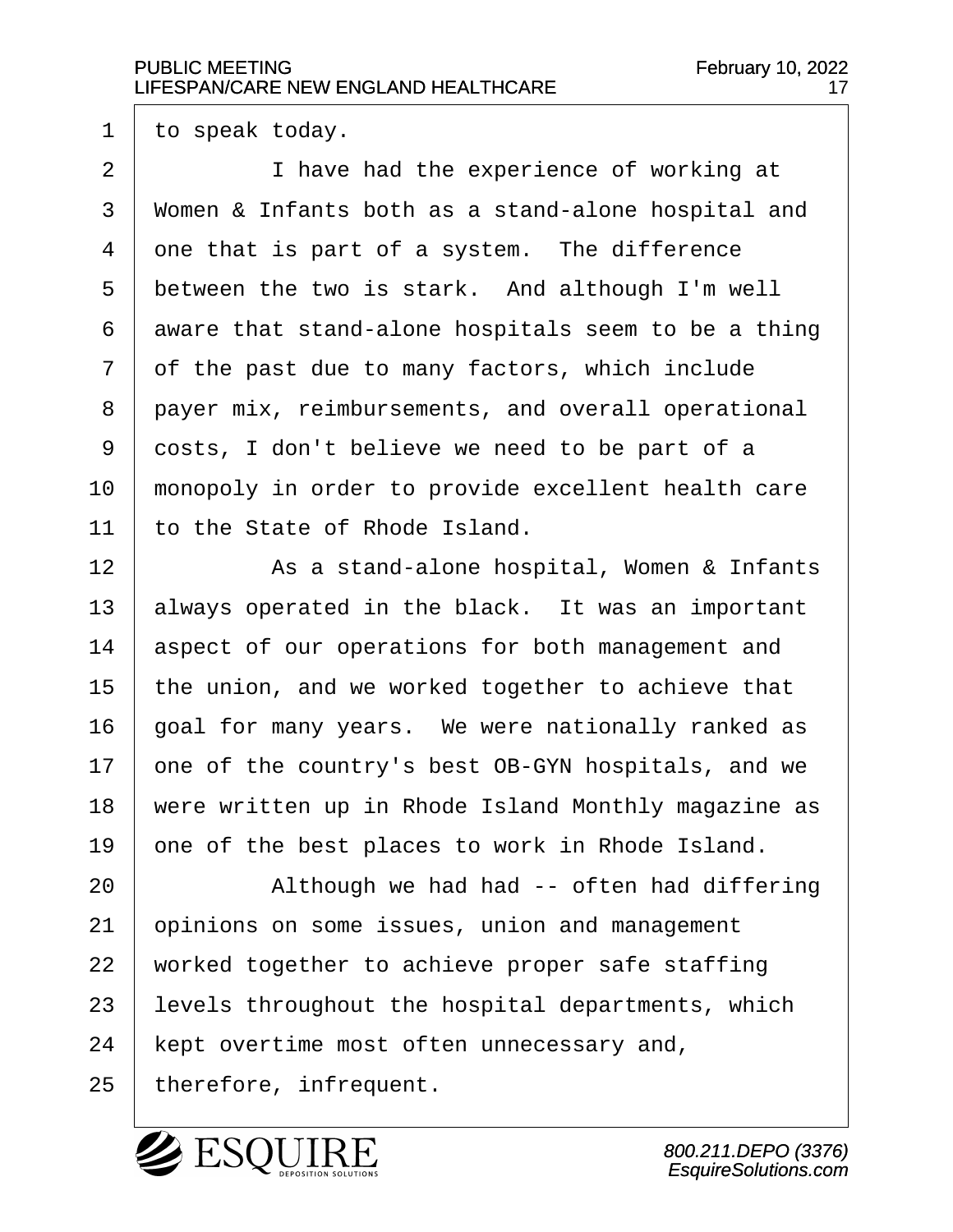·1· · · · · · Women & Infants maintained a very high 2 degree of patient satisfaction, which was based on 3 | our Press Ganey patient survey results. Major  $4$  | problems and issues, whether they be departmental  $5$  or hospital-wide, were most often handled swiftly  $6$  and fairly by management and union members working  $7$  together. And in the unforeseen event of high 8 patient census or emergencies, our nursing 9 administrators would often don scrubs and rush to  $10$  | the assistance or our nursing staff. We were a 11 | well run, financially sound, close-knit institution 12 | that was beloved by the citizens of Rhode Island,  $13$  along with all of us that work there.

14 | After Women & Infants merged with the Care 15 | New England system, everything changed. Though we 16 | still provide excellent care to our patients, as an  $17$   $\mid$  employee, there is little resemblance to the  $18$  | Women & Infants we once were.

**I I** Now we have not operated in the black or been financially sound for years. This is  $\vert$  partially due to Women & Infants being used | financially to help prop up a declining 23 | Kent Hospital and propel it to a place where it was | financially healthy enough to remain functioning.

25· · · · · · Then after the decision was made to make a

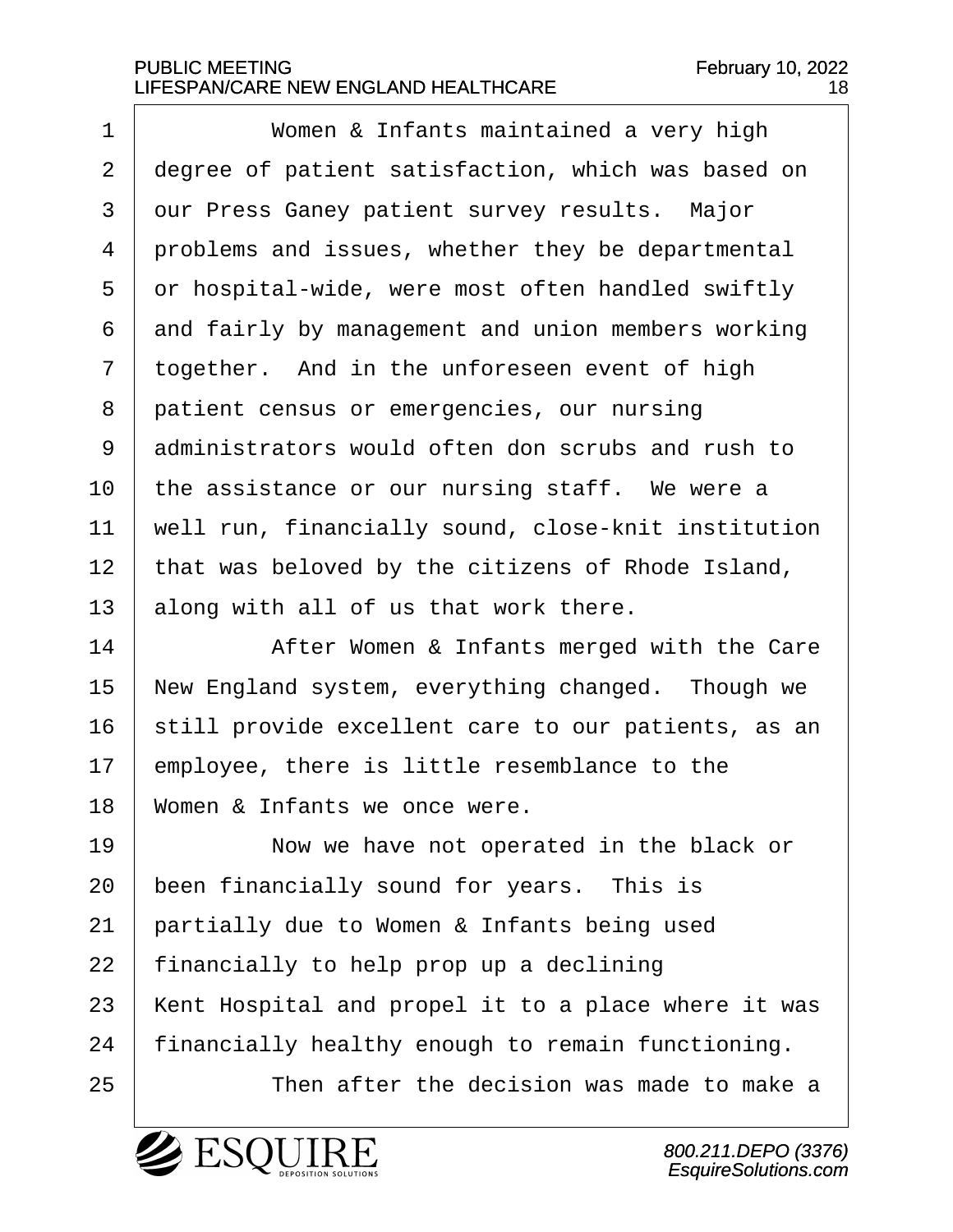1 | failing Memorial Hospital part of the CNE system,  $2$  against the advice of many in the know who warned  $3$  against it, Women & Infants' finances grew much  $4 \mid$  worse, as we were used to help rescue this 5 | collapsing entity.

·6· · · · · · Women & Infants management now dictated to  $7$  by Care New England administrators stopped being 8 transparent and collaborative with the union and 9 its members, resulting in very little ability for  $10$  us to work together on many issues. Those Women &  $11$  | Infants administrators who were loyal to the 12 | hospital for many years and dedicated to working  $13$  together with the union members to maintain our 14 | representation, our safe staffing levels, our 15 excellent working conditions, and the adherence to  $16$   $\vert$  our contractual agreements were terminated.

17 arr · · · · As time passed, we were made aware that 18 | the leaders of Care New England wanted to, quote, 19  $\parallel$  "head in a different direction," unquote, the labor  $20$   $\vert$  piece and collaboration.

21 We went from a place where grievances,  $22$  arguments, fighting for fair and safe working  $23$  conditions were  $-$  and fighting for fair and safe 24 vorking conditions were an infrequent necessity to  $25$  it currently being an everyday occurrence.

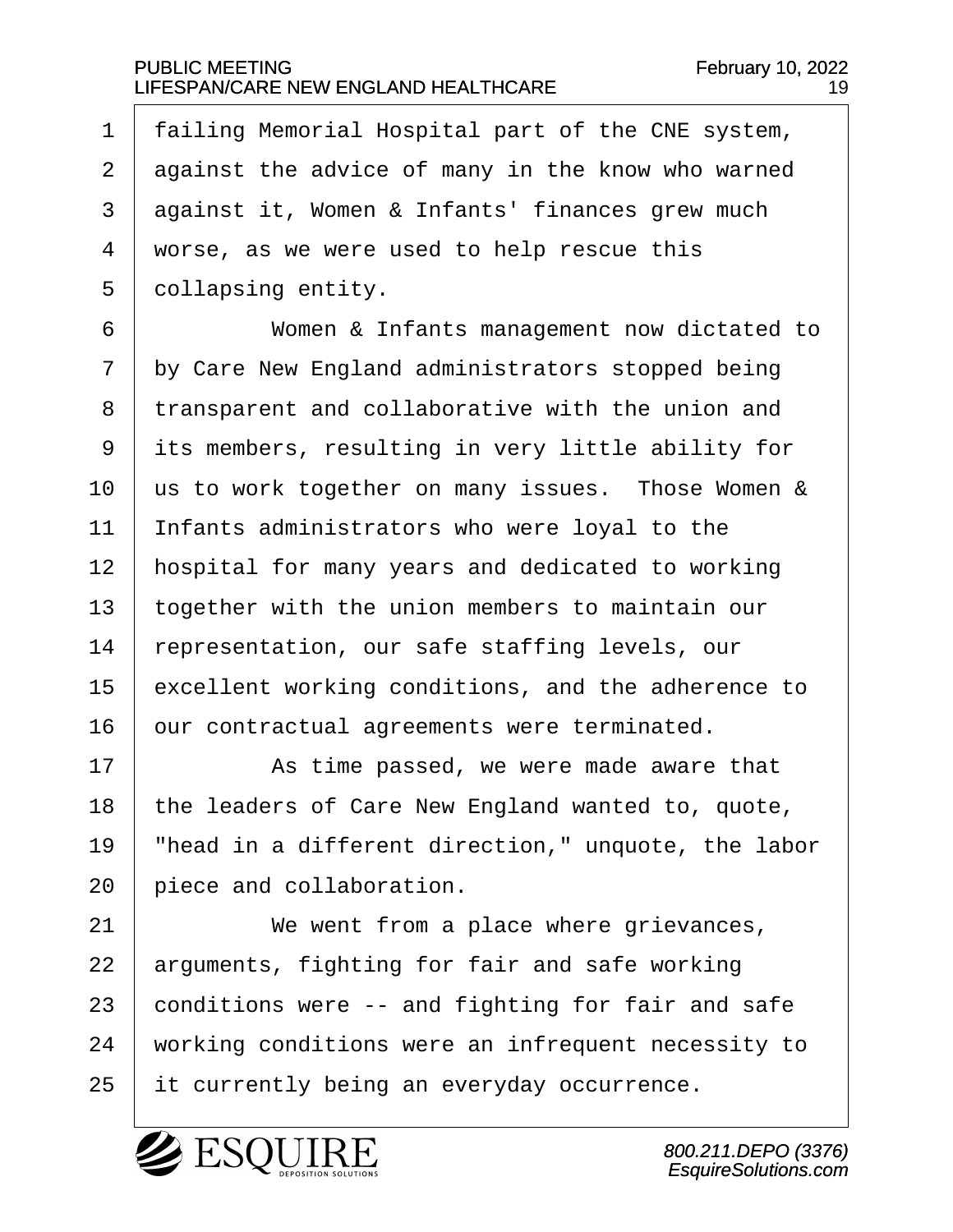1 cNE instituted a hiring freeze that at one 2 | point lasted for three years which resulted in  $3$  increases in overtime, which still exists today, as  $4$   $\mid$  well as many safe staffing issues. The fight for  $5$  safe staffing is ongoing, beyond the COVID issue. 6 **6** Our union has even tried to identify for  $7$   $\mid$  management which departments would be losing large 8 I numbers of staff to retirement in order to get a 9 | jump on hiring and training to ensure patient  $10$  safety. We were ignored, which led to less staff,  $11$  diminished concern for safety, and lots of  $12$  overtime. 13 | After years of CNE operating as a system,  $14$   $\vert$  it was decided to consolidate a few of the  $15$  laboratories. To that end, exactly two weeks 16 | before Christmas 2016, many Kent laboratory  $17$  employees were told of their pending termination. 18 | Merry Christmas. 19 | So with the merger of Women & Infants into  $20$  a smaller system, mainly CNE, staffing suffered,

 safety suffered, morale suffered, finances 22 | suffered, working conditions suffered, and the reputation in our national statewide standing | suffered, but the corporate intent was maintained to the detriment of Rhode Island citizens.

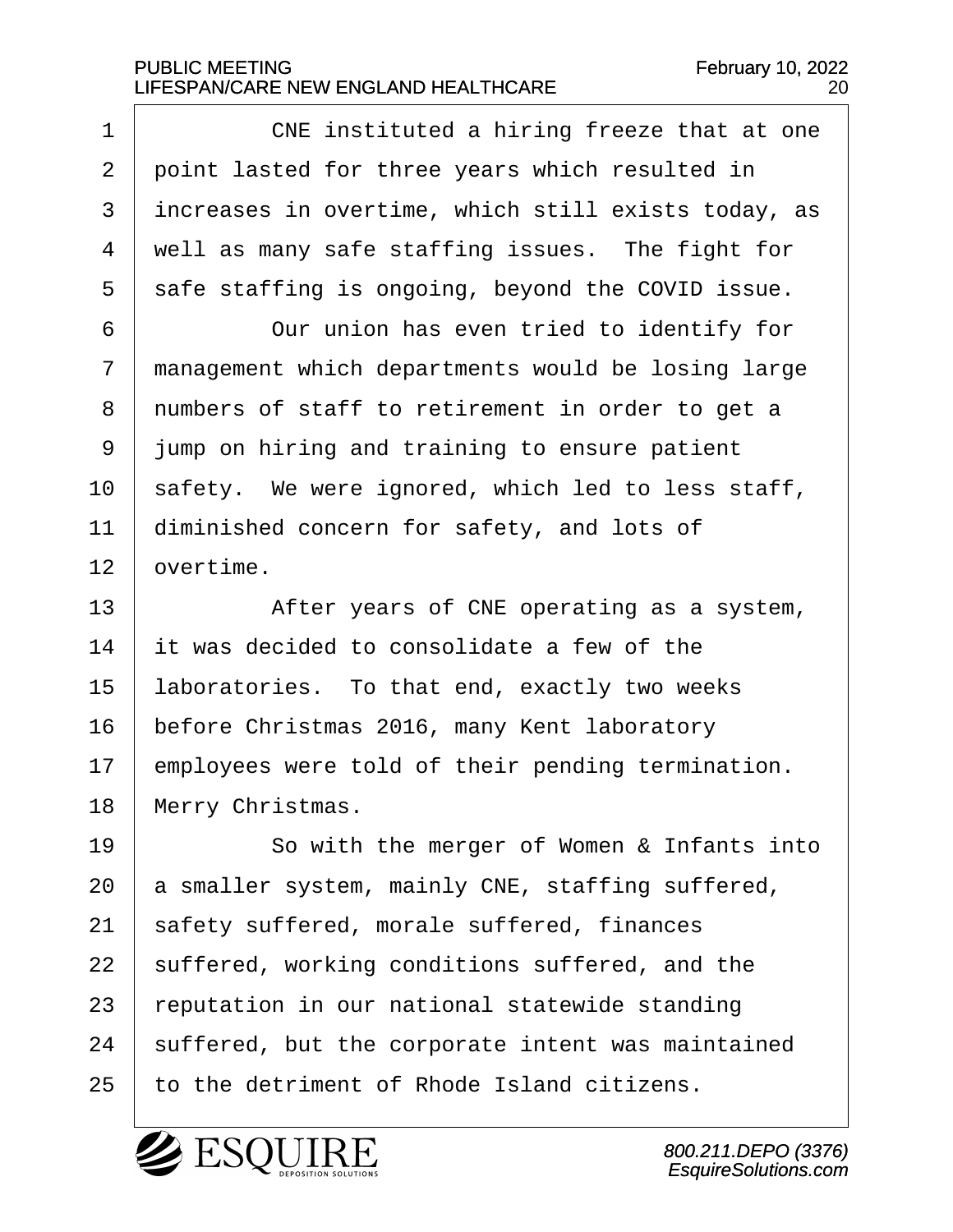1 | Now Women & Infants employees are being  $2$  asked to support a much larger merger with 3 | hospitals that have had an even larger corporate 4 | culture of care than Care New England. Why would  $5·$  we want to do that? What assurances do we have  $6$   $\mid$  right now that corporate interests will not  $7$   $\vert$  overshadow patient interest, as we have already 8 experienced? What assurances do we have now that 9 | this monopoly will not abuse its extreme power over 10 employees, union, or community? What assurances do  $11$   $\vert$  we have now that we will be able to maintain our 12 | fair competitive wages, excellent benefits, and job 13 | security beyond our current contracts? What  $14$  assurances do we have now that we will not combine  $15$  our specialized services, such as the lab and 16 | diagnostic imaging and many other areas, into large  $17$  departments that will have to be moved to larger 18 central locations, diluting those specialties to 19 | the detriment of our patients? What assurances do  $20$  we have that the pension we have worked years for  $21$  will remain a solvent benefit?

22 | Because of our union, Women & Infants  $23$  | employees are well educated in many social,  $24$  | financial, and community issues that will be 25 | affected by a looming hospital monopoly. The most



800.211.DEPO (3376) EsquireSolutions.com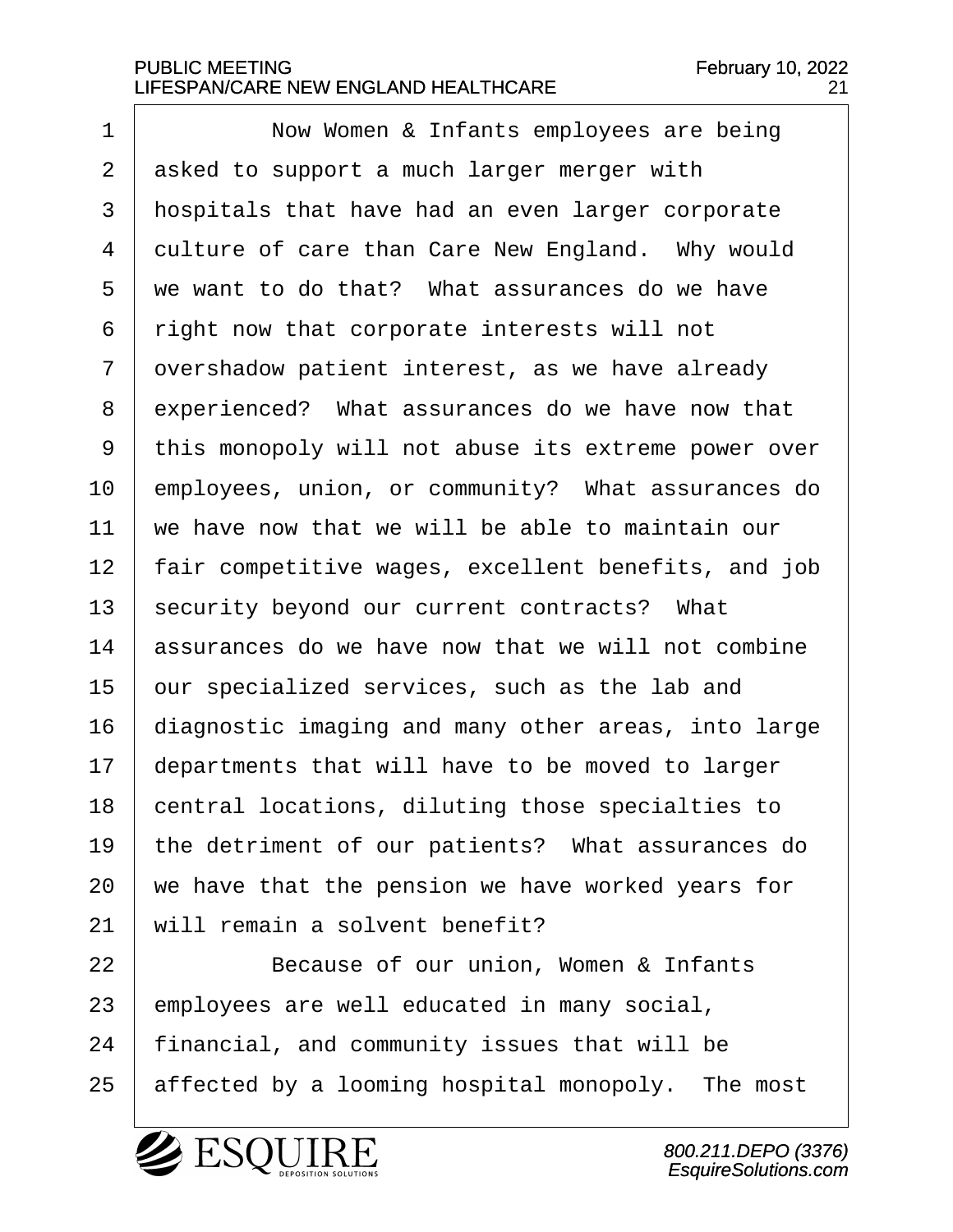| $\mathbf 1$ | important of these issues being the lack of choice  |
|-------------|-----------------------------------------------------|
| 2           | in health care for patients and the lack of choice  |
| 3           | in health care employment for those choosing to     |
| 4           | work in the field. I do not believe that there can  |
| 5           | be any assurances to avoid that.                    |
| 6           | Thank you for your time.                            |
| 7           | MS. LOPES: Thank you.                               |
| 8           | I call on Christopher Callaci, please.              |
| 9           | MR. CALLACI: Good evening. Am I being               |
| 10          | heard?                                              |
| 11          | MS. LOPES: Yes.                                     |
| 12          | MR. CALLACI: Let me first say thank you,            |
| 13          | Attorney General Neronha, and your team for this    |
| 14          | opportunity, Dr. McDonald, and your team. I know    |
| 15          | almost everybody on these teams have been around    |
| 16          | the block in terms of health care. It's a pleasure  |
| 17          | to come before you guys tonight on this             |
| 18          | application.                                        |
| 19          | My name is Chris Callaci. Last name is              |
| 20          | spelled C-a-l-l-a-c-i. I am general counsel for     |
| 21          | the United Nurses & Allied Professionals. We are    |
| 22          | the largest health care union in the state of Rhode |
| 23          | Island, and our membership stretches from Westerly  |
| 24          | Hospital in the southernmost part of the state all  |
| 25          | the way up into Woonsocket at Landmark Medical      |

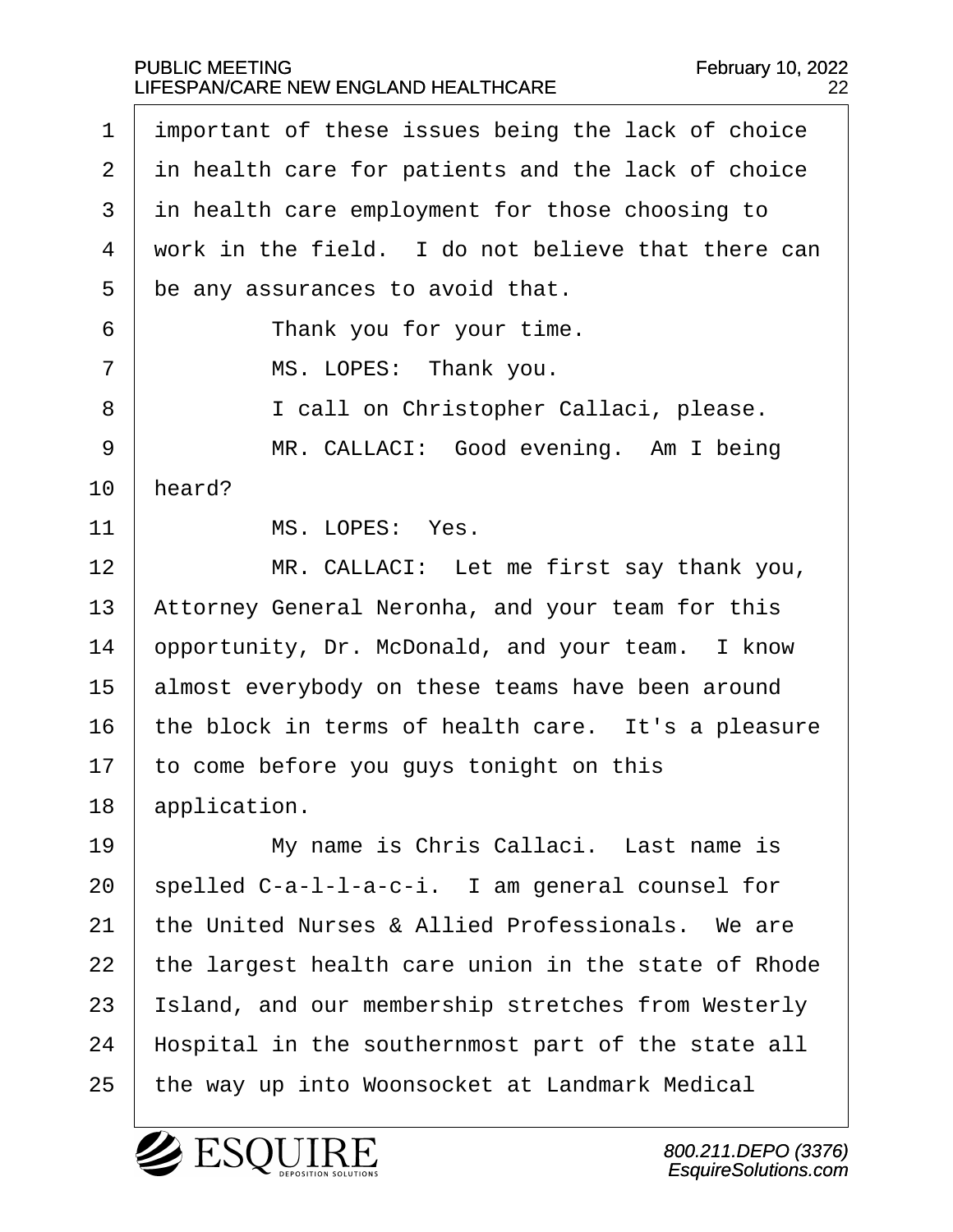$1$  center, and it includes roughly 1,500 members at 2 | Kent County Memorial Hospital, part of the Care New 3 | England system, and it includes a membership of 4 | nearly 2,500 folks at Rhode Island Hospital.

5 | We come to this hearing tonight to offer  $6$  our full support for this proposed merger. We all 7 remember not too long ago when Care New England was 8 I looking to do a transaction with Partners, and 9 | there were many leaders in the state, including our 10 | then-governor, Governor Raimondo, who called for a 11 Rhode Island solution to a Rhode Island situation. 12 | And here it is. Here is a Rhode Island solution, a 13 | fully integrated Rhode Island-based not-for-profit 14  $\parallel$  health care system, and we ought to grab a hold of 15  $\vert$  it, we ought to embrace it, we ought to support it.

16 | Our union knows quite a bit about the  $\vert$  world of private equity, money in health care, and | for-profits in health care, and we do not want to  $\vert$  see a situation where a merger that has the  $\vert$  potential that this does, is an opportunity that we  $\vert$  do not seize and rather we lose, and then we end up  $\mid$  with a Prospect Medical Holdings or a Prime 23 | Healthcare scooping up Care New England.

24 | I think it's fair to say that Care New 25 | England simply cannot stand alone. And this merger

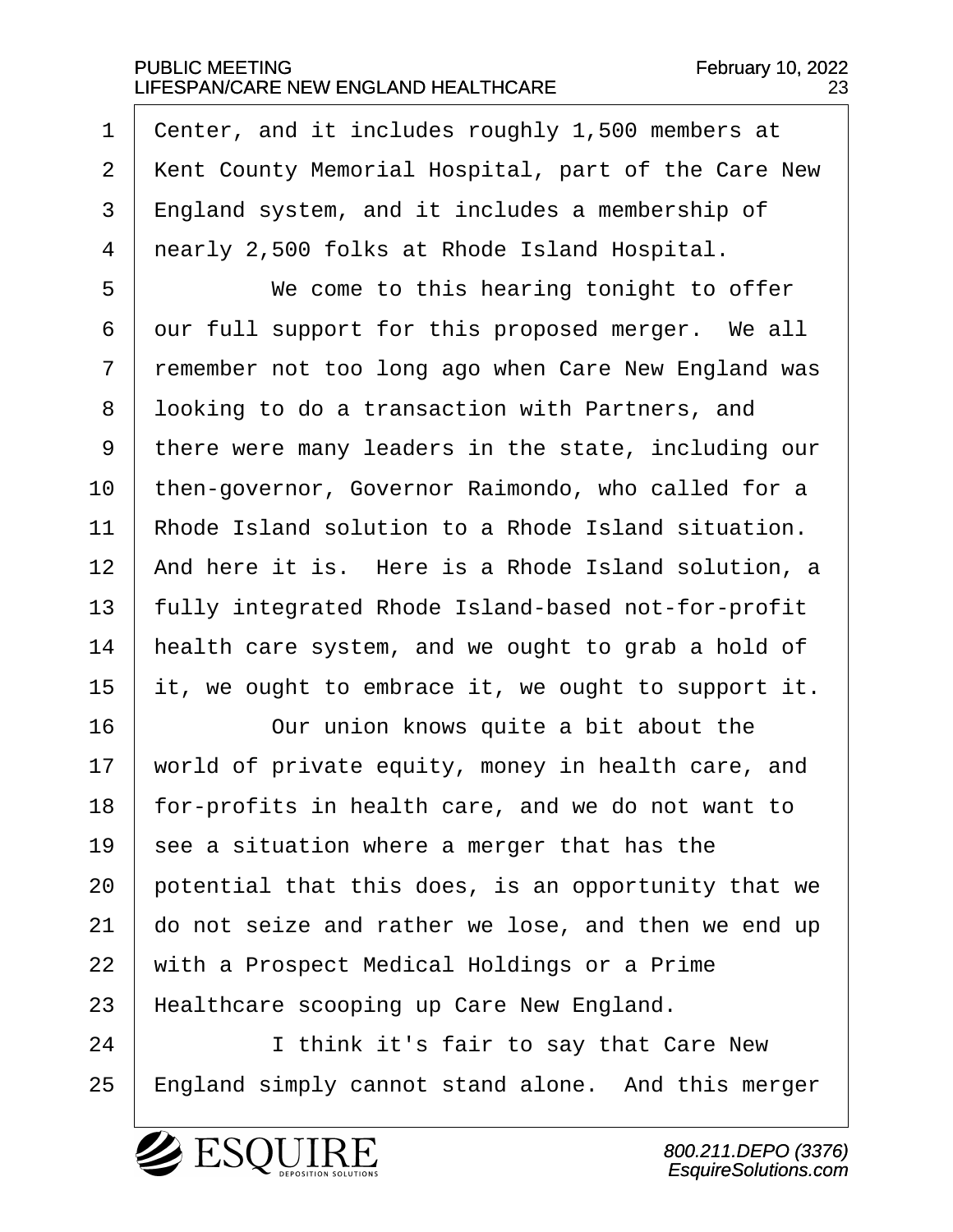is important because if it doesn't go through, they 2 | will become part of some bottom-feeding private equity or for-profit entity, and they'll be a | further balkanization of our health care system,  $\vert$  which we cannot afford.

·6· · · · · · You know, with respect to Prospect, I  $7$  think General Neronha got it right when, in his  $8$  | press release, he was quoted as saying in a recent 9 transaction where two shareholders bought out  $10$  | Leonard Green at Prospect -- and those are the guys 11 | who own Roger Williams Medical Center and Fatima. 12 | He got it right when he said  $-$  and I'm quoting  $13$  | him -- that "Prospect cared much more about lining  $14$  | their own pockets than about the people they 15 purported to serve."

16 That is who Prospect Medical Holdings is.  $\parallel$  They borrowed a billion dollars. They paid  $\vert$  themselves half a billion dollars in dividends, and 19 | they saddled their hospitals, including the two in  $\vert$  Rhode Island, with debt. And we don't need that in Rhode Island.

22· · · · · · And then we have Prime Healthcare up in 23 | the northern part of the state that owns Landmark  $24$  | Medical Center. Go to the website for our 25 | Department of Justice, United States Department of

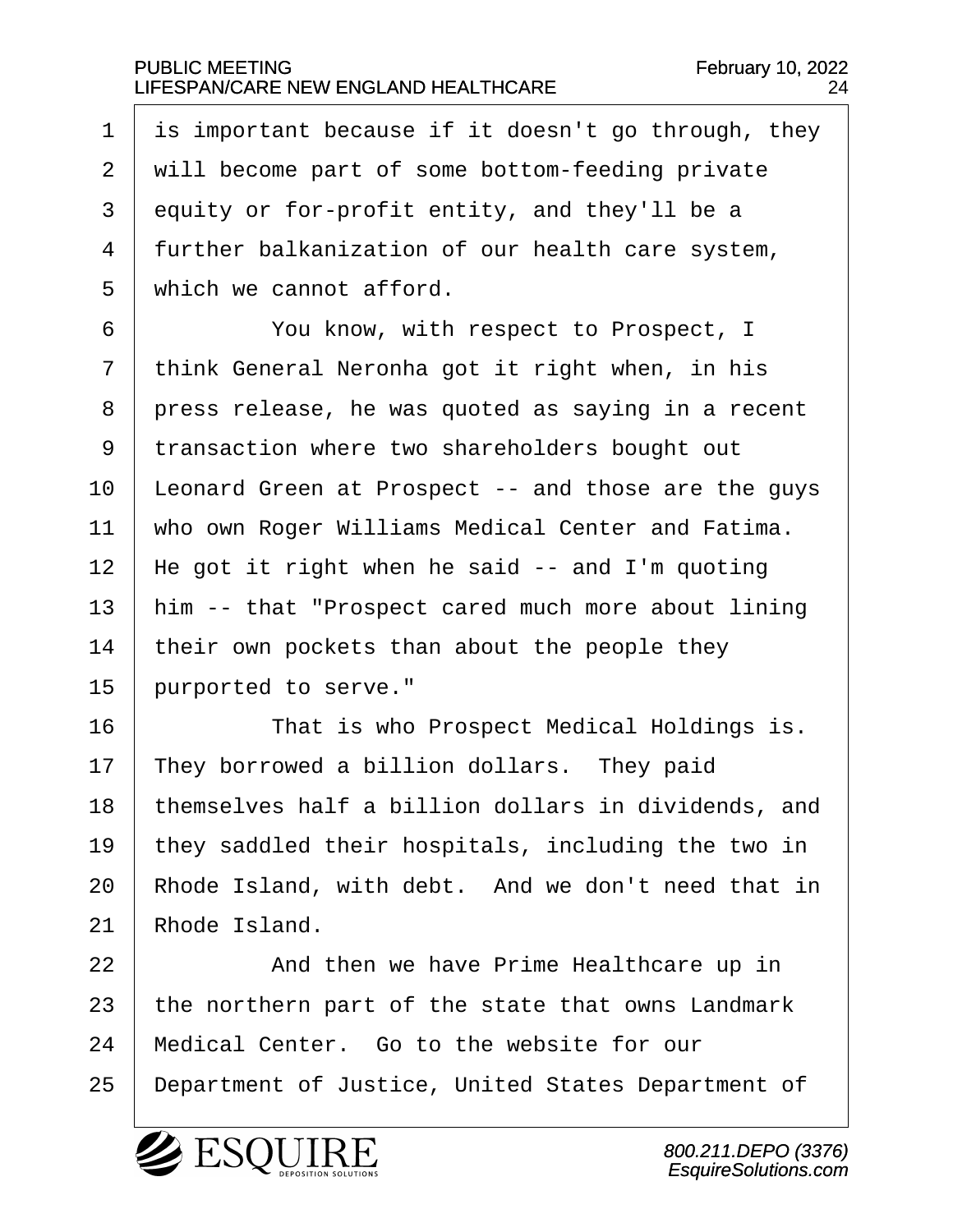$\vert$  Justice. 2018, they had to settle a case that had  $2<sup>1</sup>$  to do with false claims to Medicare worth | \$65 million, and they didn't learn their lesson, because a few years later, in 2021, they settled another case that had to do with kickbacks and  $\vert$  additional false claims to Medicare worth | \$37 1/2 million. And by the way, in 2017, they 8 | were fined by our own Department of Health for a 9 million dollars.

10 | And why was that? I'll read a quote from  $11$   $\vert$  the Providence Journal on that. "The owners" --12 | meaning Prime -- "of Landmark Medical Center and 13 Rehab Hospital have agreed to pay a \$1 million fine  $14$  | for making the facilities tax exempt without  $15$  permission, then misleading State officials  $16$  | responsible for signing off on the change."

17 The point I'm trying to make here is we  $18$  | that don't need for-profits or private equity in  $19 \parallel$  Rhode Island.

**I I** Now, as a union, we're not concerned about a new entity dominating a labor market. It is important for you as regulators to know that there is very high union density in these systems. And | in a new entity, there will be roughly 10,000 union 25 members.

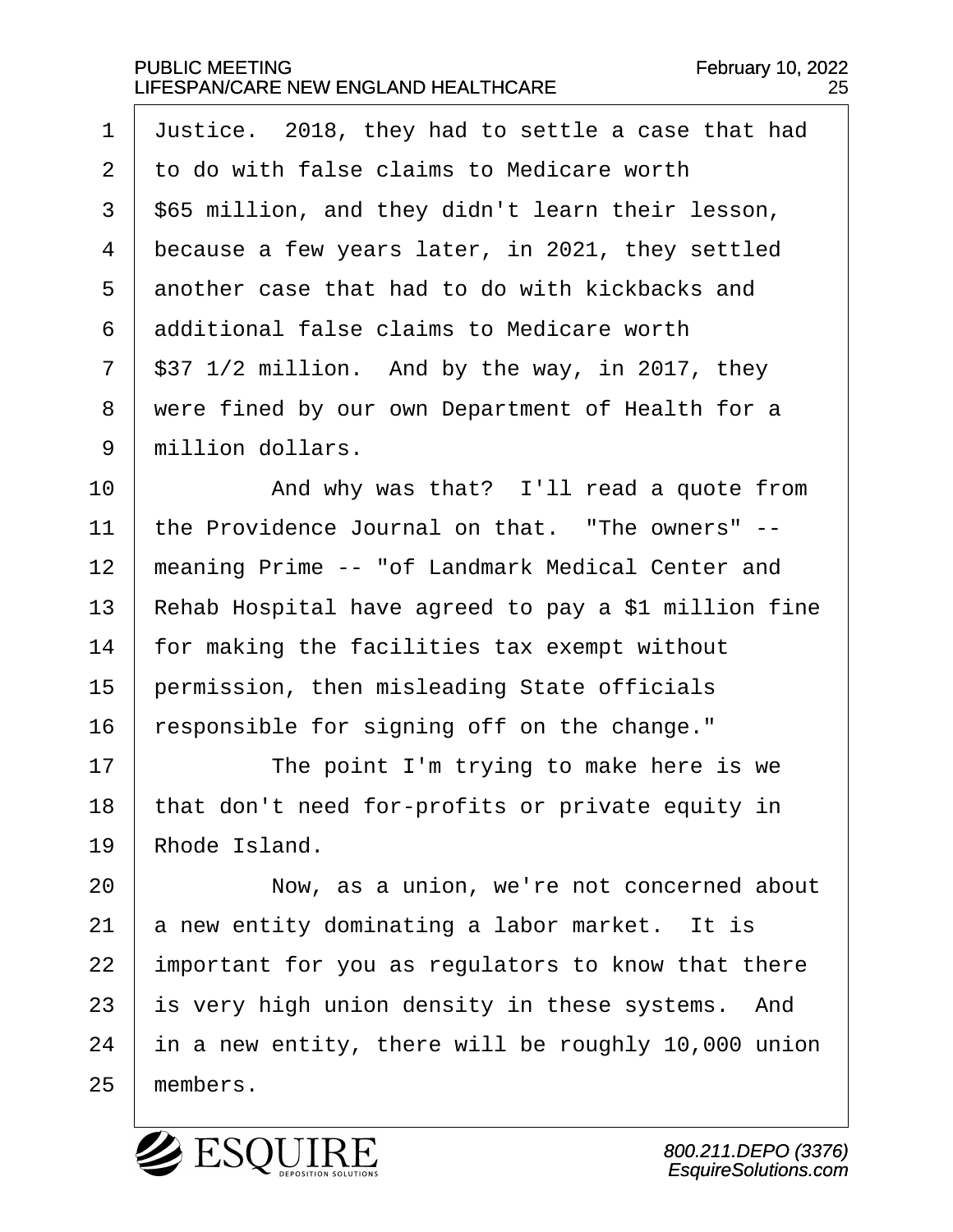1 Unions in this state, including the UNAP,  $2 \mid$  are not bashful. We advocate for our members.  $3$   $\vert$  Dr. Babineau can tell you that, and so can  $4$  | Dr. Fanale.

5 | The fact, based on that union density and  $6$  talks with both CEOs, we entered into agreements  $7$  that do very meaningful things with respect to job 8 | security, protections against layoff, career 9 advancement, job opportunities, movement of work in  $10$  | between  $-$  among and in between the hospitals in  $11$   $\vert$  both systems, a tuition program, extension of the 12 collective bargaining agreements.

13 | So that should demonstrate to you as regulators that there is not going to be a dominance by the new entity putting downward | pressure on wages and benefits and having that kind of impact.

18 and by the way, the labor market does extend beyond the hospitals in those two  $\vert$  facilities. Health care workers in this state can  $\vert$  go to work to the north, in Worcester or Boston. | There are plenty of hospitals there. They can move out along the south coast to hospitals there. They  $\vert$  can go south into Connecticut. So there are a lot 25 | of options for health care workers.

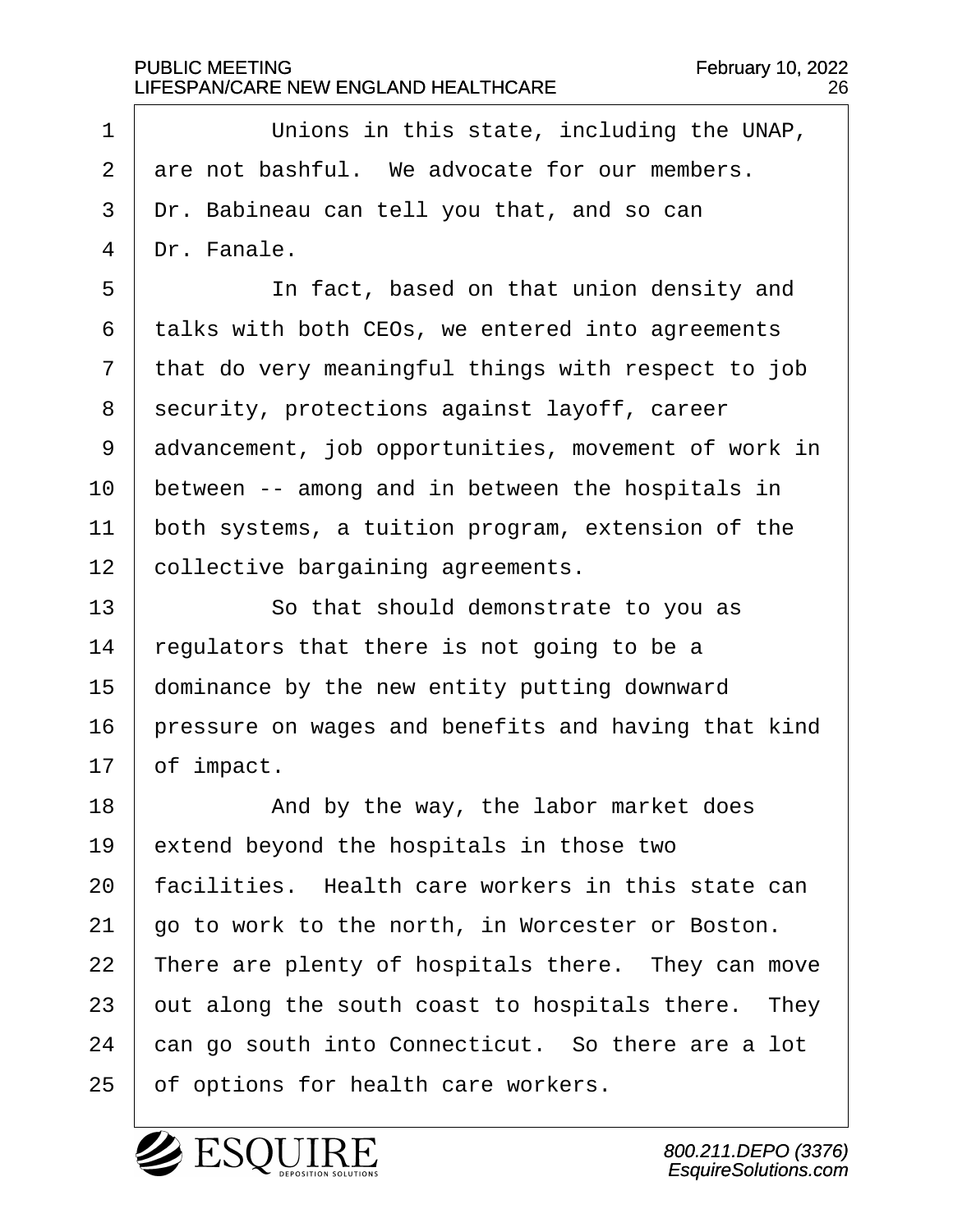1 | Shifting from the labor market, I would  $\frac{1}{2}$  just say -- and this is not entirely my field of expertise -- but I would say this: I would say that the systems complement each other in very critical ways. There's Women & Infants in the  $\vert$  Care New England system. There's Hasbro in the | Lifespan system. And it's important to understand | that they'll be those kinds of complementary 9 | relationships between the two systems if there is an integrated system.

11 | I would also say that we're not just 12 | talking about the integration of Care New England  $\vert$  and Lifespan, but Brown University is part of this  $\mid$  mix. And that integrated system is bound to improve the delivery of care and the quality of  $\vert$  care in Rhode Island. We're confident of that.

17 | The last point I would make is that in | terms of issues of cost, we have a very rigorous  $\vert$  regulatory framework in our state. I have looked  $\vert$  at corresponding states, and we're -- we are at the top, which is a good thing. And we also have an 22 Office of Health Insurance Commissioner.

23 | So in terms of cost, I think the pledges that Dr. Babineau and Dr. Fanale have made with | respect to costs, quality, access, labor are

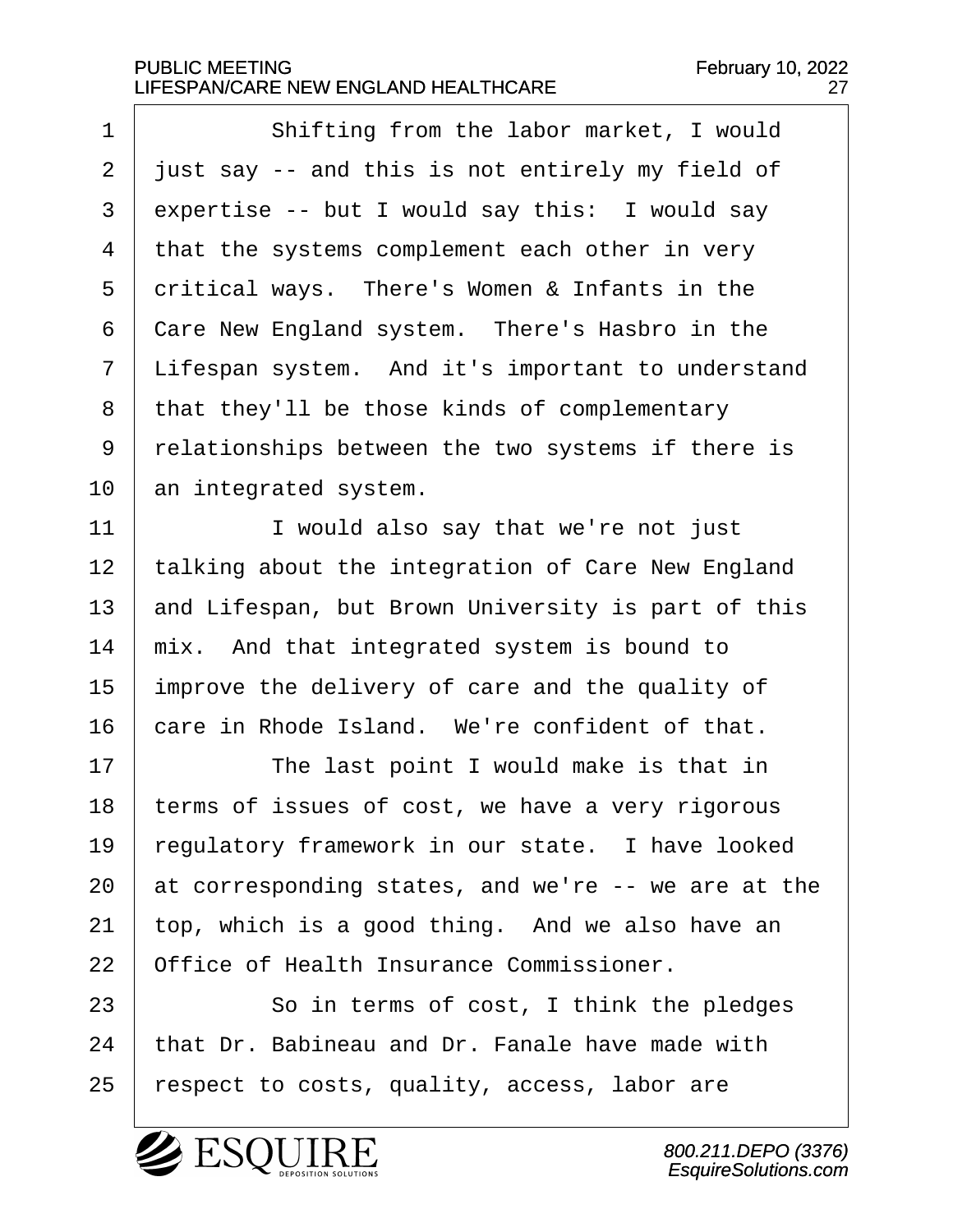1 | pledges that they're committed to satisfy, but that  $2 \mid$  our regulators can make sure that they satisfy. 3 | And given that context, the UNAP is  $4$  | full-throated in its support for this merger.  $5$  | Thank you. 6 | MS. LOPES: Thank you. 7 | The Sand as a reminder, please limit your 8 comments to less than six minutes. 9 | The next person I'll call is Helene 10 | Macedo. 11 | T see Helene, but she is muted. 12 | MS. LENZ: I just asked Ms. Macedo to  $13$  unmute. 14· · · · · · MS. LOPES:· So I muted Helene Macedo's 15 | screen, but I am unable  $-$ - there we go. 16 | MS. MACEDO: Thank you. I'm Helene 17 | Macedo, executive vice president of the United 18 | Nurses and Allied vice president. My spelling is  $19$  | H-e-l-e-n-e M-a-c-e-d-o. 20 So, again, thank you. My name is 21 | Helene Macedo, and I've been a registered nurse at 22 | Rhode Island Hospital for over 30 years. I'm  $23$  currently a registered nurse case manager. As I  $24$  | said, I'm also the executive vice president for the 25 | United Nurses & Allied Professionals.

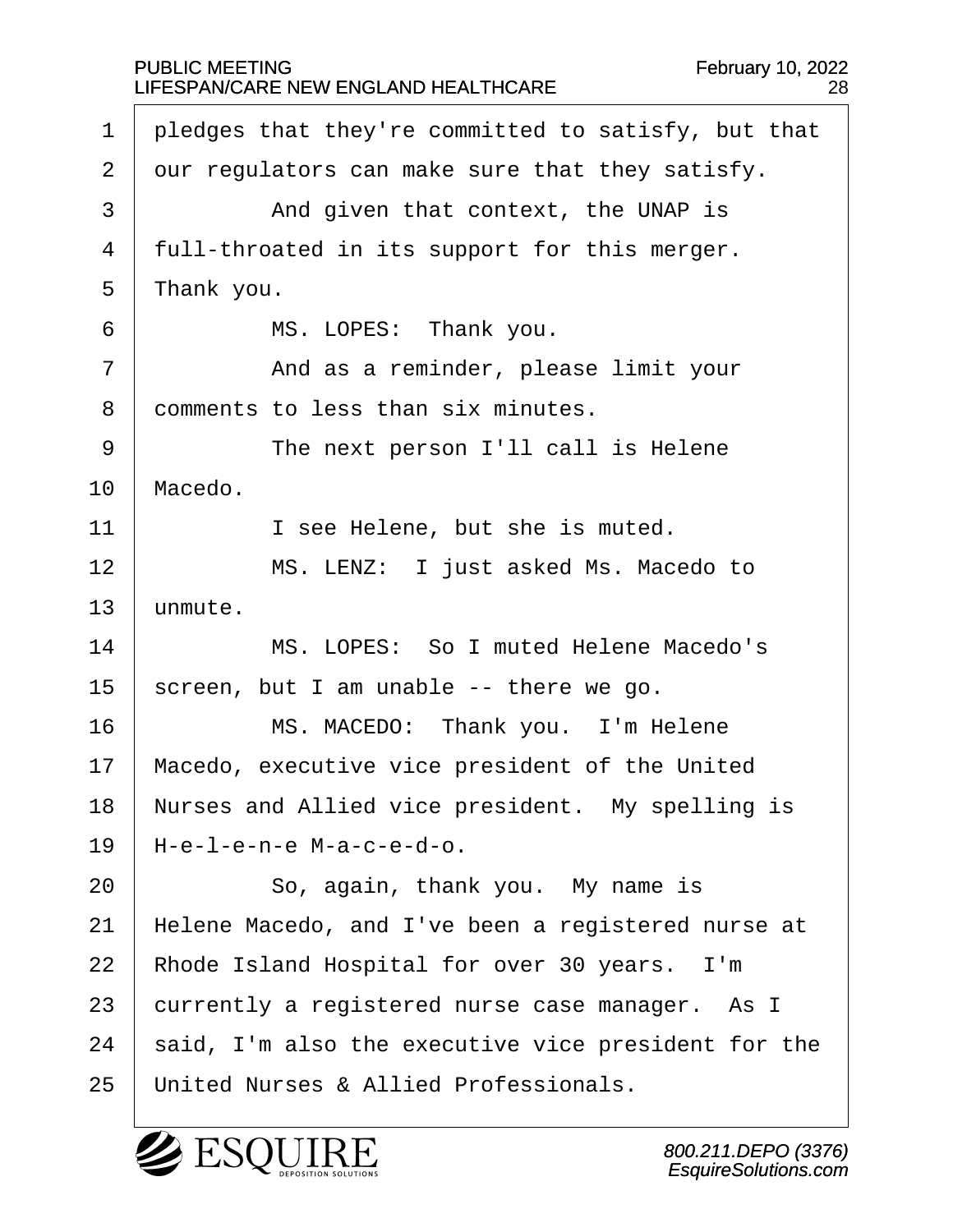1 | Our union supports the Care New  $2$  | England/Lifespan merger for many compelling  $3$  reasons.

4 | First and foremost, a merger between these 5 two entities will combine their resources to allow  $6$  | for better coordinated patient care than could be  $7$  accomplished by each system on their own. One such 8 example is a shared medical information system  $9$  allowing for better patient care throughout the 10 entire merged system.

11 | · · · · Further, the addition of Brown University  $12$   $\mid$  will add invaluable research capabilities to the  $13$  combined system, translating to better patient  $14$  care.

15 | This merger is also a positive because the 16 combined entities will have greater financial  $17$   $\vert$  capabilities, allowing them to update older 18 | facilities and equipment, allowing for both better 19 patient care and staff satisfaction.

**It goes without saying that these** 21 | increased financial capabilities will also serve to save the Care New England system. I use the term | "save" because if this merger does not go through, 24 Care New England will almost certainly fall into | the hands of a for-profit national health care

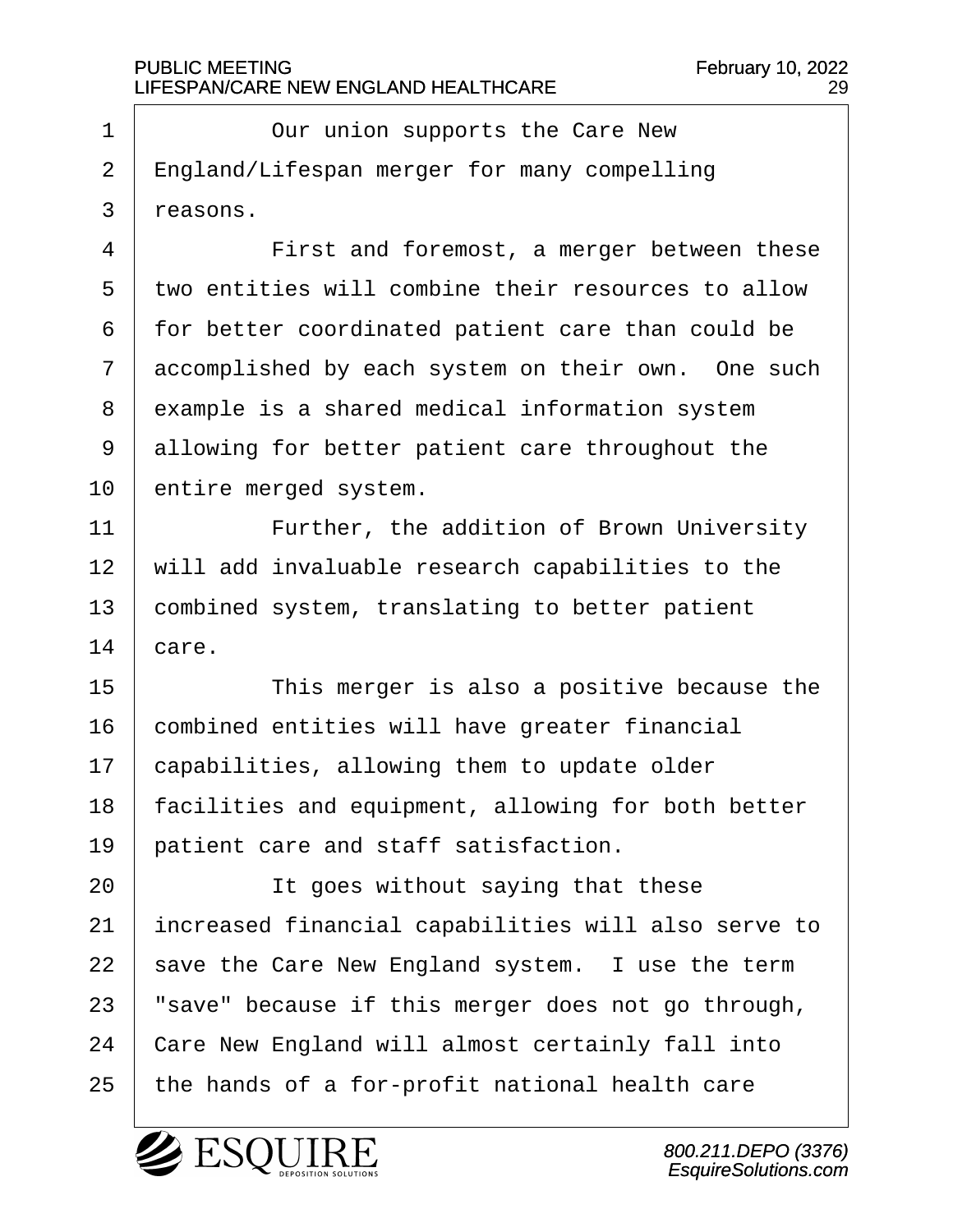$\Gamma$ 

| $\mathbf 1$    | chain.                                              |
|----------------|-----------------------------------------------------|
| $\overline{a}$ | (Zoom technical difficulties.)                      |
| 3              | MS. LENZ: Ms. Criner [sic], your audio is           |
| 4              | muted.                                              |
| 5              | Oh, no. Now it should work.                         |
| 6              | MS. MACEDO: I'm sorry.                              |
| 7              | Several hospitals in our state are already          |
| 8              | controlled by out-of-state profiteers who seemingly |
| 9              | have little regards for the care provided to        |
| 10             | Rhode Islanders or the staff that provides that     |
| 11             | care. Blocking this merger would effectively take   |
| 12             | control of the three Care New England hospitals     |
| 13             | away from Rhode Island and give it to out-of-state  |
| 14             | hospital chains.                                    |
| 15             | On the labor side of things, the proposed           |
| 16             | entity would be heavily unionized with unions at    |
| 17             | Rhode Island Hospital, Kent, Butler, and Women &    |
| 18             | Infants, translating to over 10,000 unionized       |
| 19             | workers. As a part of this equation, the unions     |
| 20             | representing these workers reached an agreement     |
| 21             | with the executives at Lifespan and Care New        |
| 22             | England which provides all the unions existing      |
| 23             | contracts to be honored, allowing members to        |
| 24             | continue working at multiple facilities, no layoff  |
| 25             | protections, tuition reimbursement, and workforce   |

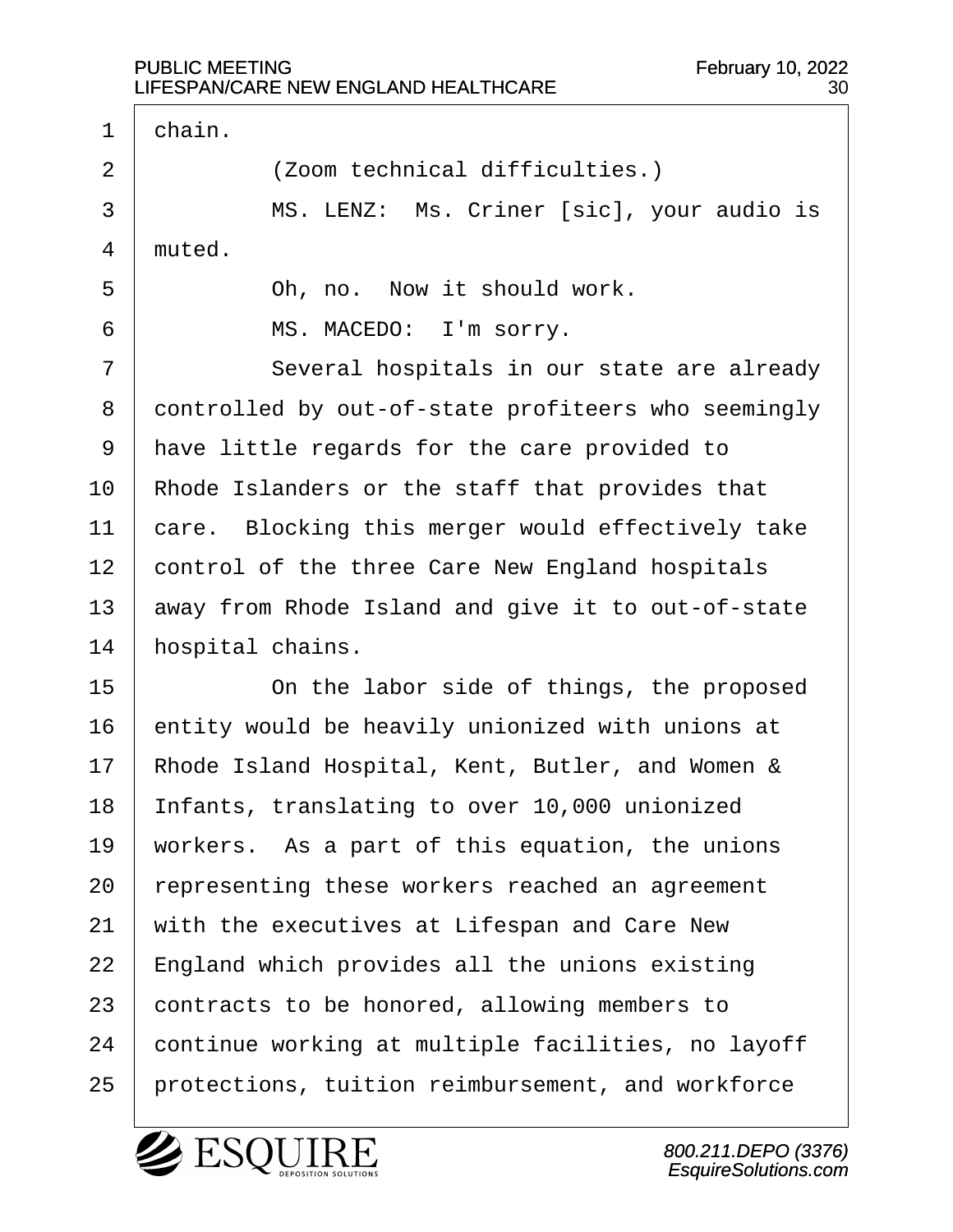$1$  development. 2 a 20 20 <sup>-</sup> The unions will also have a seat on the  $3$  | newly -- entity's board. 4 | Finally, the unions and the hospitals 5 agreed that potential future work, such as a cancer  $6$  center or central laboratory, would also be  $7$  unionized. 8 | This merger provides the State of 9 | Rhode Island with a Rhode Island solution, keeping 10 control of this state's precious health care in the  $11$  | state. I urge you to approve this merger. Thank  $12$  you. 13 | MS. CRINER: Okay. Keep that unmute. We  $14$  apolo- -- we apologize for that. We needed to use 15 | the same monitor. I'm sorry about that. 16 | MS. LENZ: Ms. Criner, you are next to  $17$  speak, so if you would like to begin. 18 | MS. CRINER: Okay. Thank you very much. 19 | I appreciate everyone here today. Thank  $20$  vou, Attorney General Neronha, and everyone for  $21$  aiving me the opportunity to speak. 22 | My name is Trish Criner. That's T-r-i-s-h  $23$  | C-r-i-n-e-r. I have been a registered nurse at 24 | Kent Hospital for over 24 years. I'm an ICU nurse,  $25$  and I am also the president of the union at Kent,

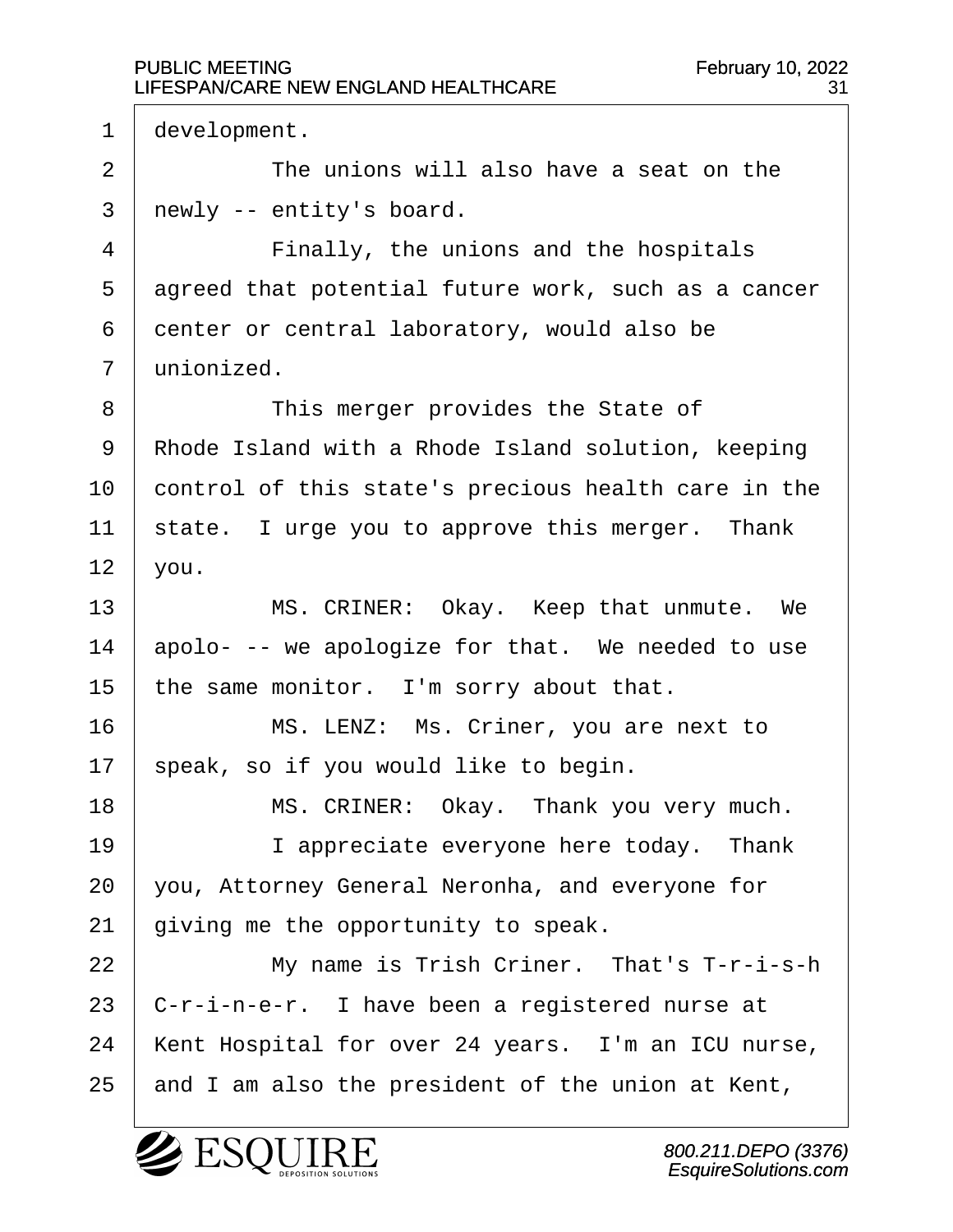$1$  representing over 1,500 employees.

2 | Cur union strongly supports the 3 CNE/Lifespan transaction for many compelling  $4$  reasons.

5 | First and foremost, many improvements in  $\vert$  patient care can and will be accomplished in a  $\vert$  coordinated integrated system that cannot be accomplished in separate competing systems.

9 | We believe Lifespan and Care New England  $10$  | merged will be better than the sum of the two 11 | systems separated. For example, Lifespan and Care  $12$  | New England merged -- for example, a unitary  $13$  electronic medical information system will be  $14$  better to coordinate patient care across the 15 | system. A Brown Lifespan/Care New England system  $16$   $\mid$  will be able to develop new services and invest in  $17$   $\vert$  cutting-edge technologies that neither system could 18 ao alone, and be able to do so without duplication.

19 | Everyone has to consider what opposing this transaction would mean. Killing this agreement would not result in the status quo, that is, with Care New England and Lifespan standing alone and competing with one another as they do  $\mid$  now. Care New England has to make an agreement 25 | with someone. It cannot stand alone.

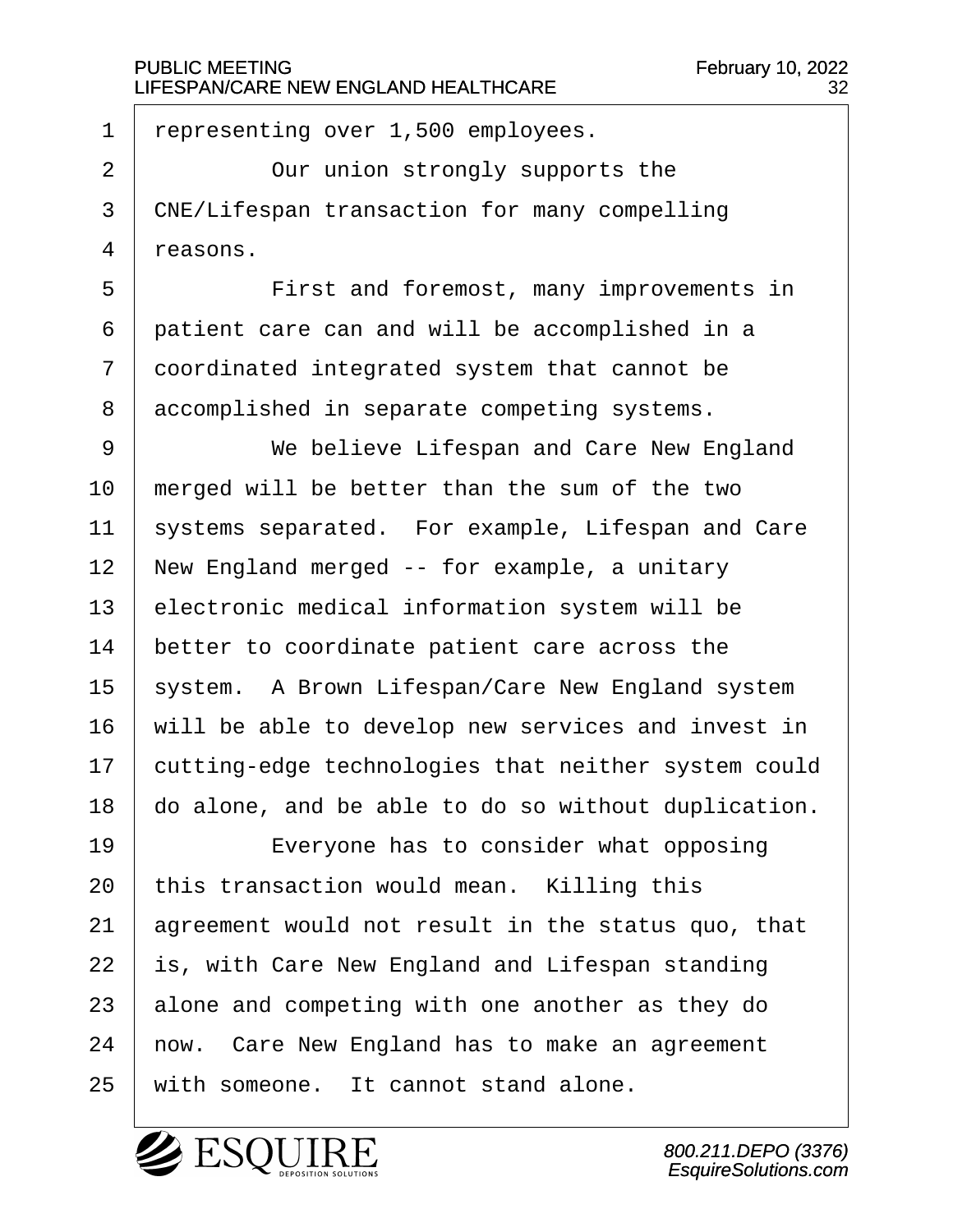1 | Look at what the past 10 years tells us. 2 | Care New England has tried to work on an agreement  $3$  with Lifespan at least twice before this time. A 4 Southcoast/CNE merger was attempted several years  $5$  ago and failed. Our state leaders sunk a  $6$  | Partners/CNE agreement under the pretense of  $7$   $\vert$  preferring a so-called Rhode Island solution. All 8 of those transactions were attempted by Care New  $9$  | England because they had to find a partner. A 10 | non-profit Rhode Island-based system, such as the  $11$   $\vert$  one proposed, is far superior for the citizens of  $12$   $\vert$  our state than the alternative.

 $13$   $\parallel$  The alternative would not be no deal.  $14$  | Rather, the alternative here is allowing another 15 | three Rhode Island hospitals to fall into the hands  $16$  of an out-of-state for-profit chain. Today, three 17 | once-Rhode Island non-profit community hospitals 18 are now controlled by California-based for-profits. 19 That is more than enough. Having the majority of  $20$  | Rhode Island's hospitals falling under for-profit  $21$   $\vert$  out-of-state control will be an irreversible  $22$  disaster.

23 | Care New England is in desperate need of  $24$  | financing, income to upgrade outdated facilities 25 and equipment. Funding that they cannot obtain on

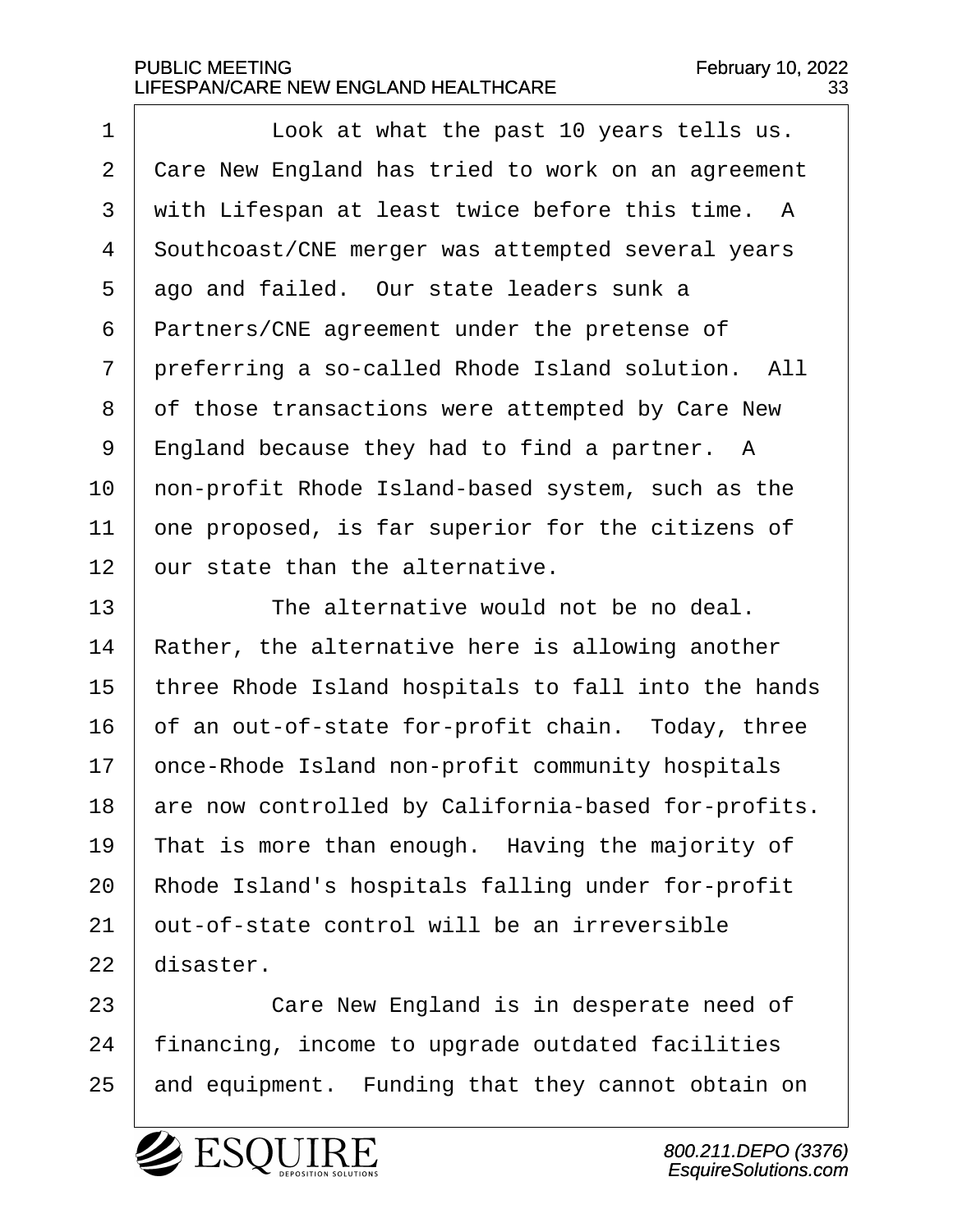$1$  their own. More modern facilities and better  $2$  equipment will be a benefit to patients and staff  $3 \mid$  alike.

4 The past 10 years have demonstrated that 5 | Care New England cannot continue to stand alone.  $6$   $\vert$  For a number of years now, our members have lived  $7$  under a cloud of constant uncertainty of who 8 | Care New England will become a part of, not whether 9 or not Care New England would even or could even  $10$  stand alone. Approval of this application will  $11$  | remove the cloud of uncertainty, provide much 12 | needed stability, and improve employee morale.

13 | **Fears of a monopoly are overstated.**  $14$  currently, commercial insurance rates are set by  $15$  the Office of the Health Insurance Commissioner. 16 | Medicaid and Medicare rates are set by State and 17 | federal governments.

18 a and on the labor side, our union, as well  $\vert$  as the other fine unions that represent over 10,000 employees in the proposed system, has demonstrated  $\vert$  that they are more than capable of advocating for | their members and making sure they are treated | fairly.

24 I will note that a recently completed 25 | agreement made between all of the unions in the

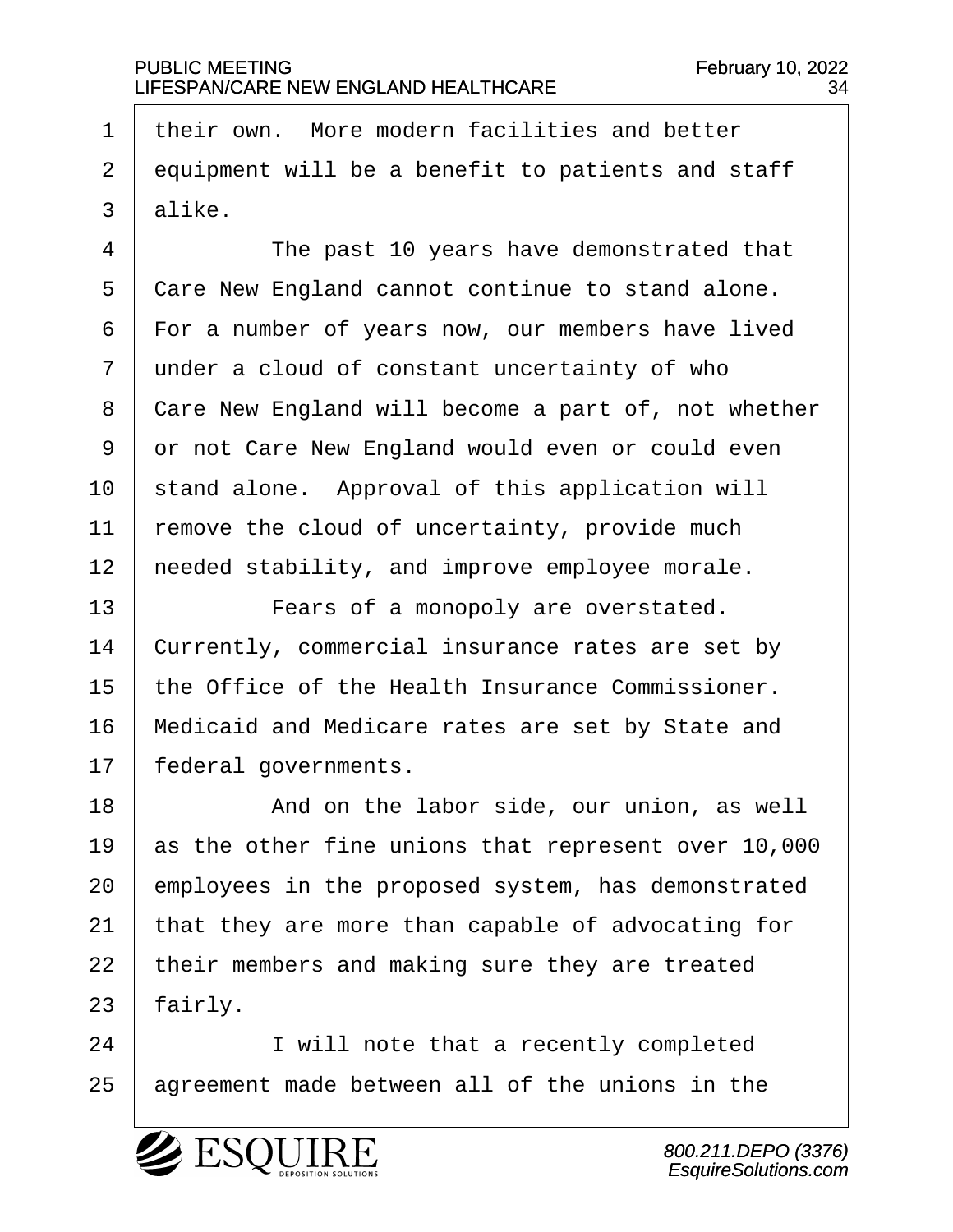1 proposed system and Care New England and Lifespan 2 | executives provides for the new entity to honor all 3 existing agreements, permits employees to work in 4 multiple facilities, tuition assistance, and there  $5$  is an assurance of no layoffs of employees with  $6$  over four years of service. This agreement is  $7$  indicative of a future of cooperative labor 8 relations. Additionally, a combined system will 9 provide more career opportunities for employees. 10 The transaction before you is a 11 | once-in-a-lifetime opportunity for our state. We 12 can create an integrated Rhode Island-based 13  $\vert$  non-profit health care system, or we can let the 14 | for-profit world gobble up three more Rhode Island  $15$   $\mid$  hospitals. I think the choice is clear. Approve  $16$   $\pm$  this transaction. 17 **I** Thank you. 18 | MS. LOPES: Thank you. 19 | Cedric Huntley. 20 | MR. HUNTLEY: Good evening. It's Cedric,  $21$   $C-e-d-r-i-c$ , Huntley, H-u-n-t-l-e-y. 22  $\vert$  and I -- I am the executive director of  $23$  the Nonviolence Institute. And we've had a  $24$  | partnership with Lifespan for just over 12 years,  $25$  and we developed that partnership through  $-$ -

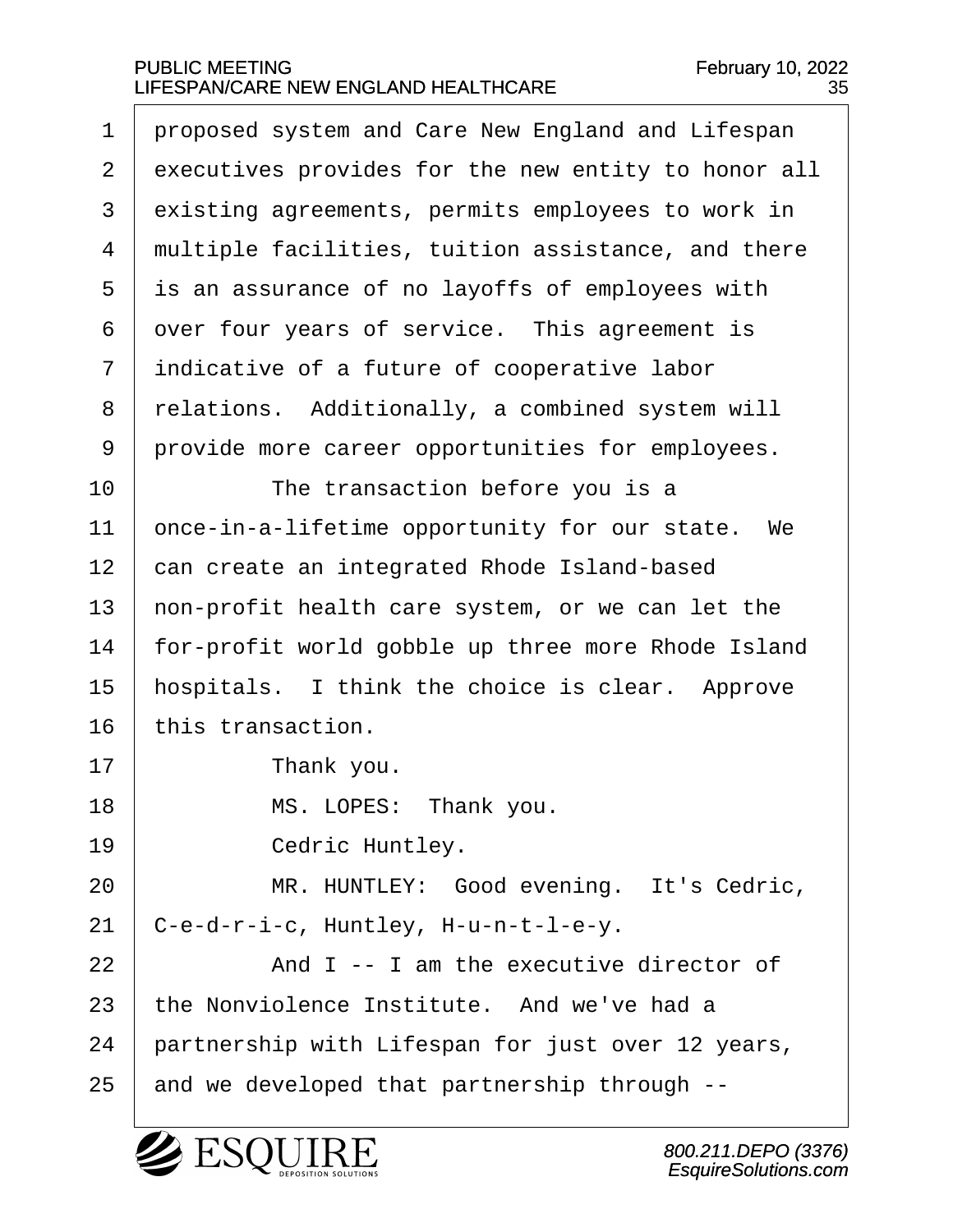| $\mathbf 1$    | intentionally through -- to connect the community   |
|----------------|-----------------------------------------------------|
| $\overline{2}$ | to this work. So I come from a community            |
| $\mathbf{3}$   | standpoint. I've watched this partnership really    |
| 4              | connect the community to the care and service at    |
| 5              |                                                     |
|                | the hospital.                                       |
| 6              | And as I listen, I just came up with a              |
| 7              | question. What an opportunity for Rhode Island to   |
| 8              | do something for Rhode Islanders; right? What an    |
| 9              | opportunity to create a collaboration.              |
| 10             | And so I support the merger. And I can              |
| 11             | talk about our relationships over the years with    |
| 12             | Lifespan and how important it is in connecting the  |
| 13             | community at their most vulnerable time, where they |
| 14             | need -- they need to have access, they need to --   |
| 15             | to their family members. And I've just been very    |
| 16             | fortunate to just be involved in those              |
| 17             | opportunities to connect our community.             |
| 18             | So I say what an opportunity and -- to              |
| 19             | help Rhode Islanders, to do something               |
| 20             | collaboratively in support of the community at      |
| 21             | large. So I support this.                           |
| 22             | MS. LOPES: Thank you.                               |
| 23             | Sherri Ann Johnson?                                 |
| 24             | MS. LENZ: Fern, I do not see Ms. Johnson,           |
| 25             | so I'm just going to unmute -- allow everyone to    |
|                |                                                     |

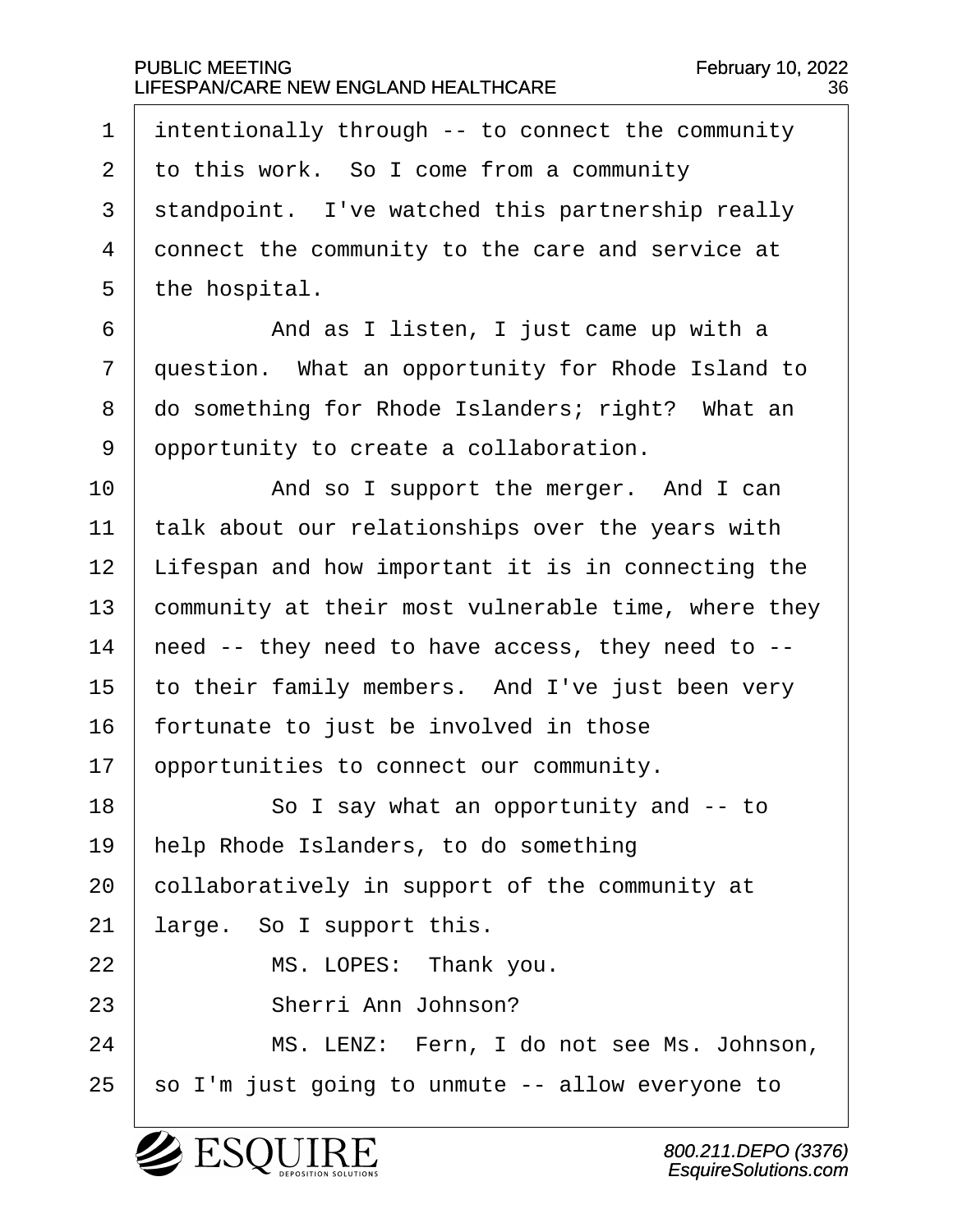$1$  unmute themselves in case Ms. Johnson is on the  $2 \mid$  phone. 3 | Ms. Johnson, if you are on the phone, you  $4$  are now unmuted and may speak. 5 | MS. LOPES: I can circle back. ·6· · · · · · Paul MacDonald?· Paul MacDonald? 7 | MS. LENZ: Fern, I just asked him to 8 | unmute. 9 | Mr. MacDonald, I see you are unmuted. You  $10$  | may speak. 11 | MR. MacDONALD: Good evening, folks. 12 | I would like to thank the attorney general 13  $\vert$  for hosting this. I'd like to thank Dr. McDonald 14 and Director Powell from the Department of Health 15  $\parallel$  and all the members who are staffing this evening. 16 **16** On behalf of Teamsters Local 251,  $17$  | secretary-treasurer to the chief principal officer 18 | Matt Taibbi and President Paul Santos, they send 19 | their apologies for not being able to be with you  $20$  this evening. 21 | My name is Paul MacDonald,  $22$  | M-a-c-D-o-n-a-l-d, and I am the legislative  $23$   $\vert$  director for Teamsters Local 251. I am also 24 | president of the Providence Central Labor Council,  $25$  a labor organization consisting of over 20 labor

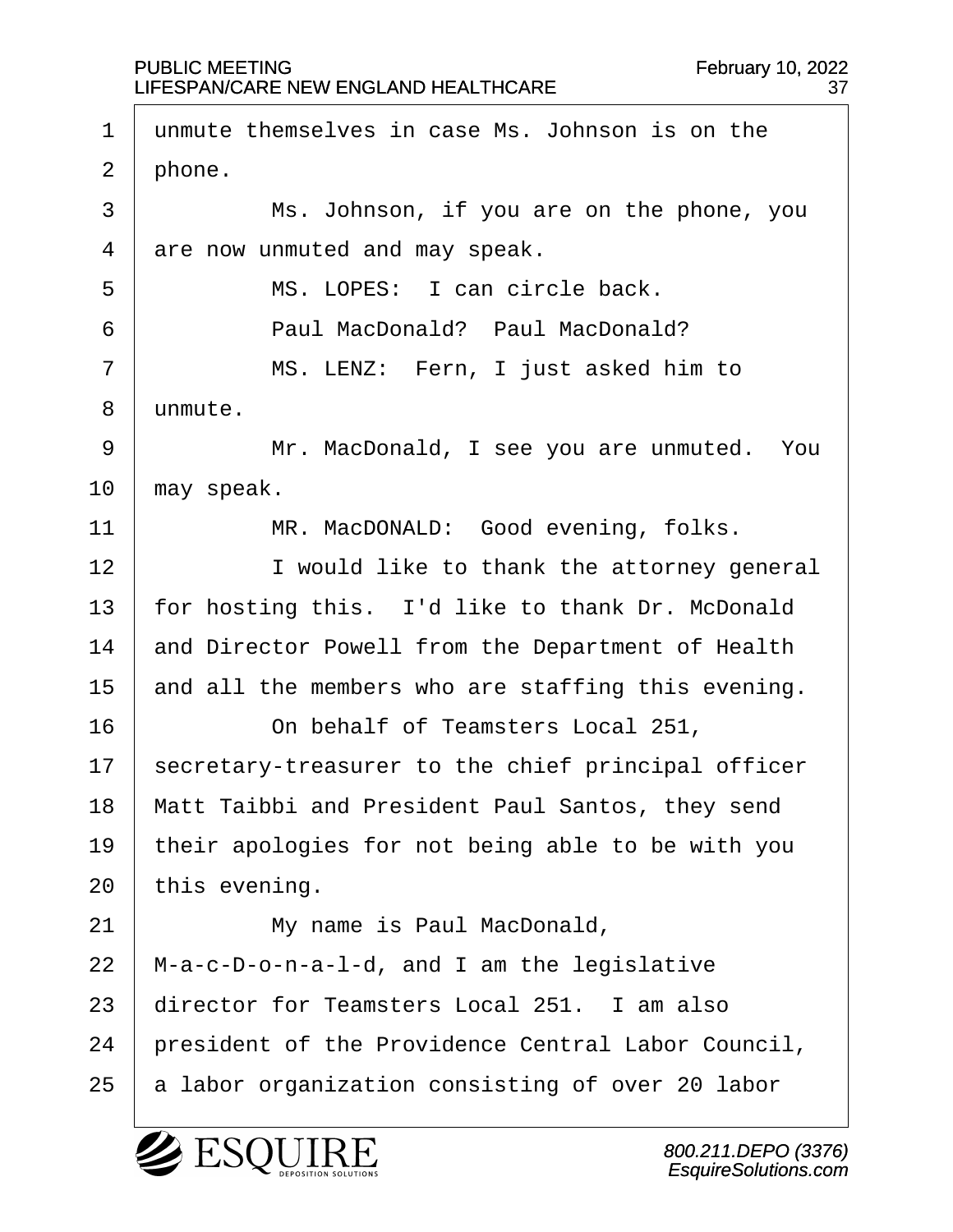1 unions and over 30,000 members.

2 | Teamsters Local 251 represent over 7,000 3 | members. 2,500-plus-some of them work in Lifespan 4 | health care system.

5 | Soon you will make a decision on the  $6$  proposed merger plan of Care New England and  $7$   $\vert$  Lifespan. And to your credit, you have not acted 8 | hastily, but in recognition of the importance of 9 | this merger. Quite frankly, you've proceeded in a 10 most thoughtful manner.

11· · · · · · And just as you have proceeded in a most 12 | thoughtful manner, so has Teamsters Local 251. 13 They have done the same, and they've worked the  $14$  same kind of work that you do, making sure that  $15$  | this merger is something that we all want to  $16$  support.

17 | **We look at the merger plan as an** 18 opportunity to strengthen the medical needs of all 19 | Rhode Islanders, and we're very pleased that the 20 cooperation between both parties have come to this  $21$  situation, where the previous testimony from other 22 | labor leaders indicate clearly that this is a good  $23$  | proposal.

24 | Teamsters 251 is very pleased to lend our 25 | support for this merger. On behalf of my brothers

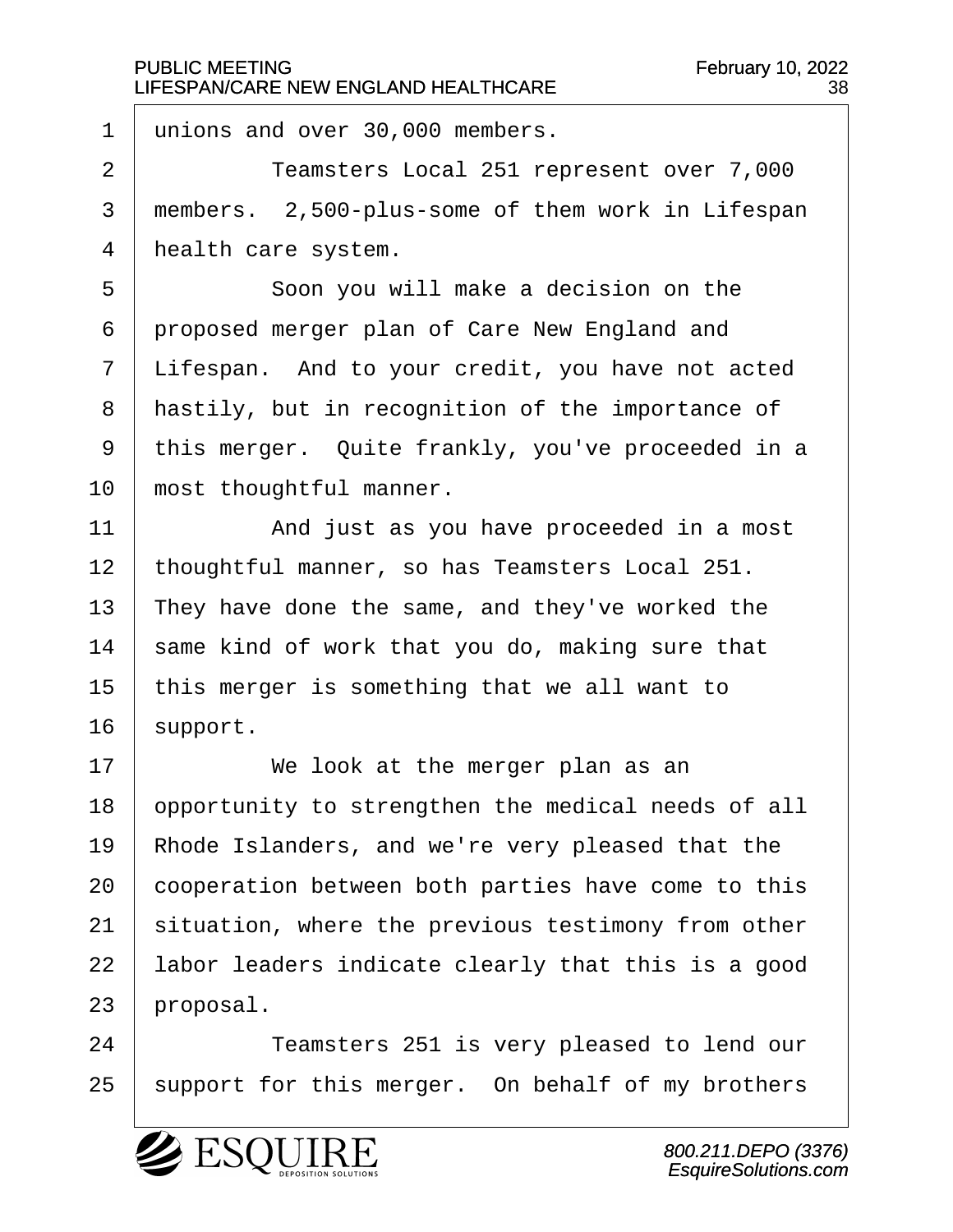1  $\vert$  and sisters in health care and Teamsters president, 2 | Paul Santos, we urge and ask for your support of 3 the proposed merger of Care New England and  $4$  | Lifespan. 5 | I would like to thank everyone for their  $6$  work, your work, and the time you've put into all  $7·$  of this, because this is one chance that we have to 8 | have a health care industry that will work for  $9$  everyone: labor, management, and the public. 10 | Thank you very much for the opportunity to 11 | speak on behalf of Teamsters Local 251. 12 | MS. LOPES: Thank you. 13 | Kelley McNally. 14 | MS. McNALLY: Hi there, everybody. My 15 | name's Kelley McNally. Thank you very having me.  $16$  | I am a member of Local 251. I've been a member for  $17$  | 38 years. I'm also a Rhode Island Hospital  $18$  | employee. I have been here for 30 years. 19 | I come today to be supportive of the  $20$  | merger, and here are the reasons why: I work in 21  $\vert$  the emergency department, and I have been there for  $22$  | 30 years. I've never left. Think about being a  $23$  | patient coming into the emergency department, and  $24$   $\mid$  you've kind of been to a couple different hospitals  $25$  all over the place, and you're pretty sick. It

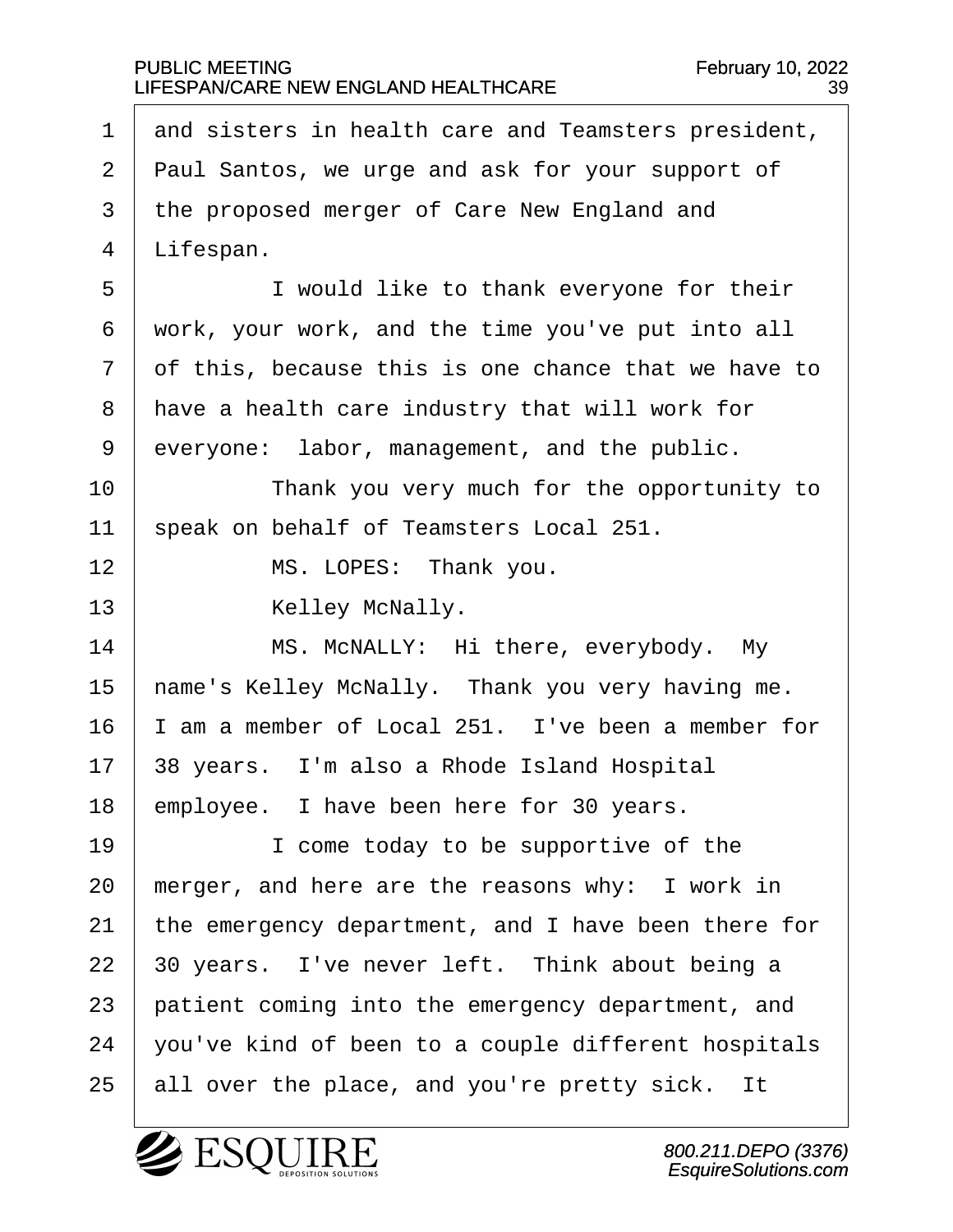would give us the opportunity to go into one system 2 and pull all your medical records at one time. The 3 doctors would be able to care for you in one time. 4 They don't have to wait for medical records to come 5 | from other places. They don't have to worry about  $\vert$  calling this one or that one and hoping that we get stuff on time. We would be able to review your CAT scan records. We'd be able to review your X-rays. It would save money on health care, where things | wouldn't have to get repeated over and over again because we didn't have results. Everything would  $\vert$  be there for us. It would be cost effective.

13 | And I think that something like that would  $14$  be a community-based  $-$  people would like that  $15$  better. They wouldn't have to go from place to  $16$  | place. Their stuff would be centrally located for  $17$  them.

18 | Employees here at the hospital would love  $\vert$  an opportunity to expand, to grow, to learn more,  $\vert$  to have the opportunity to be part of research, things that are coming up from Brown. Brown 22 | University comes up with so many different research | projects, things that you can learn from. We are a | teaching hospital. We learn so much from this 25 | hospital. And this would give us the opportunity



800.211.DEPO (3376) EsquireSolutions.com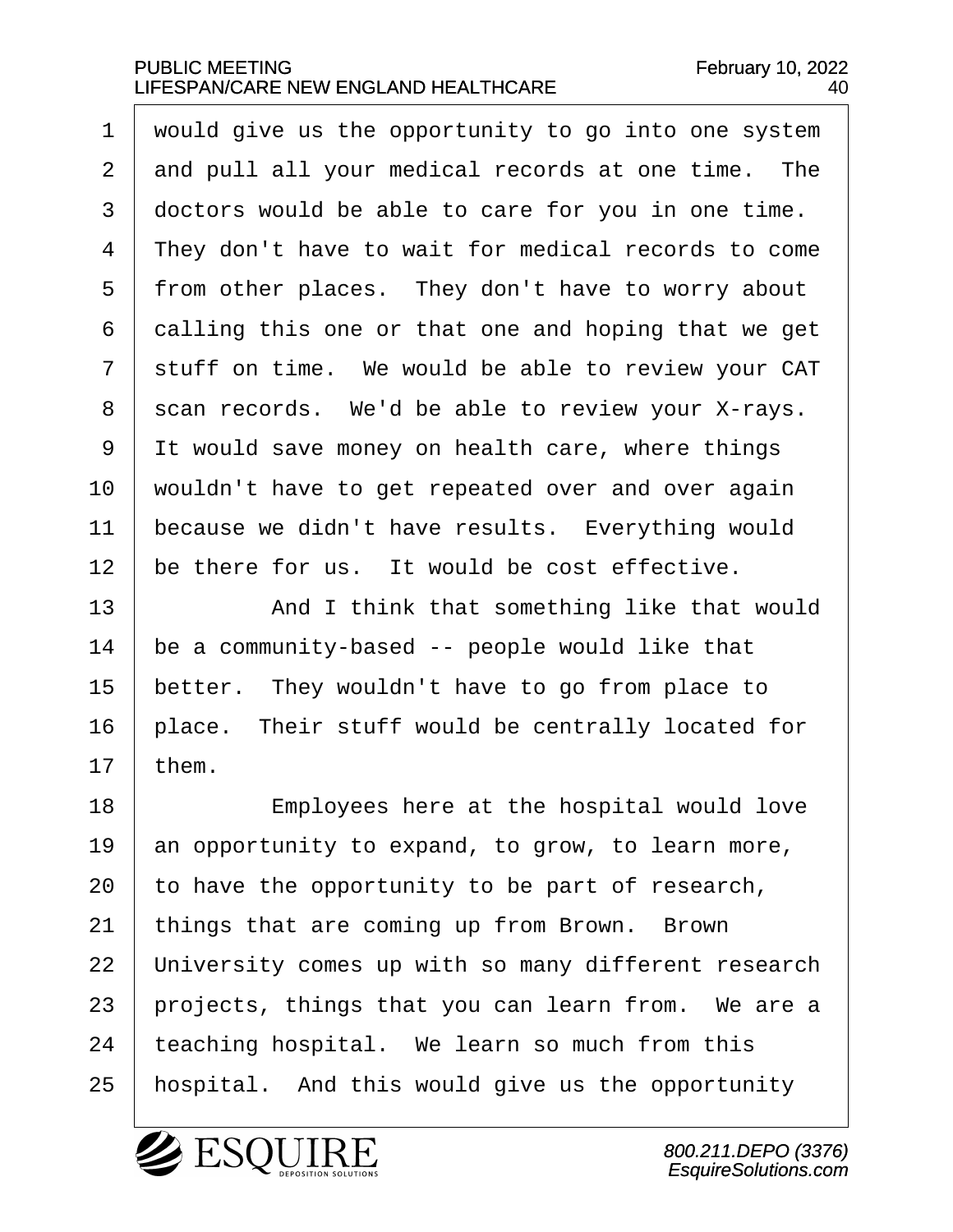$\pm$  to give that teaching to all the other employees all over this state, let them learn what we can 3 | learn. It would give everyone a global 4 ppportunity.

5 | The would give our community an opportunity to go and learn -- to go where they want to go within the state. They wouldn't have to worry 8 about, Oh, I just have to go to Rhode Island | Hospital for something, or I just have to go here, because we would be collaborative. We would be  $\vert$  able to give them the proper care that they need wherever they went. They wouldn't have to worry about one specific area. They wouldn't have to | travel all over the place 'cause they'd have everything where they needed it in their areas because things would be centrally located.

17 | The hospital would be able to create --18 | from what I understand, they're creating a  $-$ - they  $\parallel$  want to create a large area for the cancer | institute, where everything is right there for  $\vert$  them. Wouldn't that be a wonderful thought to know | that, if you had such a horrible thing happening to | you, a disease, you go to one place and you have  $-$  | you're taken care of, you don't have to go anywhere | else?

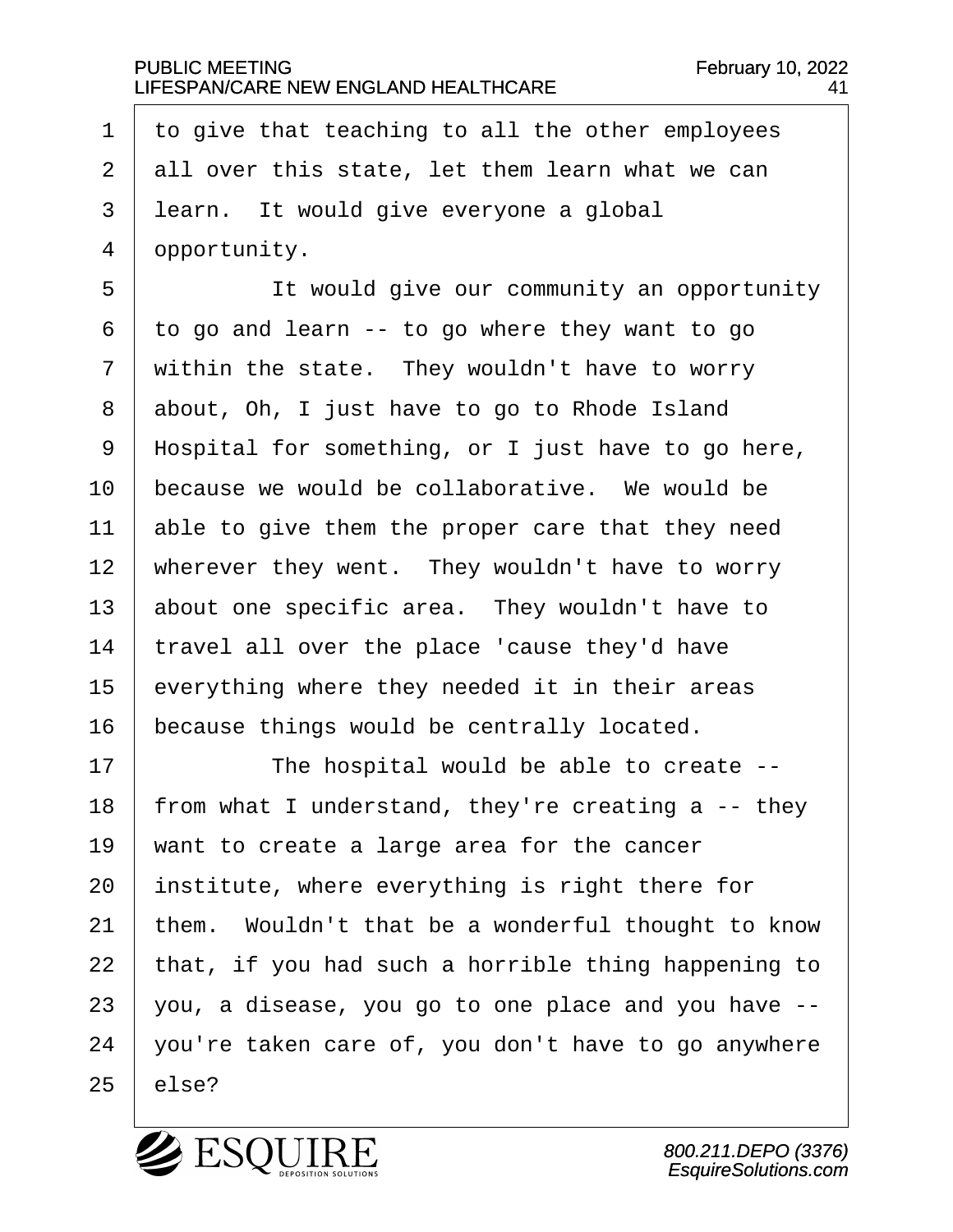1 These are things that we don't think about in the CEO aspect, but as a patient, when you come in, it's so much better if you don't have to go other places. It's all just in one place.

5 | I know that it seems scary for everyone.  $6 \mid$  Me, as an employee, of course -- 30 years -- it's  $7$  scary. You think, Oh, well, no. Unions, this, 8 | that. No one's going to listen to us.

9 | They have protected us. We have strong 10 | unions. The Teamster union, Local 251, we are a 11 | strong union. We have worked very, very hard to secure the employees, to make sure that they have  $\parallel$  what they need, that they are not going to lose  $\vert$  jobs. They are going to be secure within everything. That pay rates are going to be there. | They're going to be secured. The other unions have  $\parallel$  worked hard to make sure that we are secure. We're | not going to have to worry about losing jobs.

19 | It's a scary thing for everyone, me as an employee here as well. Of course it's scary.  $\vert$  Change is scary. But we can do this together. | It's the best thing for this community. It is the best thing for our state. It is gonna make it  $\vert$  okay, and we -- together we are going to be able to  $\mid$  make it perfect. And I am 100 percent in support

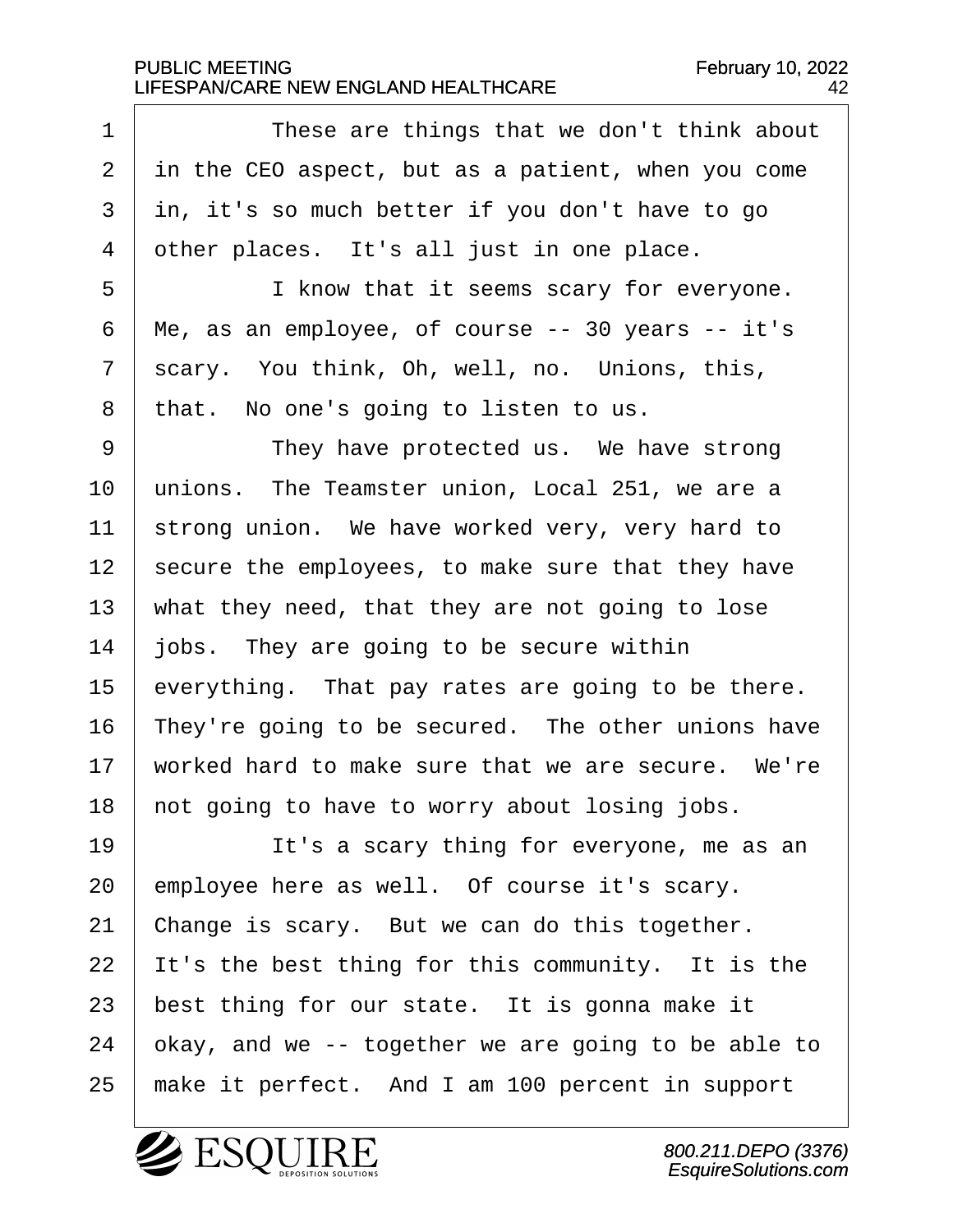$\Gamma$ 

| $\mathbf 1$ | of this, and I know that the Teamsters are         |
|-------------|----------------------------------------------------|
| 2           | 100 percent in support of this.                    |
| 3           | Thank you.                                         |
| 4           | MS. LOPES: Thank you.                              |
| 5           | Gregory Waksmulski?                                |
| 6           | Would that be Greg's phone by any chance?          |
| 7           | Gregory?                                           |
| 8           | MS. LENZ: I just asked "Greg's iPhone" to          |
| 9           | unmute.                                            |
| 10          | Fern, I'm going to allow everyone to               |
| 11          | unmute themselves in case he is on another phone.  |
| 12          | MS. LOPES: I can circle back for him as            |
| 13          | well.                                              |
| 14          | Is Jackie Goldman here?                            |
| 15          | MS. GOLDMAN: Hi. Hi there. My name is              |
| 16          | Jackie Goldman. J-a-c-k-i-e G-o-l-d-m-a-n. And I   |
| 17          | am representing myself. I'm a public health        |
| 18          | researcher. And I'm here to testify against the    |
| 19          | merger.                                            |
| 20          | The Lifespan/Care New England merger is            |
| 21          | not in the best interest of staff or patients of   |
| 22          | the hospitals. By controlling 80 percent of the    |
| 23          | market share, there are no guardrails to make sure |
| 24          | that rates are not increased at an astronomical    |
| 25          | rate. With no competition, the hospitals will be   |

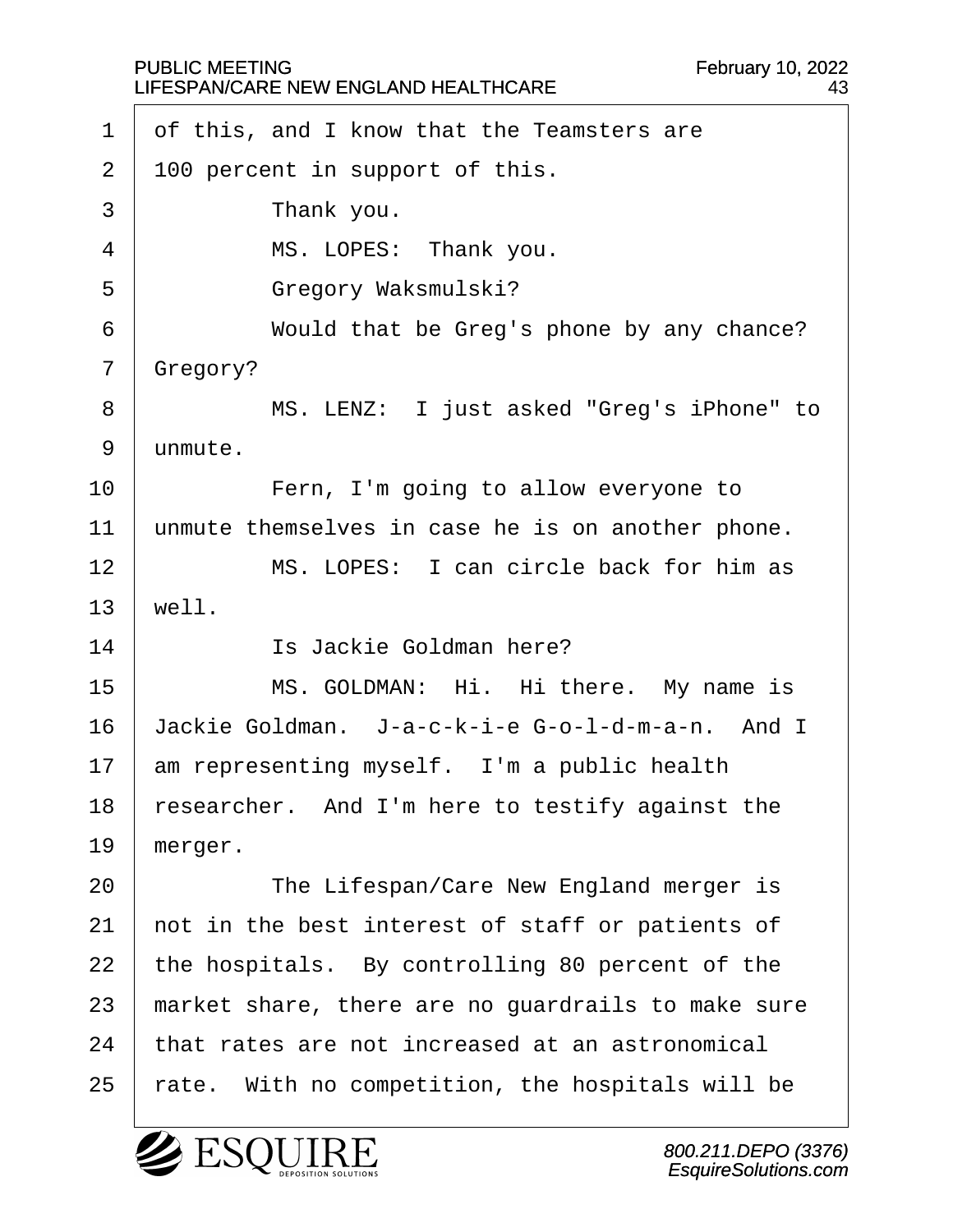able to charge whatever they want, and patients  $\mid$  will not be able to explore alternatives.

3 | The past, when hospital mergers like this have gone on, there have been 6 to 18 percent | increases in health care for -- health care costs | for patients. That means that patients are being  $\vert$  saddled with these costs, their health insurance 8 premiums are going to go up, and it will also lead to -- which -- also, the fact that health insurance | premiums are going up in a time where already | 40 percent of Rhode Islanders are underinsured, | meaning that they can't get health care because | their cost for it and then their insurance doesn't uncover it, this to me seems unconscionable, especially in a time when we're in a global | pandemic.

17 | Secondly, I know that, you know, these | price increases are going up, but at the same time  $\vert$  I don't think that money's gonna go to staff. By  $\mid$  monopolizing the health care systems, hospitals will be able to get away with not paying their staff sufficiently.

23 | We already see people going to other | states for better paying health care jobs, and I 25 | think that the merger will exacerbate this. And so

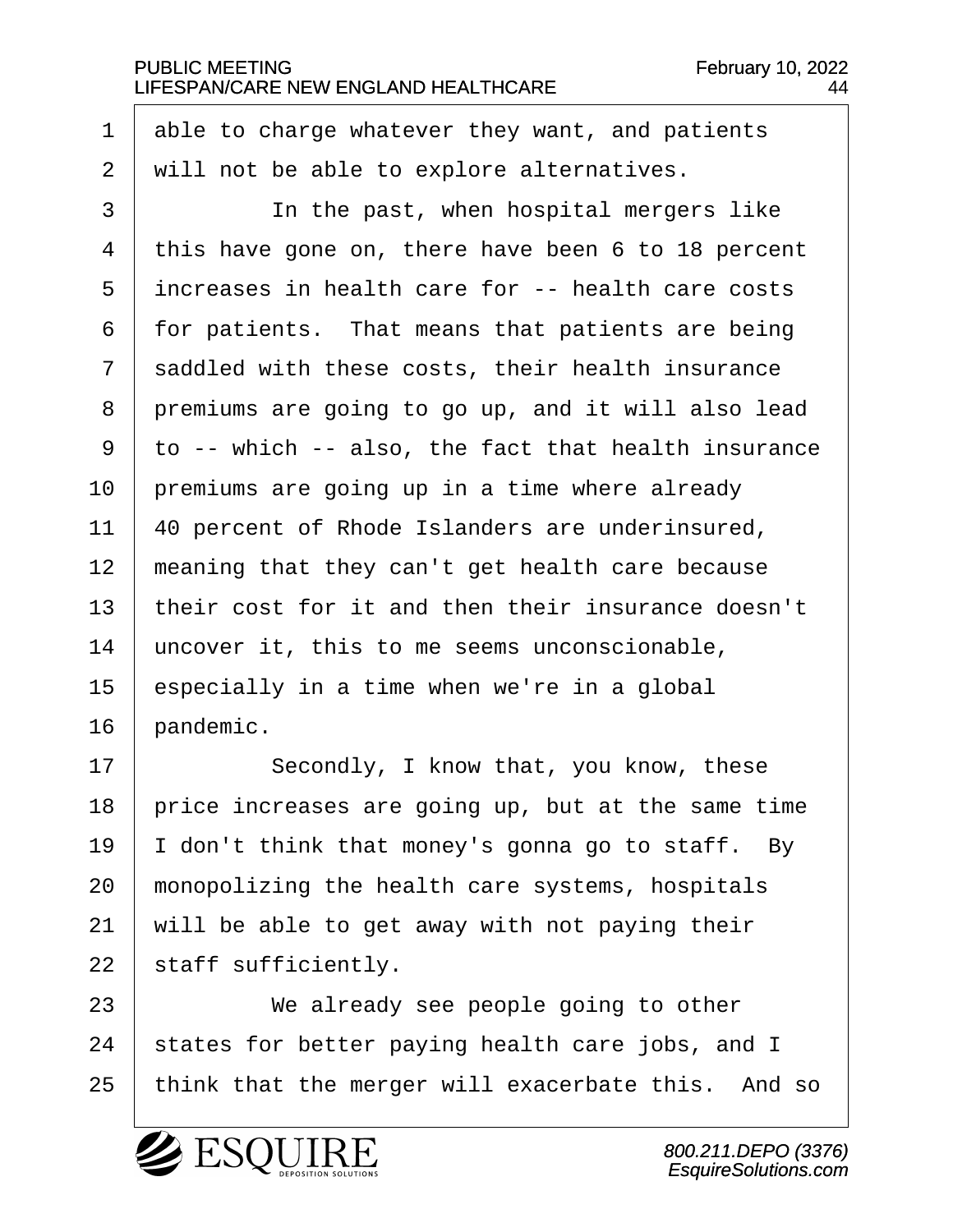$1$  by not sort of creating a competitive market for 2 | laborers, you're going to end up making it so that 3 people end up having to settle for the wages there. 4 | And so I think that ultimately this will harm the 5 | laborers.

 |  $\qquad$  I think that if -- you know, me looking at this, I see this as a way to continue the trend  $\vert$  that we have of making sure that money does not actually go to the people working at the hospitals, but rather continues just to cover a lot of the  $\vert$  executives and other people who are standing to | benefit from this merger. I think that as you  $\parallel$  unearth the details and follow the money, the people who are vastly in support of this merger are also those who stand to benefit financially, and 16 | unfortunately those are not the workers or the  $17$  patient.

18 a compared and so because of these reasons, I stand 19  $\vert$  against the health care merger. Thank you so much  $20$  for your time.

21 | MS. LOPES: Thank you.

22 **Constanting Communication** Figure Bendicksen?

23· · · · · · MS. LENZ:· Fern, I do not see his name on  $24$  | the list, but I have unmuted everyone if he is on  $25$  | the phone.



800.211.DEPO (3376) EsquireSolutions.com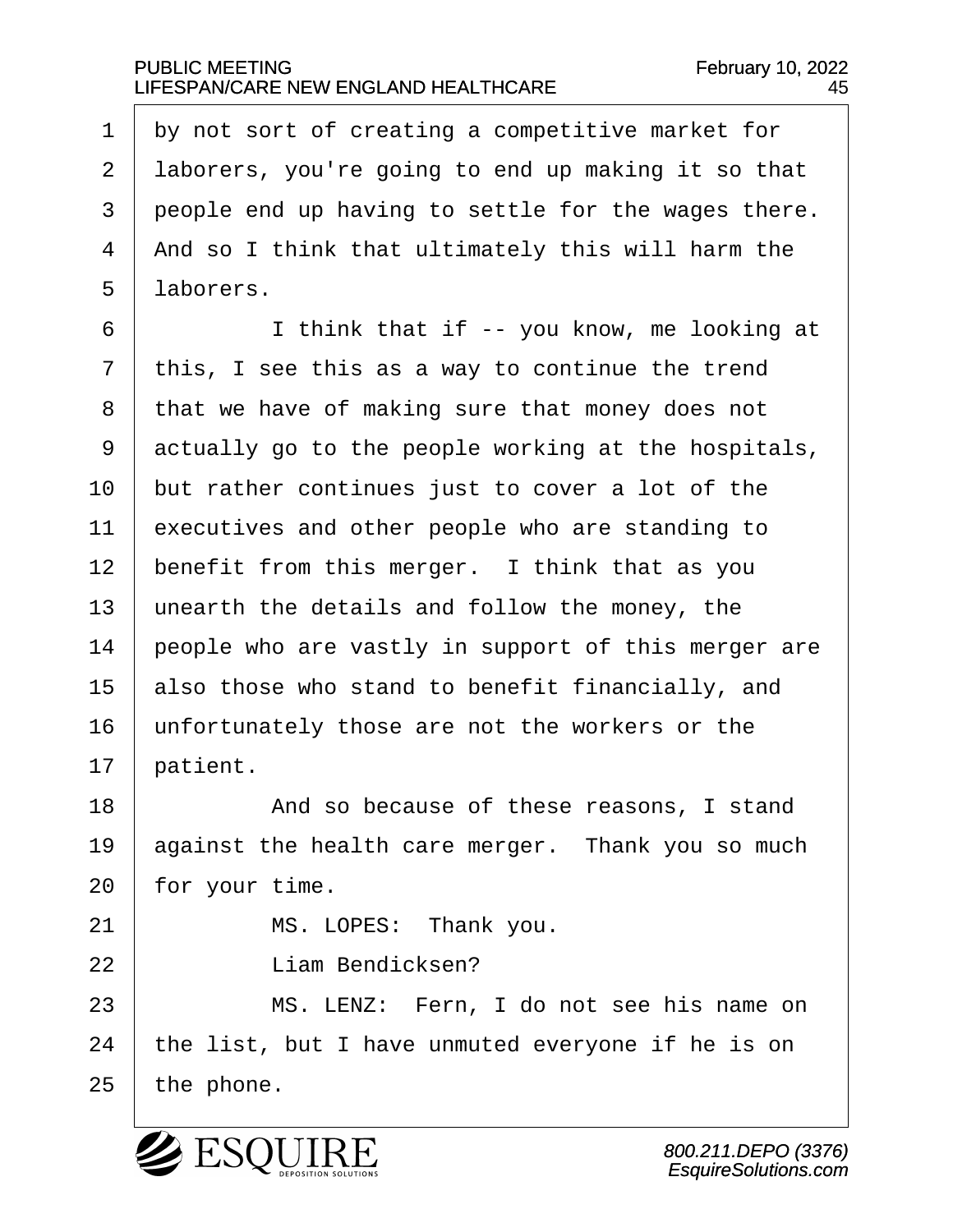1 | MS. LOPES: I'll move on to John Fedo. 2 DR. FEDO: Good evening. Thank you for 3 | the opportunity to comment on the Lifespan/Care New 4 | England merger. My name is Dr. John Fedo, F-e-d-o, 5 and I'm the dean of the College of Health Sciences  $6$  at New England Institute of Technology. These are  $7$   $\mid$  my individual comments and do not represent New 8 England Institute of Technology. 9 | I'm in strong support of the merger of 10 | Lifespan and Care New England. In reviewing the  $11$  advantages and disadvantages of the Lifespan/Care 12 | New England merger, the advantages far outweigh the  $13$  disadvantages. 14 as a registered nurse, I'm an advocate for  $15$  | patients, and patients are always at the center of  $16$  our care. 17 | From my perspective, I see three major 18 advantages. The merger, I understand, will support 19 | the expansion of care to underserved populations in  $20$  | Rhode Island by adding more ambulatory care  $21$  centers. Another added benefit to adding more  $22$  ambulatory care centers will allow for the 23 ecompression of clients using emergency  $24$  | departments and reduce health care  $-$ - using  $-$ -25 excuse me -- emergency departments for nonurgent

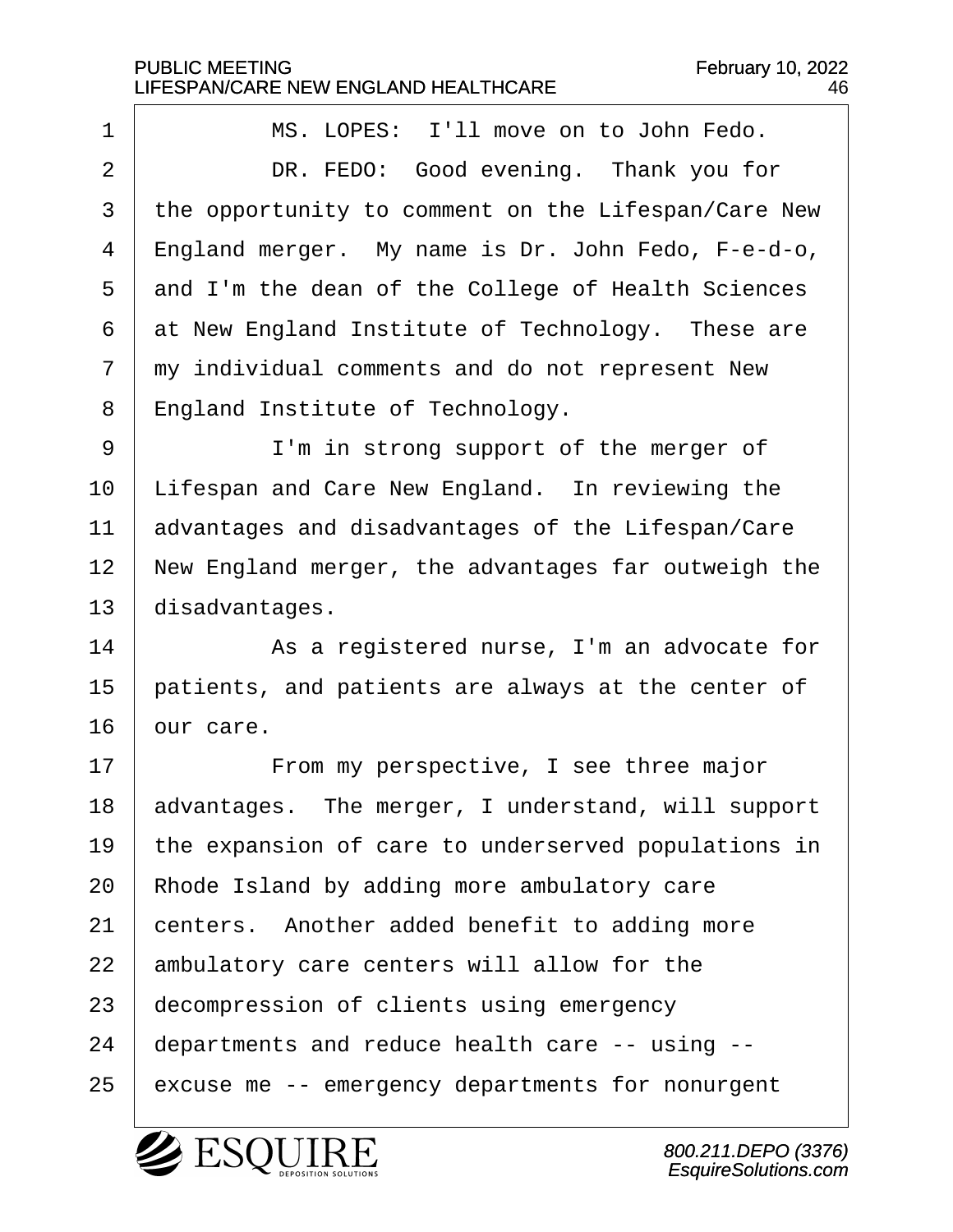$1$  care. 2 | The merger will also allow for 3 | streamlining of care, which has been previously 4 mentioned, and will lead to lower health care  $5 \mid \text{costs.}$ 6 **I** The merger will provide comprehensive  $7$   $\vert$  health care across the care continuum and reduce 8 | health care disparities for a healthier 9 Rhode Island. 10 Trom an academic perspective, the 11 | realignment of health services and the addition of 12 | ambulatory care centers will provide additional  $13$  experiential learning opportunities for students in  $14$  the health care sciences. 15 currently, the majority of student  $16$  | placements take case in acute care setting. With  $17$   $\vert$  the continued shift that we see of services to 18 | outpatient ambulatory care centers, those added 19 care centers will provide a greater opportunity for  $20$  students to learn how to work with clients in  $21$  different care settings. 22 | I think that the synergy created by the  $23$  | merger will strengthen the health care structure in 24 | Rhode Island, and that Lifespan and Care New 25 | England are well positioned to meet the challenges

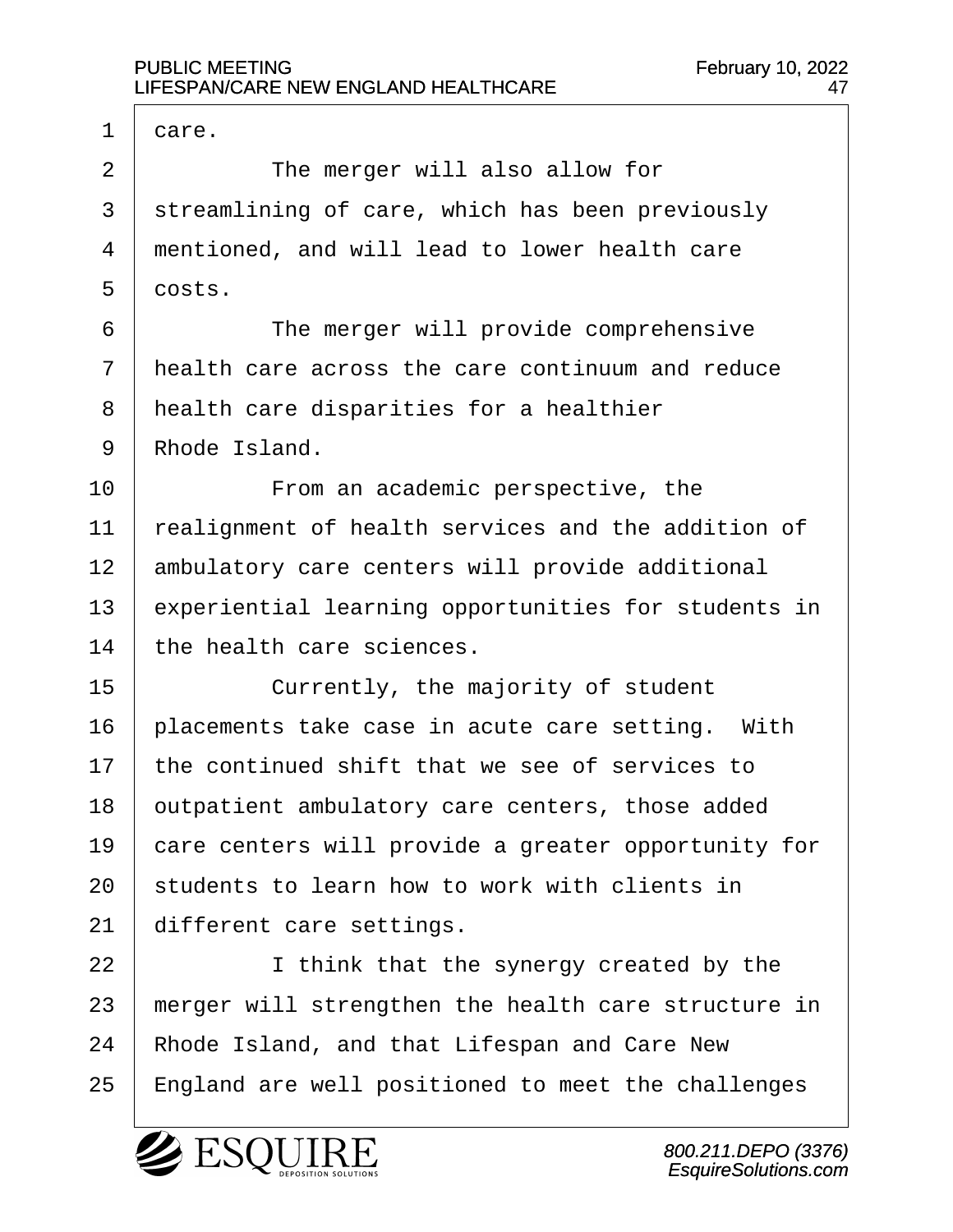$1 \mid$  ahead. 2 Thank you. 3 | MS. LOPES: Thank you. 4 Dr. Peter Hollmann. 5 | DR. HOLLMANN: Hi. My name is Peter  $6$  | Hollmann, H-o-l-l-m-a-n-n, and I am speaking for  $7$   $\mid$  myself on favor of the merger. 8 WHAT and I came to Rhode Island to attend 9 | Brown University, and this was the year before the 10 | medical school was accredited to graduate its first 11 | doctors. I did my residency at Roger Williams 12 | General Hospital in internal medicine, and I was 13  $\vert$  the first person who trained in a Rhode Island  $14$  | Hospital in the field of geriatrics, also at the  $15$  Rog. I was on the board there, and that was at  $16$  times when we had merger talks with The Miriam; 17 | would've been a great name, The Mirage, we thought. 18· · · · · · I also was on the board when Columbia HCA 19 | suited Roger Williams Hospital and was part of the 20  $\vert$  reason why we have the law that is -- why we're  $21$  | having hearings today and watch Lifespan form. 22 | I've been very involved with the 23 | Rhode Island Medical Society and the Office of the 24 | Health Insurance Commissioner and cost trends and 25 | care transformation, and I've worked 20-plus years

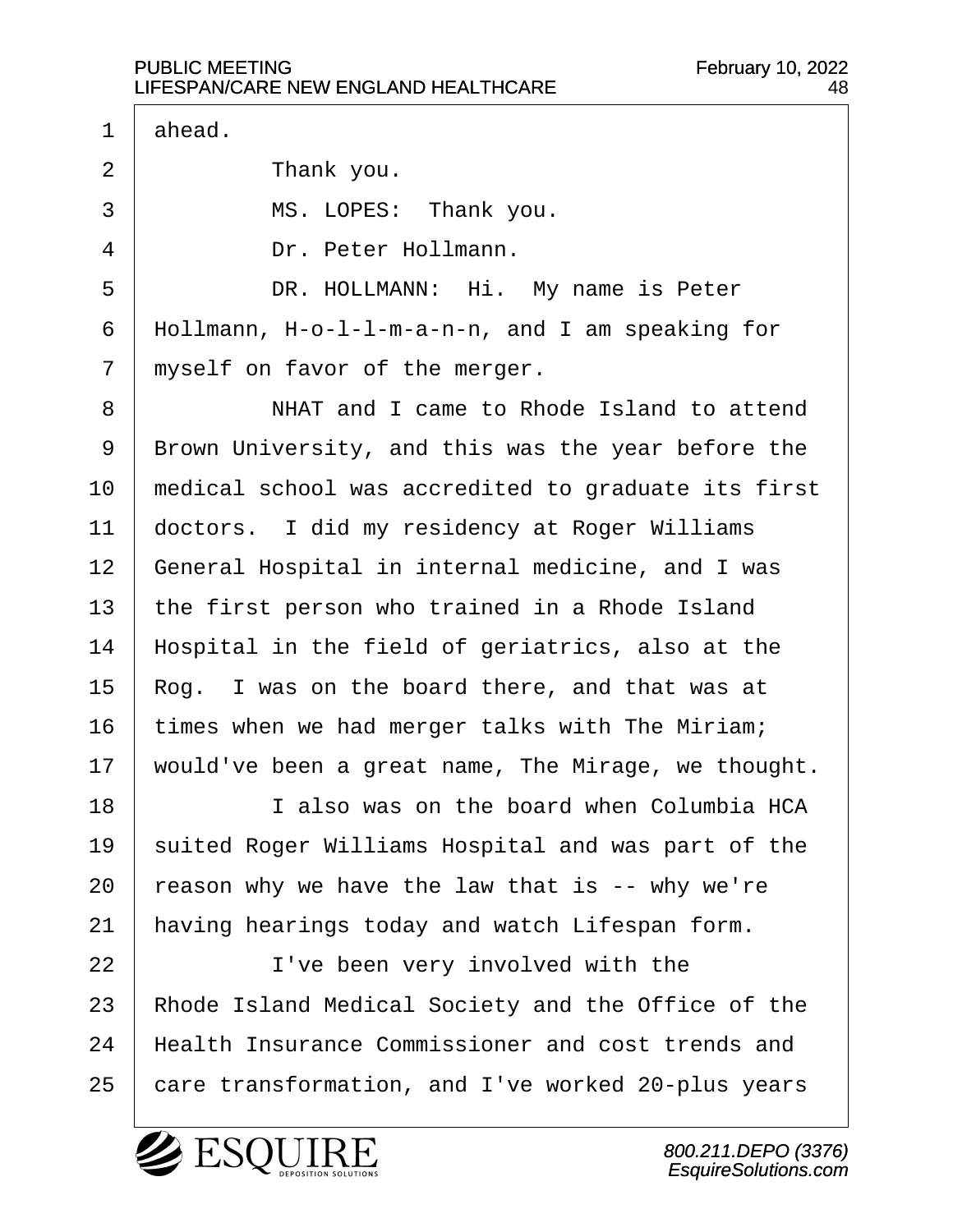$1$   $\vert$  part-time at Blue Cross and Blue Shield.

2 | I've been in private practice, and I've 3 been an employee physician.

4 I only say this to note that I've seen a 5 I lot from a lot of different perspectives, and I  $6$  | really feel very strongly that Rhode Island health  $7$   $\vert$  care has been greatly enhanced by the medical 8 school and the teaching hospitals and all the  $9$  wonderful people that work in them.

10 Teaching, research, and innovation do  $11$   $\vert$  bring the best to care for us and help our local 12 | economy. I'm not a naive Pollyanna. At times I've 13 seen and been very disturbed by people and places 14 | that don't work together for the best in our  $15$  community, but that is not the majority of the  $16$  time.

17· · · · · · Rhode Island is a small market.· Our competition is out of state. In-state competition  $\vert$  doesn't necessarily decrease costs. In fact, it 20 can increase costs due to duplication of services  $\vert$  and waste. It can also decrease quality when there are a minimum number of certain kinds of things | that need to be done in one place.

24 | A Rhode Island market is already heavily 25 | consolidated, and, appropriately, it's already

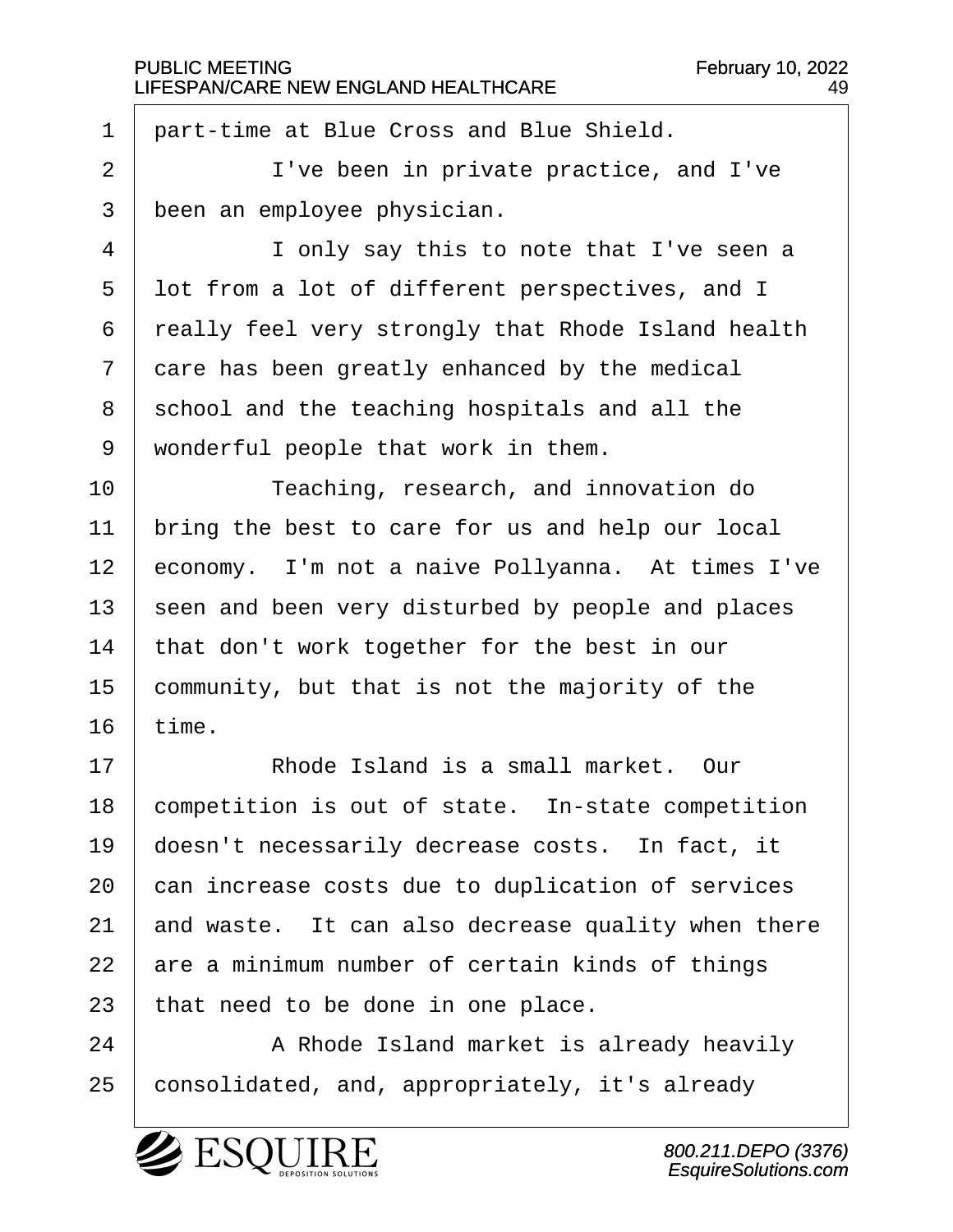$1$  significantly regulated. The Office of the Health 2 | Insurance Commissioner does not permit the 3 | insurance companies to increase rates for hospitals  $4$  beyond a certain sustainable amount. They also 5 adon't allow the insurance companies to even  $6$  increase payments to affordable care organizations, 7 combinations of physicians and hospitals and other 8 entities, beyond a certain amount.

9 | · · · You know, any good thing can be done poorly or have adverse effects, but we can't be  $\mid$  ruled by fear. We need to prepare and mitigate. | Some of the change that people fear is really inevitable, and a strong Rhode Island health care system is actually the best protection. And we can  $\vert$  do this right. I know we can.

16 | Tailure to act is the worst option. We're in a difficult time, and we can watch inevitable decline, or we can choose the path of success. | We're supposed to be the state of hope. We don't intend to be a Boston suburb, and we don't intend  $\vert$  to be easy picking for private equity.

22 encode Island can collaborate. I've been 23 | privileged to work on preserving and improving  $24$  | primary care with practices that are competitors, 25 | with payers that are competitors. Everybody came

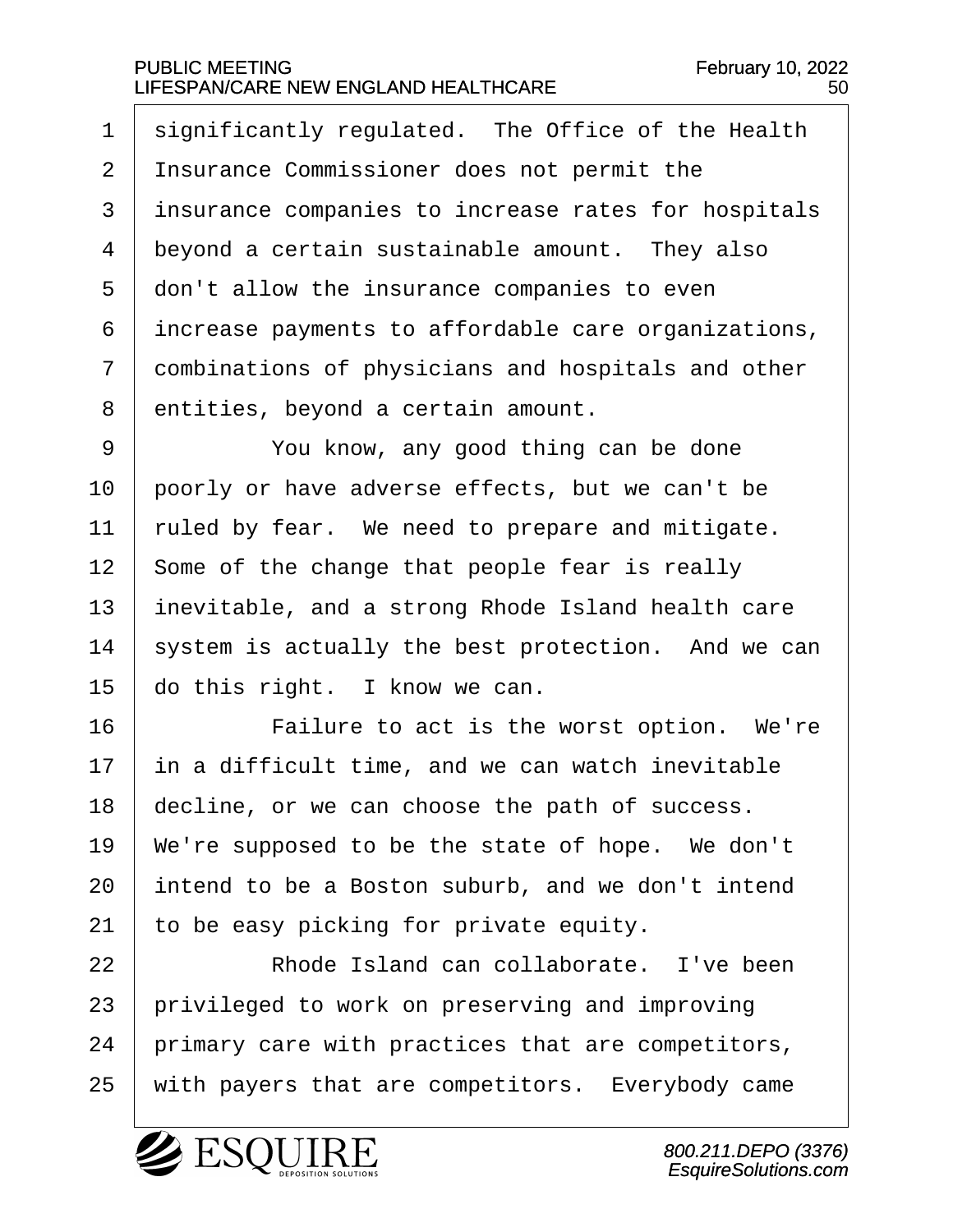$1$  together to help make Rhode Island a better place.  $2 \mid I$ 'm very glad to continue to be part of that work  $3 \mid$  with the Care Transformation Collaborative of 4 Rhode Island. 5 | I encourage our state to preserve and  $6$  protect what really matters for high quality,  $7<sup>1</sup>$  accessible, and affordable health care while we 8 | take advantage of an opportunity that I have waited  $9$   $\mid$  for my entire adult life to occur. This is a  $10$   $\vert$  chance for us to work together to make our state 11 | health care system even better. 12 | Thank you for allowing me to talk to you. 13 | MS. LOPES: Thank you. 14 | **Megan Potter, please.** 15 | MS. LENZ: Fern, I do not see that name,  $16$  so I'm going to allow everyone to unmute in case  $17$  | Ms. Potter is on the phone. 18 | Ms. Potter, if you are there, it is your 19 | opportunity to speak. 20 · · · · · · MS. LOPES: I can circle back. 21 | I will call on Roberta Feather, please. 22 | MS. FEATHER: Hello. My name is 23 | Roberta Feather, and I am a professor emeritus from  $24$  | the University of Rhode Island, and I am a private  $25$  | practitioner in the Providence community. And I



800.211.DEPO (3376) EsquireSolutions.com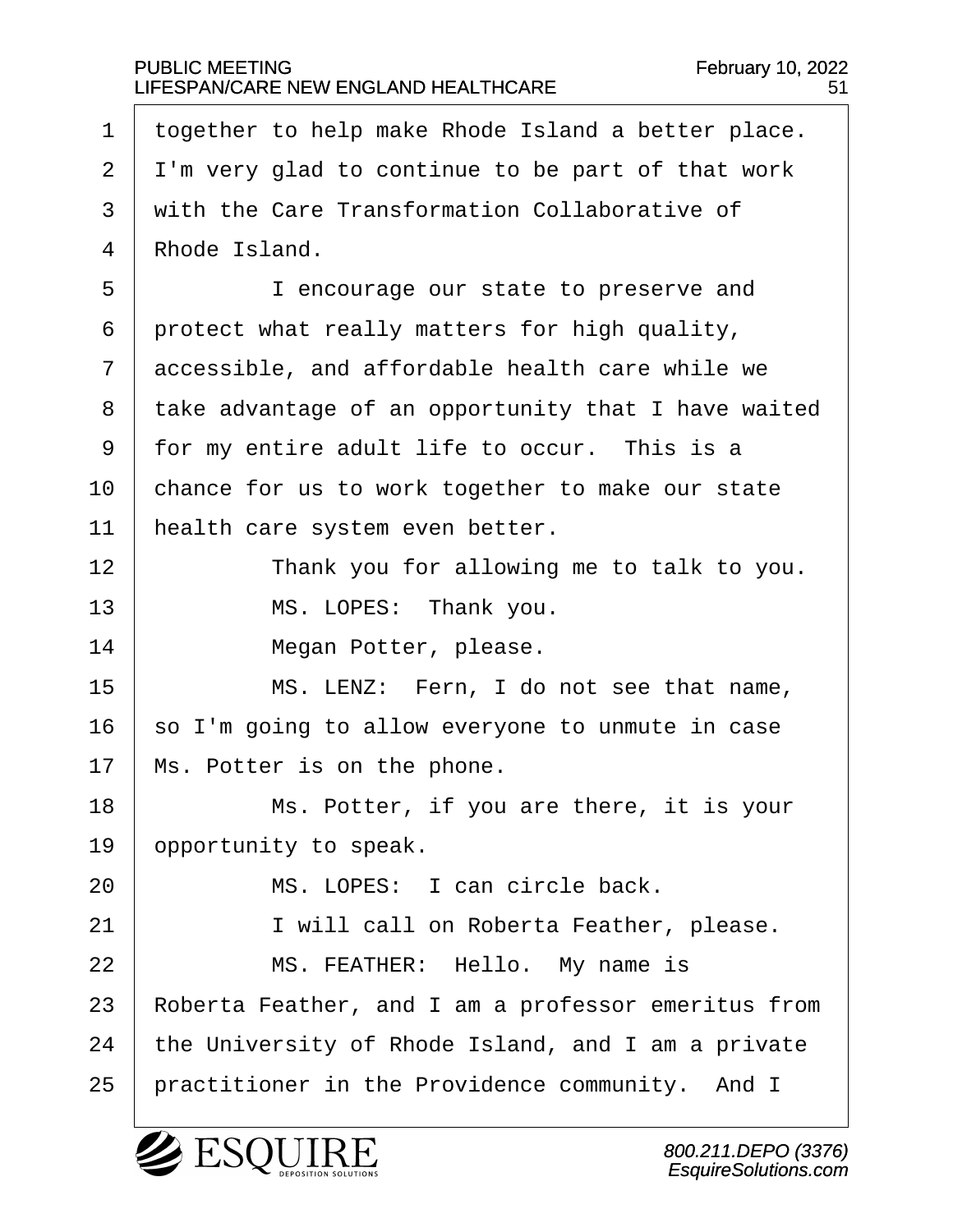$1$  wish to speak about issues of affordability.

2 | Twas very disappointed to see the results  $3 \mid$  of a study last week that was done at Johns Hopkins  $4$  and published on the Becker website talking about 5 unnecessary spending. It writes a number of  $6$  | hospitals that were the big ones, and unnecessary  $7$  spending. Care New England unfortunately ranked  $8$  | No. 4 in that. That's very disappointing.

9 | Another thing I've noticed in reading the application -- and perhaps it was an oversight on  $\mid$  my part -- but I have seen very little inclusion 12 about the foundation boards of the hospital. Even on the organization charts, they come directly under the primary leadership.

15 | Also, I wanted to talk about some things 16  $\vert$  that are within the agreement that go to the issue  $17$   $\vert$  of affordability.

18· · · · · · Within the context, there is mention that  $\vert$  the two correct CEOs would remain in their position | for a period of two years, and also that it would be three to four years before changes would be made in programs.

23 | I've been describing the board of trustees  $24$   $\mid$  under a new combined plan has many of the older  $25$  | trustees remaining on the board. I really think

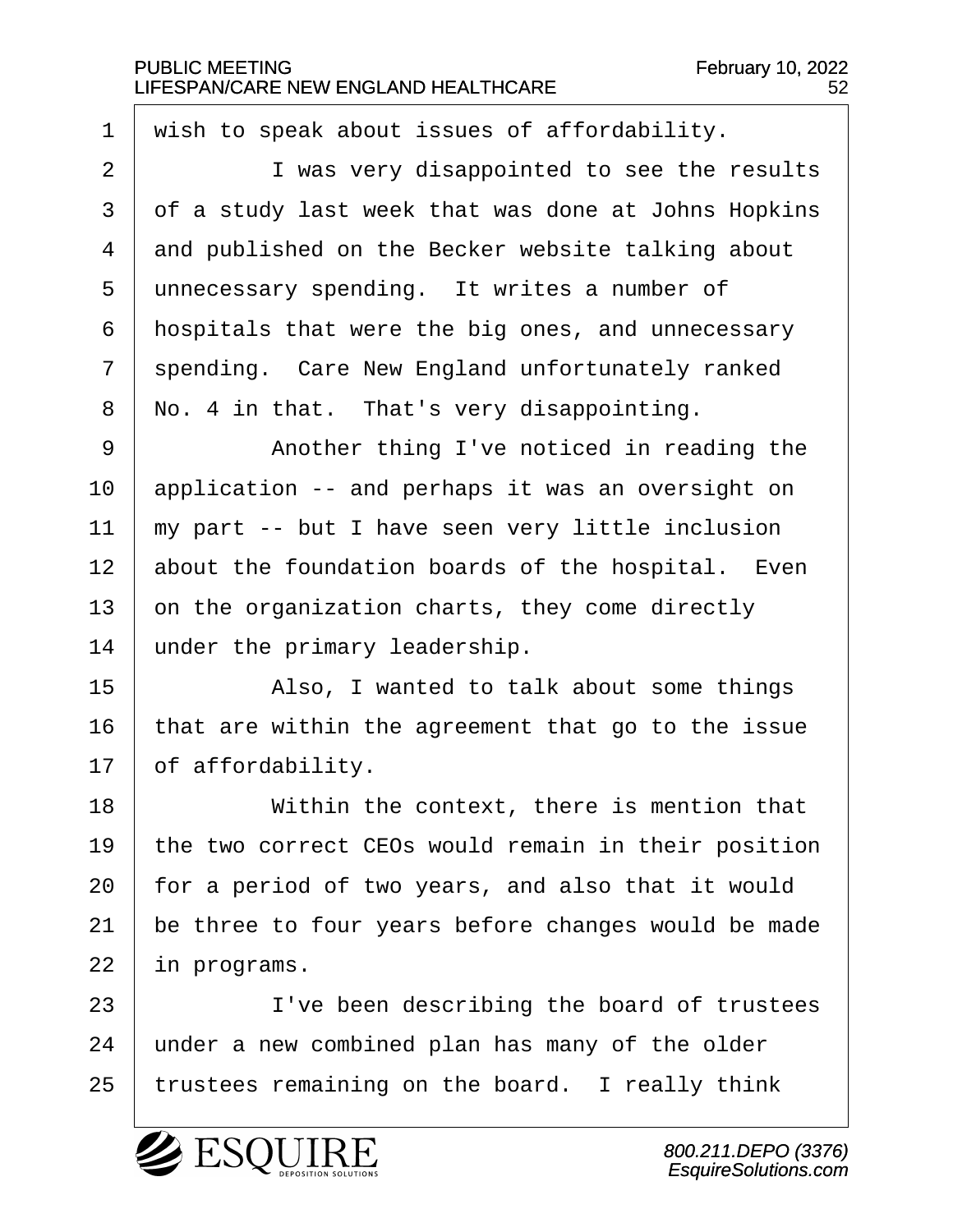$1$  it's time that the people who have worked on this 2 | move on and thinking about recruiting someone who  $3 \mid$  may be  $-$ 4 | (Telephonic interruption.) 5 | MS. FEATHER: -- who may be -- who may be  $6$  interested in coming in the primary role of a CEO. 7 I I think having two prior CEOs around for two years 8 | would not be a very attractive feature. 9 | The Same people on the board of  $10$  | trustees, I also would not find to be a very 11 | attractive feature. I think the person coming in, 12 | hopefully they are nationally known, have a strong 13  $\vert$  reputation to know a lot of people that they could  $14$  be bringing in to fill up the leadership positions. 15 | The terms of talking about the fears around  $16$  a non-profit or a for-profit hospital taking over,  $17$  | I have that fear myself, but reality is we're

18 | looking at two sinking ships that are attempting to 19  $\parallel$  merge. I would like to suggest that perhaps there 20  $\vert$  are other legal methods that could be looked at, 21  $\vert$  rather than the "if" factor of a merger, which is 22 | illegal, such as joint ventures in some varying  $23$  degrees.

24 Thank you very much.

25 | MS. LOPES: Thank you.

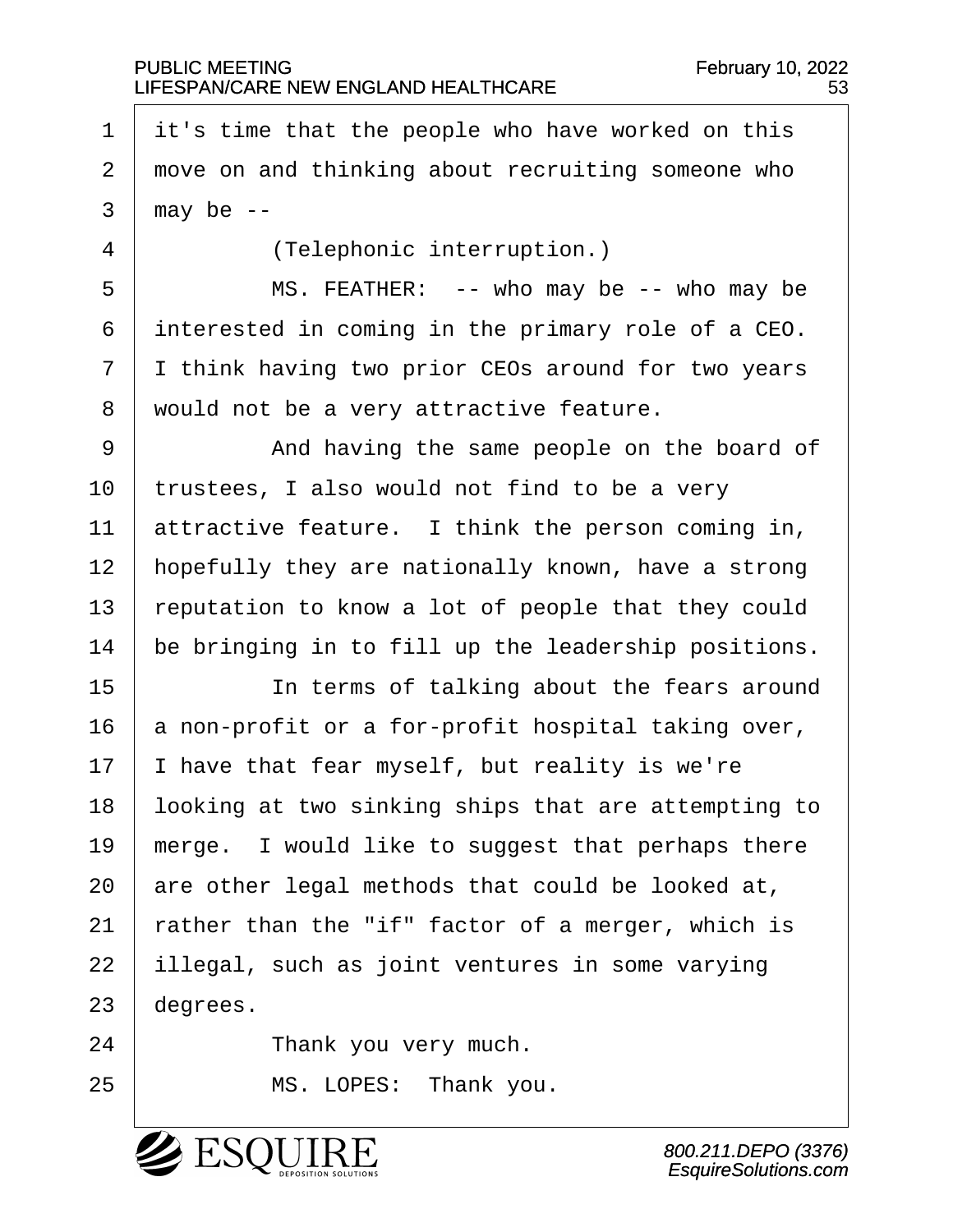1 | James Bailey, please. 2 | MR. BAILEY: Hello, everyone. So my name  $3$  is James Bailey, B-a-i-l-e-y. I teach economics at 4 Providence College, but tonight I am here to speak 5 on behalf only of myself and not Providence  $6$  | College.  $7$   $\vert$  30 as a health economist, I read the 8 | literature on mergers like this that happen all 9 over the country, and in general, they seem not to  $10$  | work out very well for the patients and the 11 | community. 12 | I was reading the report that the Office  $13$  of the Health Insurance Commissioner prepared in 14  $\vert$  June 2021, putting together their take on the  $15$  | merger, and I would encourage everybody to read  $16$  | that. I generally agree with their read on the 17 | literature -- academic literature about similar  $18$  | mergers, which shows that they typically increase  $19$  | prices, usually something in the high single  $20$  digits, without affecting quality in a measurable  $21$  way. 22 | The merging parties here arque that this  $23$  | time is different, and I agree that some of their  $24$  arguments, like the unified electronic medical 25 | records, do sound reasonable, but I also know that

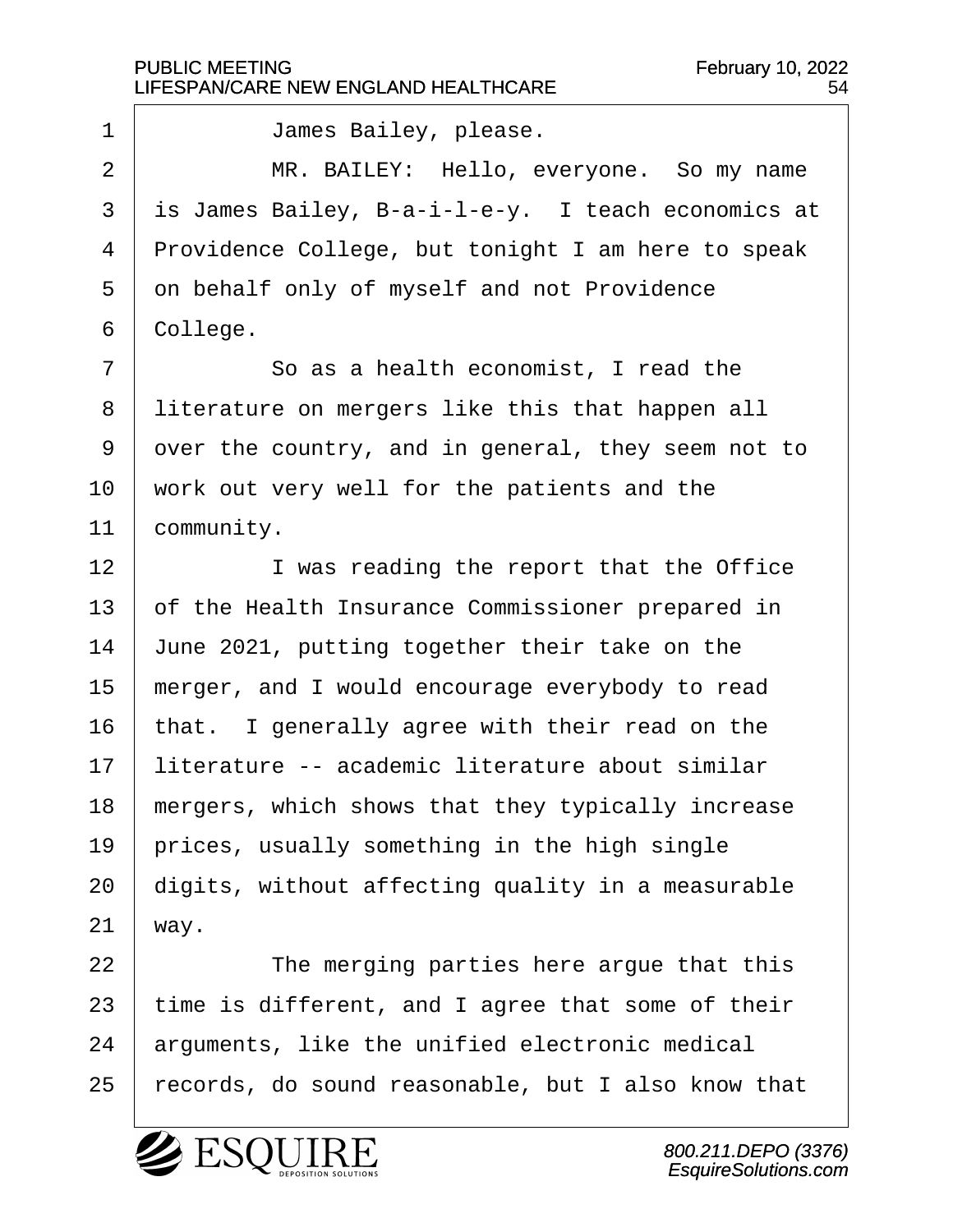$\mid$  merging parties always have to argue something, and | they always want to say that they will be special,  $\vert$  that this time will be different. And I hope | that's true, but I don't really see the reason that  $5$  it is.

6 | The particular, because this time really is  $7$  different in one other way, it would lead to a 8 particularly large increase in the concentration of  $9$   $\mid$  the health care market in Rhode Island, much larger  $10$  | than the typical hospital merger.

11· · · · · · In addition to suggesting that mergers 12 | typically increase prices, the academic literature 13  $\vert$  also suggests that mergers this size will typically  $14$  | lead to a reduction in the wages of health care 15 | workers by 4 to 7 percent. Now, this is typically  $16$  attenuated an a high union presence like we have in  $17$  | Rhode Island, but I would still expect the effect 18 on health care workers' wages to be negative, based 19  $\vert$  on the experience of mergers around the country.

20 | The were to allow the merger, the merged  $21$  entity would be enough of a monopoly that  $22$  competition would be unlikely to contain prices, 23 and Rhode Islanders would need to rely on rate caps 24 | from the Office of the Health Insurance 25 | Commissioner. This office does currently seem well

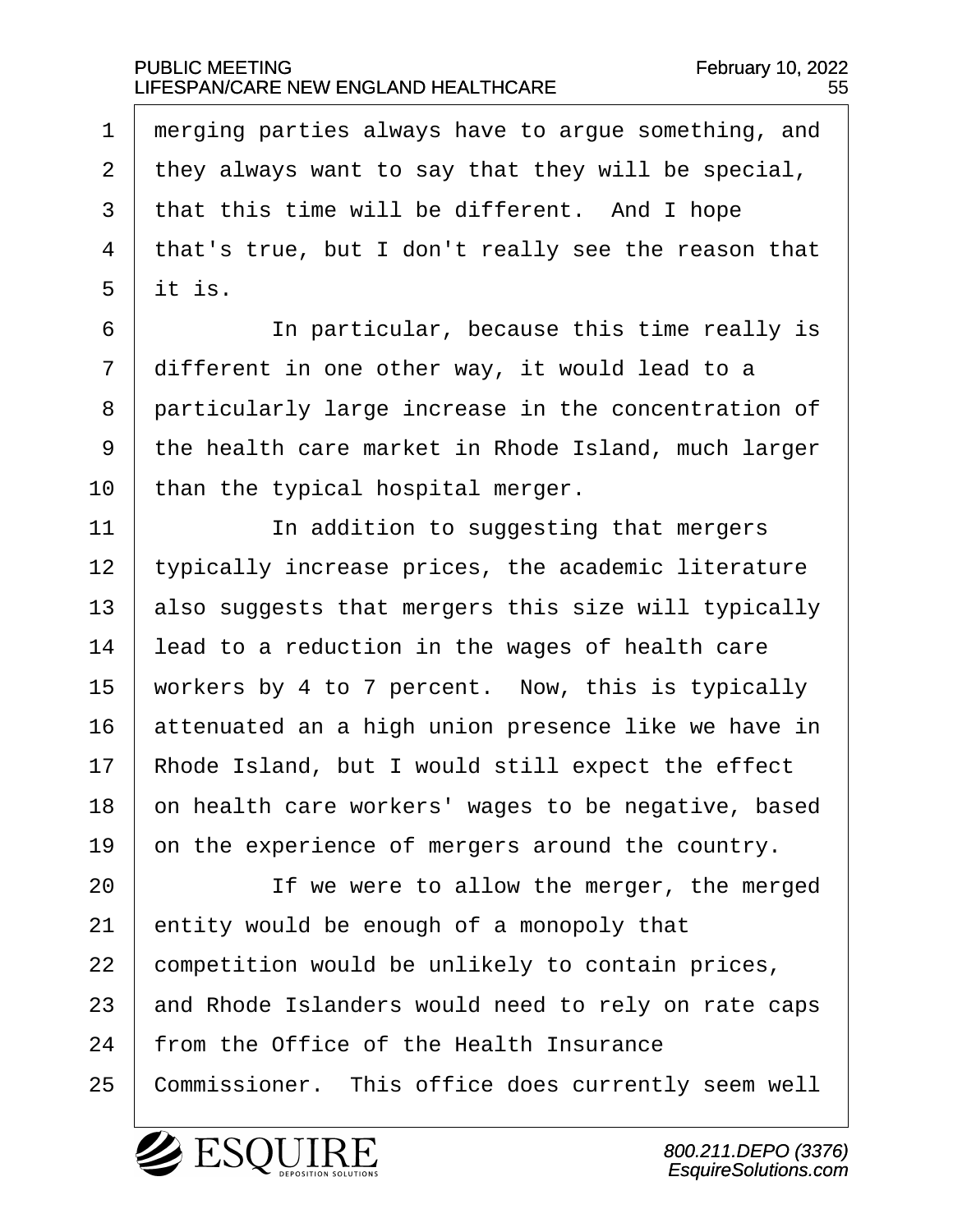$\vert$  run, but there's no quarantee necessarily that that 2 | would continue; particularly as a merged entity would gain in political power, as well as market 4 power, and be able to lobby to be allowed to increase prices for what the market would bear, which would be quite a lot following the merger.

·7· · · · · · To conclude, I see the trade-off that 8 | Rhode Islanders are being offered. We're sort of 9 being asked, Would you like to pay 10 percent 10 | higher prices in order to get unified electronic  $11$   $\parallel$  medical records and to make it easier for  $12$   $\mid$  researchers at Brown to conduct their research?

13 | As a researcher myself, I might be willing  $\vert$  to take that trade, but I don't know that the typical Rhode Islander would if you offered them the choice in those terms. And in particular, I suspect that anyone struggling to afford their 18 | health insurance premiums would not.

19 **I** Thank you.

20 MS. LOPES: Thank you.

21 | Senator Louis DiPalma, please.

22 WIR. DiPALMA: Thank you. Thank you for  $23$  allowing to me to test- -- provide these comments  $24$  | tonight.

25 | Thank you for affording me the opportunity

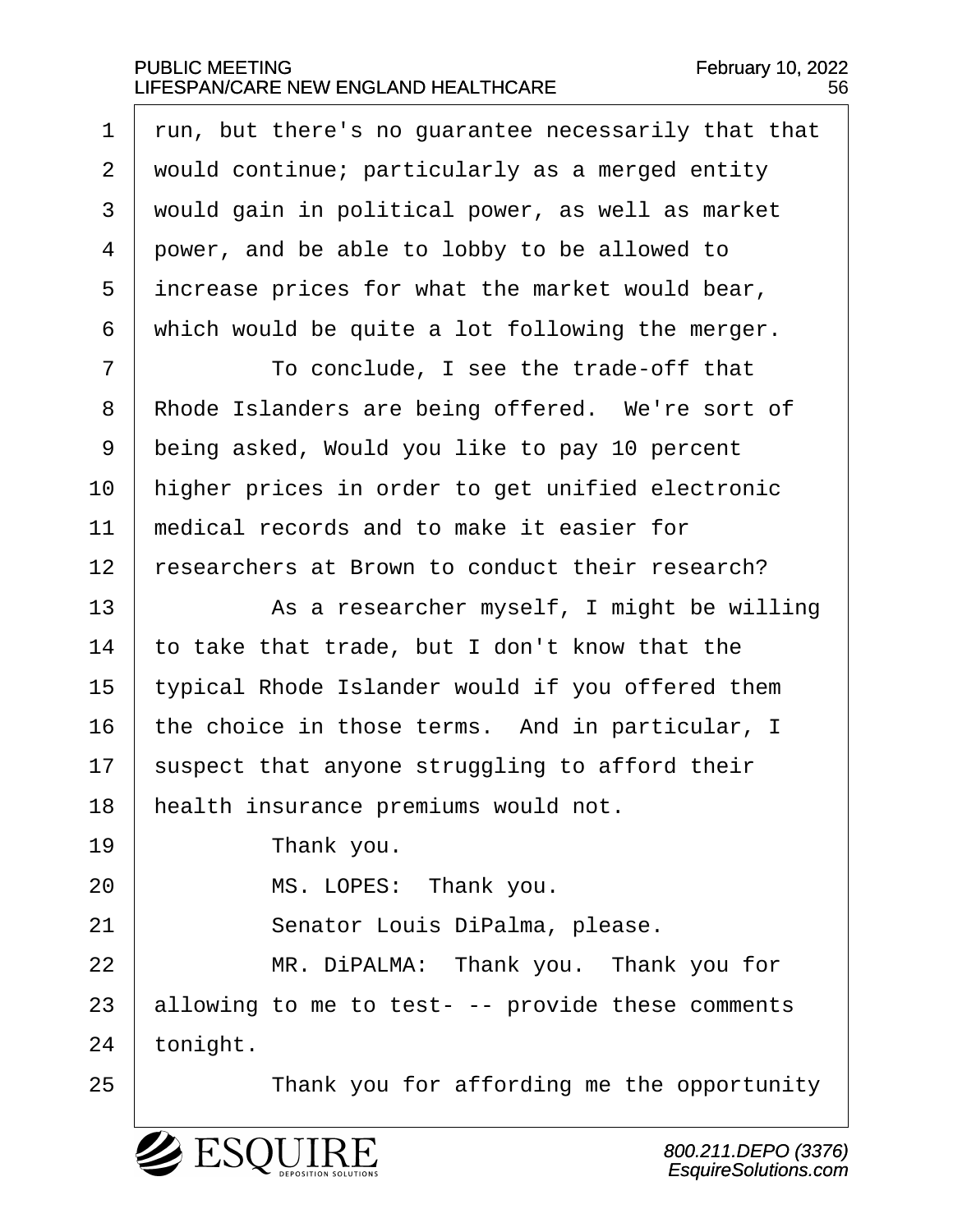1 to provide some commentary on the Brown/Care New 2 | England/Lifespan merger. Full disclosure, I am a 3 | Brown alum. That will not influence my comments 4 one way or the other, but I figured I'd  $-$  before I  $5$  begin my remarks, let me first thank you for what  $6$   $\vert$  you have already done with the review and analysis  $7 \mid$  of the proposal, are doing, and will be doing. You  $8$  | have the weight of the entire state on your  $9$  shoulders. Know that you'll be in my prayers that  $10$   $\vert$  you afford this proposal the extreme due diligence,  $11$   $\parallel$  which is most definitely warranted.

12 | It is critically important the proposal evaluation appropriately address what I believe are  $\vert$  the four critical areas, including access, quality, 15 affordability, and workforce. From my perspective as a State senator representing District 12, which 17 | includes all of Middletown, all of Little Compton, 18 Tiverton, and Newport, and chair of the senate committee and oversight, we need to ensure access is increased, quality improved, services become  $\parallel$  more affordable, and the workforce be preserved. 22 | Hospitals are a significant economic driver in our state of Rhode Island, and we rely on the continued | employment of their exemplary staff.

25 | I'm reminded of the recent reductions of

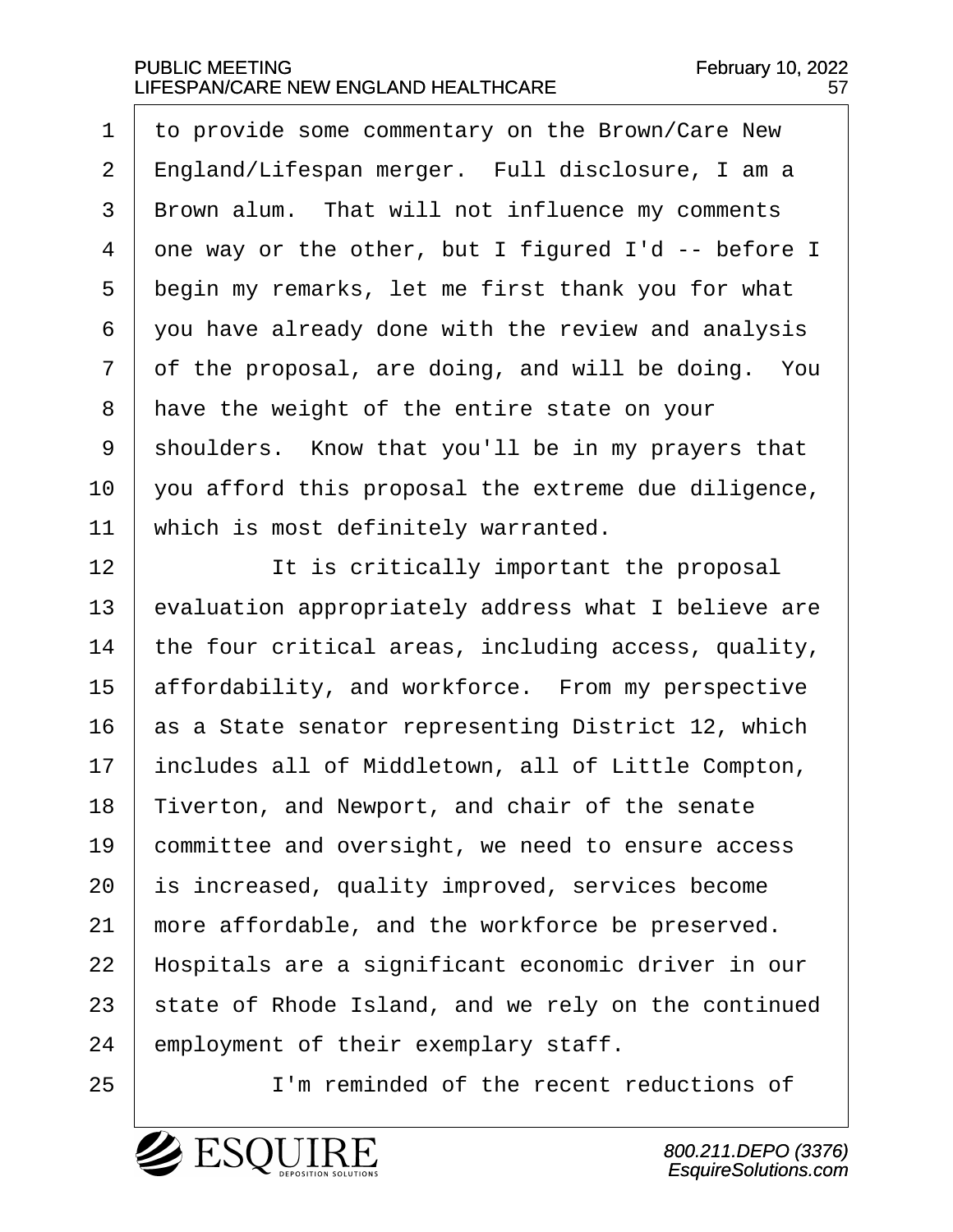1 | services at Lifespan's Newport Hospital. This 2 reduction is troubling to my constituents and 3 myself. I'm concerned this reduction of services 4 to my constituents would accelerate any potential  $5$  | post-merger.

6 **I i** ask that you also consider what has just 7 transpired with Prospect Medical Holdings, PMH, in 8 | three Connecticut hospitals. You remember what 9 recently transpired with Roger Williams Medical 10 | Center and Our Lady of Fatima Hospital. In 11 | approximately 2015, PMH acquired hospitals in 12 Connecticut and just recently announced they were  $13$  selling those to the Yale New Haven Hospital  $14$  System.

15 | I respectfully request that should a | merger be approved, conditions be included with  $\mid$  quantifiable measures and annual metrics for a | period of at least five years, demonstrating how  $\vert$  access will be increased, quality improved, services become more affordable, and workforce be preserved.

22 Additionally, restrictions are needed to  $23$  ensure what PMH just did in Connecticut does not 24 | happen with any post-merger in Rhode Island for at 25 | least 10 years. With these critical additions



800.211.DEPO (3376) EsquireSolutions.com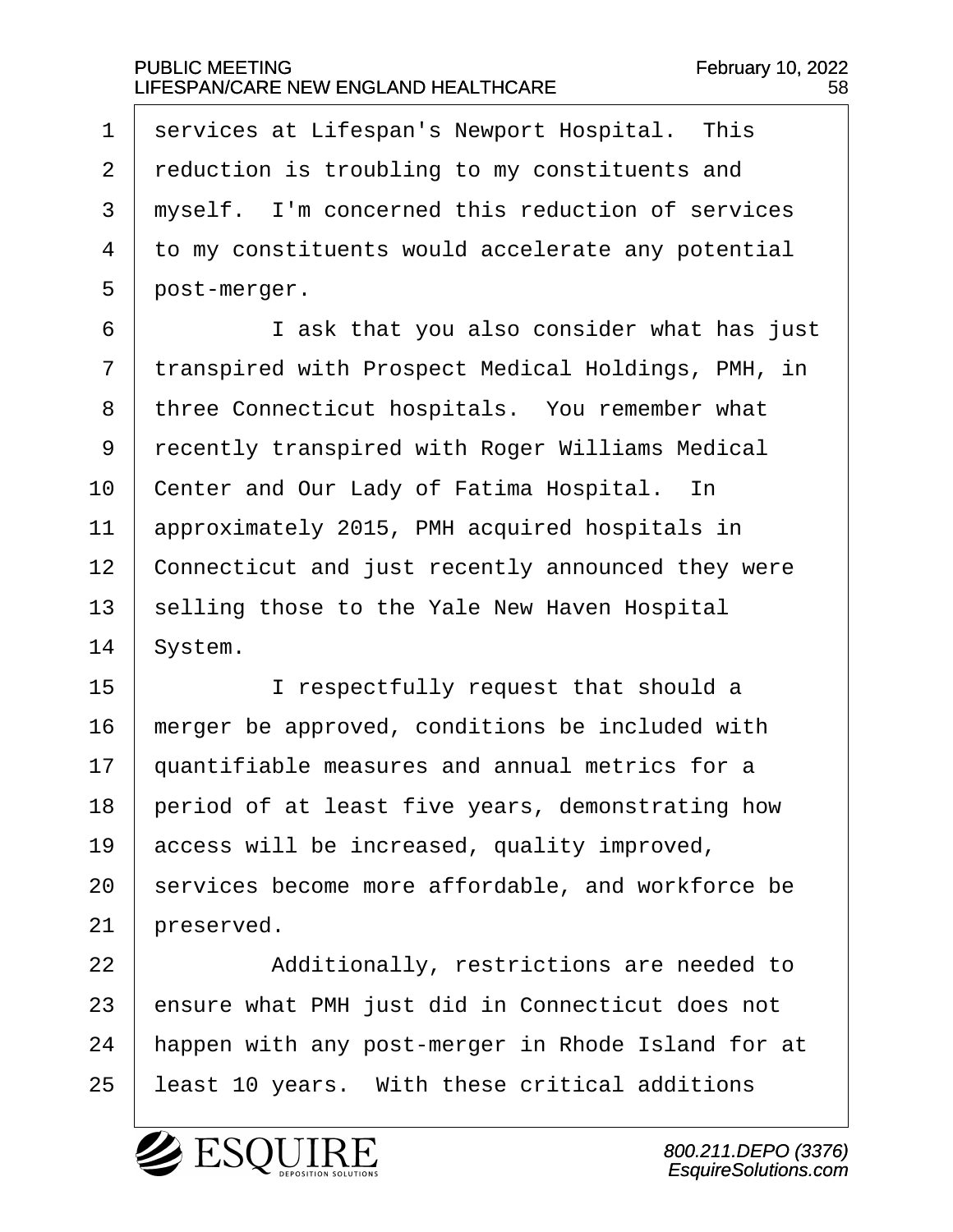|                | <b>PUBLIC MEETING</b><br>February 10, 2022<br>LIFESPAN/CARE NEW ENGLAND HEALTHCARE<br>59 |
|----------------|------------------------------------------------------------------------------------------|
| 1              | attached, I could support the merger.                                                    |
| $\overline{2}$ | Once again, thanks for the opportunity to                                                |
| 3              | provide these comments.                                                                  |
| 4              | MS. LOPES: Thank you.                                                                    |
| 5              | Alexander Palazzo.                                                                       |
| 6              | MR. PALAZZO: Hello.                                                                      |
| 7              | MS. LOPES: Hi.                                                                           |
| 8              | MR. PALAZZO: Hi. My name is spelled                                                      |
| 9              | A-l-e-x-a-n-d-e-r. My last name is spelled                                               |
| 10             | $P-a-1-a-z-z-o.$                                                                         |
| 11             | And my comment is $--$ I represent myself,                                               |
| 12             | and my comment is I'm in -- not in favor of the                                          |
| 13             | merger to go together because I think the -- of                                          |
| 14             | course the health care prices are going to go up.                                        |
| 15             | I know back a year ago that Care New                                                     |
| 16             | England and/or Lifespan had a cyber attack. So                                           |
| 17             | even if they do -- if they were to favor it to                                           |
| 18             | merge, I don't think they have the technology to                                         |
| 19             | fix a cyber attack. Or even if they get the health                                       |
| 20             | care records together, it wouldn't be a stable                                           |
| 21             | partner -- merger, 'cause cyber -- I am an                                               |
| 22             | information technology and a cyber security                                              |
| 23             | professional, and I don't think -- even if the                                           |
| 24             | merger did go through, there has to be a high level                                      |
| 25             | of cyber security and information technology                                             |

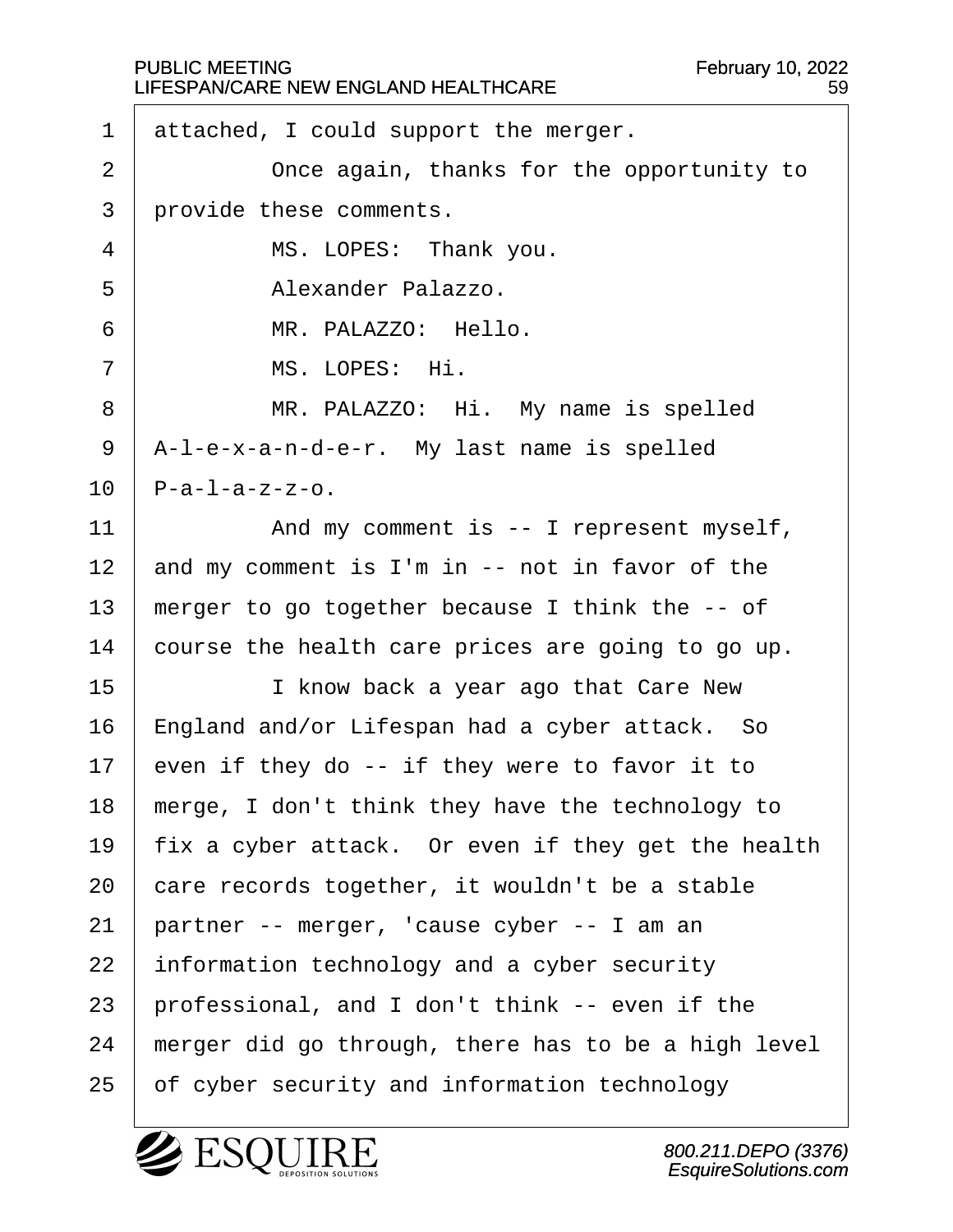$1$   $\vert$  protocols to follow if anything happens if it did  $2 \mid$  go through. 3 **Other than that, I mean, it sounds like** 4 | from what I'm hearing from other people that it is  $5 \mid a$  good idea and sometimes a bad idea if the merger  $6$  was to happen. I mean, if it didn't happen, 7 another entity could grab Care New England or  $8$  | Lifespan Hospital for profit. I mean, being them  $9$  two being not-profits, that would be a good merger 10 difficulties. 11 | That's my comment for today. Thank you. 12 | MS. LOPES: Thank you. 13 | **Heather Kelley?** 14 | MS. KELLEY: Hi. Good evening. My name's  $15$  | Heather Kelley. That's K-e-l-l-e-y. And I'm a 16 | lead organizing with SEIU 1199 New England. We 17  $\vert$  represent about 2,500 members throughout the 18 Care New England system and about 5,000 members 19 | throughout the state of Rhode Island. 20 **I** want to start by noting, as so many  $21$  already have, that we're still in the heat of the  $22$   $\vert$  pandemic, that this had an immeasurable toll on our  $23$   $\mid$  members and on all health care workers in the  $24$  | state, and I want to thank the health care workers 25 | who have been on the front lines getting us through

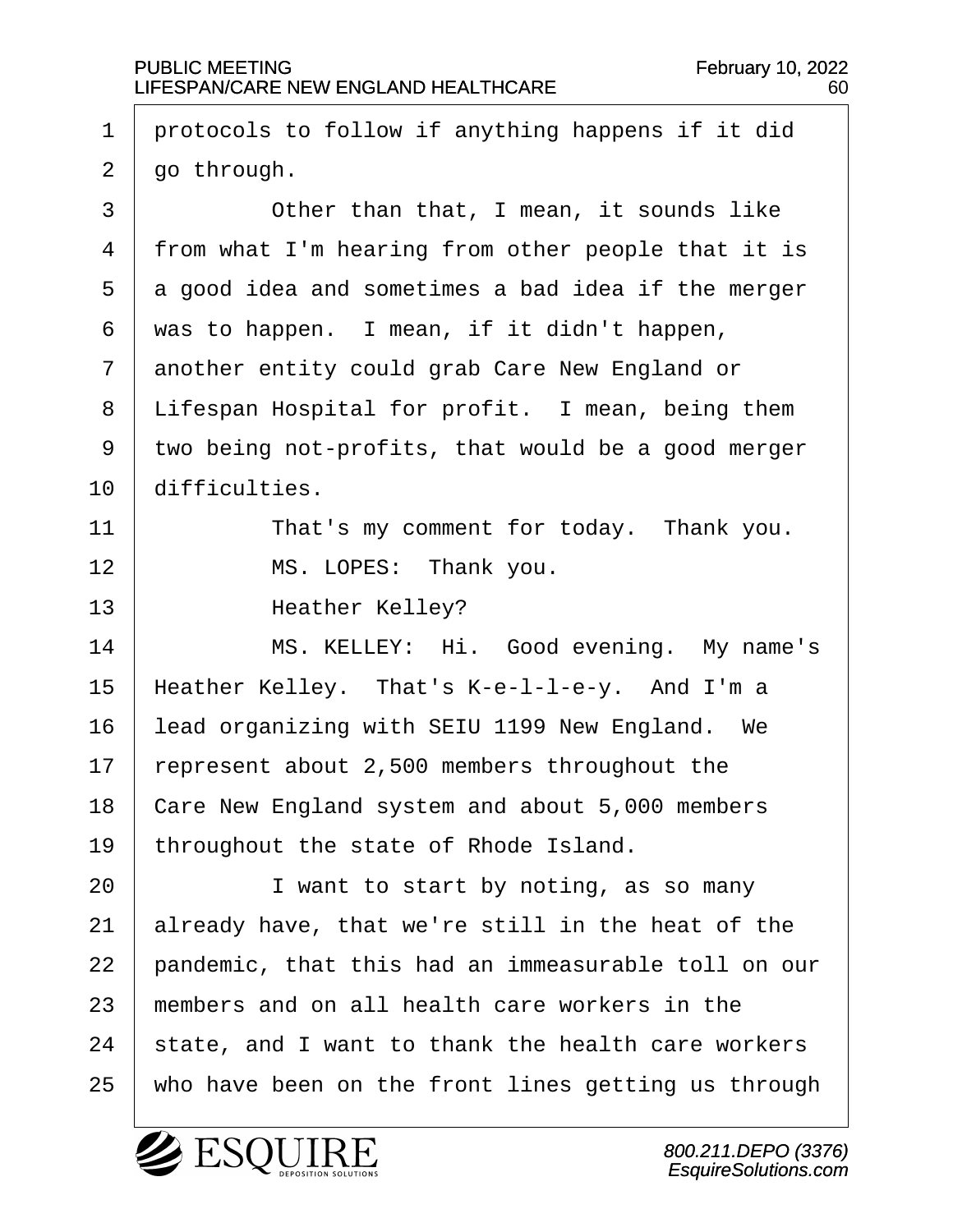these grueling couple of years.

 |  $\qquad$   $\qquad$  I am -- you'll have to forgive me. I'm I nine months pregnant, so I get winded quite easily | these days.

5 | But over the last few weeks, you've heard several of our members and leaders throughout the  $\vert$  hospitals express serious concerns about the 8 potential for market dominance if these two systems 9 merge. While those concerns cannot be overstated,  $\vert$  we also know that the best protection against an  $\vert$  overlarge system is union protection. There really is no better advocate for our patients than the  $\vert$  nurses and other frontline health care workers who  $\mid$  provide bedside care.

15· · · · · · Anytime management makes decisions we disagree with, it's our union members that stand | together that demand that patients be put first.  $\vert$  Our advocacy for patients in public health is part  $19 \mid$  of our DNA.

20 Since the last public hearing, we have  $\vert$  reached an agreement between the merging parties and the four unions who represent the workers throughout these systems. This deal will address some of the worst fears we have expressed. Among 25 | other details, it will reserve a seat on the board

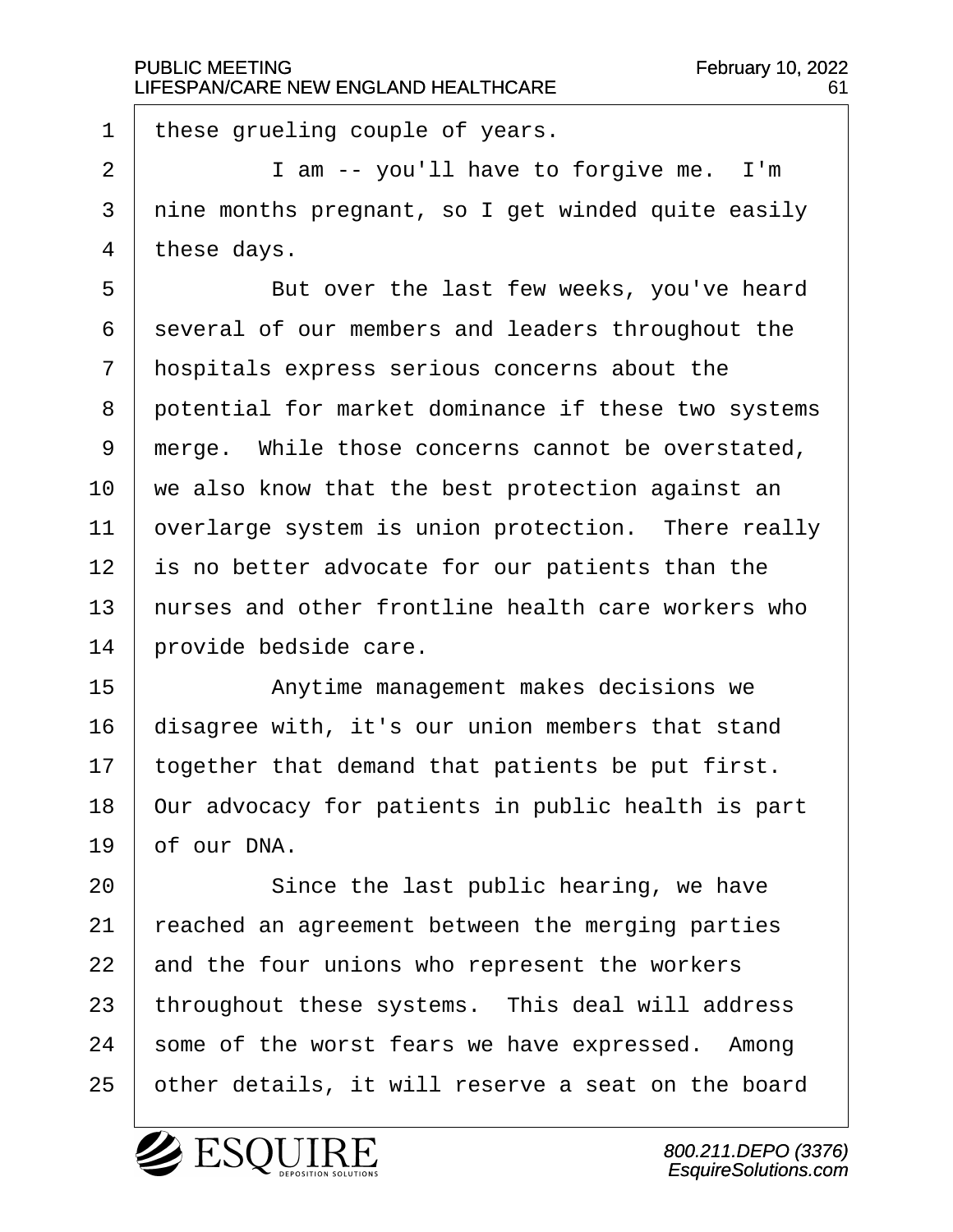$1 \mid$  of directors for labor advocates. It will  $\vert$  quarantee union representation at some of the 3 | large, new medical facilities that have been proposed. It will quarantee that workers who 5 currently work in multiple systems will not be terminated from one system on the first day. It  $\vert$  will reserve good union jobs and will prevent any 8 one hospital from being separated and sold to a | for-profit entity. These will go along when addressing the anti-competitive aspects about which  $\vert$  we have expressed concern.

12 | I will just conclude by saying, again, I'm 13 | hoping to deliver my second baby at Women & Infants 14 | Hospital in the coming weeks, better yet days, and  $15$  | I can say without reservation that there's no one  $16$  else that I want by my side and with my family than  $17$  | the nurses, dietary workers, phlebotomists, and all  $18$   $\mid$  the other health care workers who will care for us.

19 When workers have a voice and the ability  $\vert$  to collectively bargain and be at the table of the  $\vert$  new system, our patients and our community will be | protected, and the deal that we have reached accomplishes just that.

24 Thank you.

25 | MS. LOPES: Thank you.

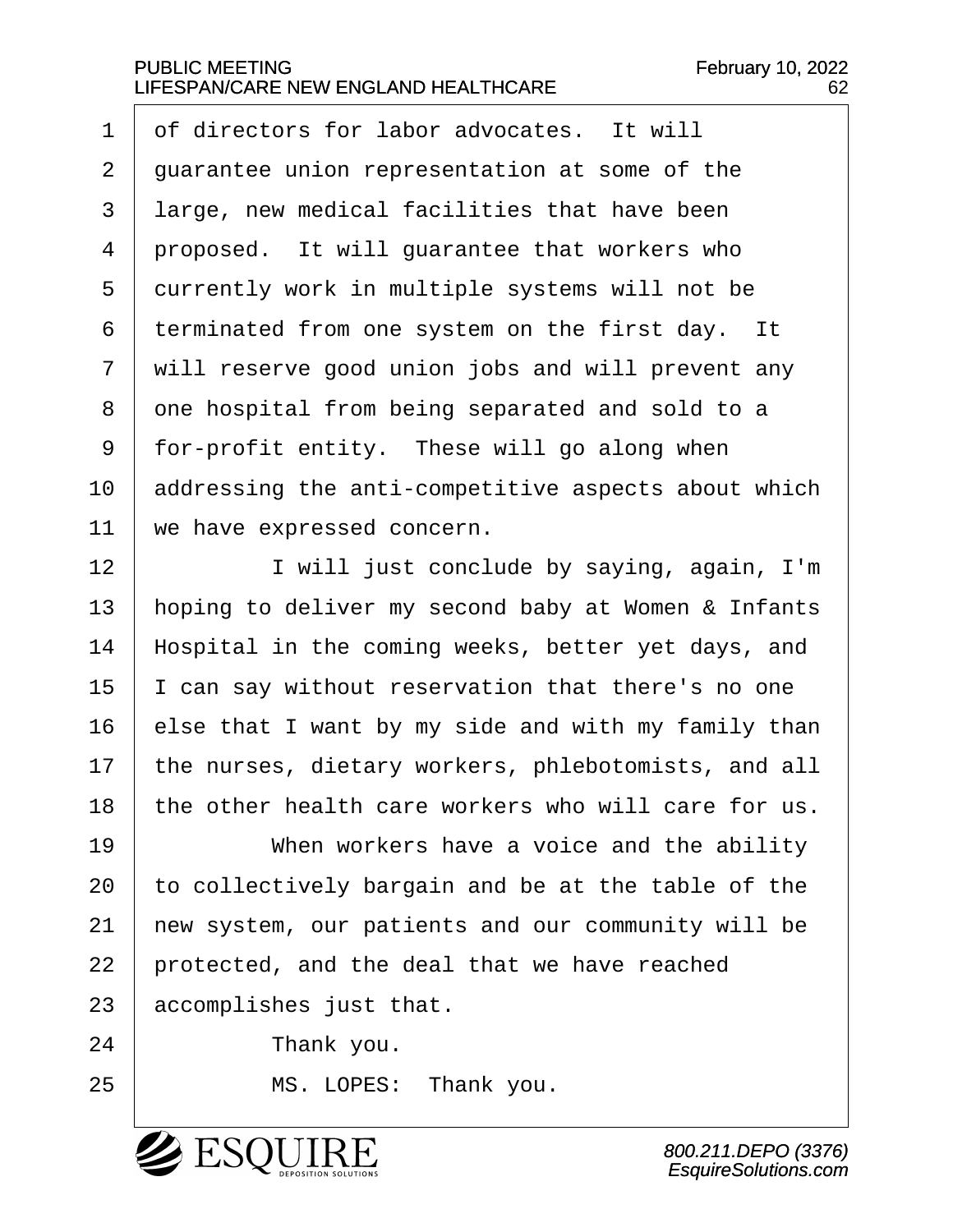1 | **Valerie?** 2 | MS. LENZ: Fern, I do not see Valerie, so  $3$   $\vert$  I'm just going to allow everyone to unmute. 4 Valerie, if you are on the phone, you may 5 provide comment. 6 **b** Fern, we can circle back. 7 | MS. LOPES: Sure. 8 baurie Gaddis Barrett? 9 | Sherri Ann Johnson? 10 | Gregory Waksmulski? 11 | **Industrian Bendicksen?** 12 | MS. POWELL: Fernanda, it's a little hard  $13$  to hear you. 14 | MS. LOPES: Oh, sorry. I'll get closer. 15 | So I'm circling back to --16· · · · · · MS. POWELL:· For the last three names. 17 | MS. LOPES: Oh, sorry. 18 | I'm circling back to those that had signed  $19$   $\mu$  up, I've called on, but did not provide comments. 20 | So I'll go back to Laurie Gaddis Barrett. 21 | Sherri Ann Johnson. 22 | Gregory Waksmulski. 23 · · · · · · Liam Bendicksen. · Liam Bendicksen? 24 | Megan Potter. 25 | **And Valerie.** 

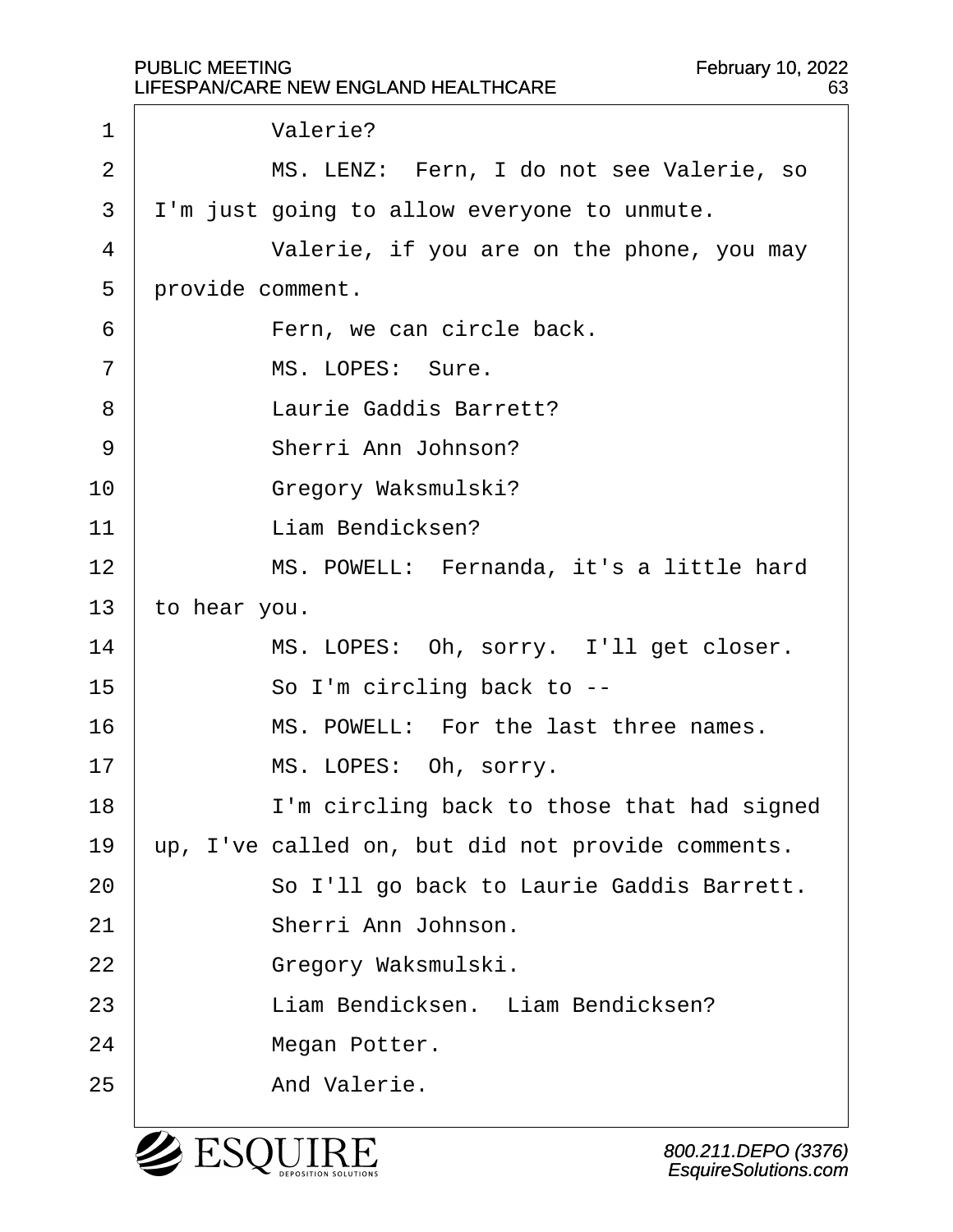1 **1 1** Is there anyone else in attendance who 2 | would like to provide comments but has not had an 3 opportunity to speak tonight? Please raise your  $4$   $\prime$  virtual hands. We can call on you. 5 | So hearing no one and seeing no raised  $6$  | hands, we are scheduled to hear public comments  $7$  until 8:00 p.m. tonight, and the attorney general 8 and Rhode Island Department of Health 9 representatives will remain in this public meeting.  $10$  | We will hold it open until 8:00 should anyone still  $11$   $\mid$  plan to join us to provide additional comments. 12· · · · · · While this does not conclude our meeting 13  $\vert$  at this time, I invite you to stay to hear any 14  $\vert$  potential comments from those who may arrive later,  $15$  or please know that your comments have become part 16 of your record and you're not obligated to stay on  $17$   $\mid$  Zoom with us. 18 | The resolution of you who will choose to leave 19  $\vert$  our meeting, I'd like to thank you for 20  $\vert$  participating today, and I hope you have the rest  $21$  of a good night.  $22$  |  $\sqrt{P}$   $\sqrt{P}$   $\sqrt{P}$   $\sqrt{P}$   $\sqrt{P}$ 23 | MS. LOPES: Again, if there's anyone in  $24$  attendance who would like to provide comments, 25 | please raise your virtual hands, and we'll call on



800.211.DEPO (3376) EsquireSolutions.com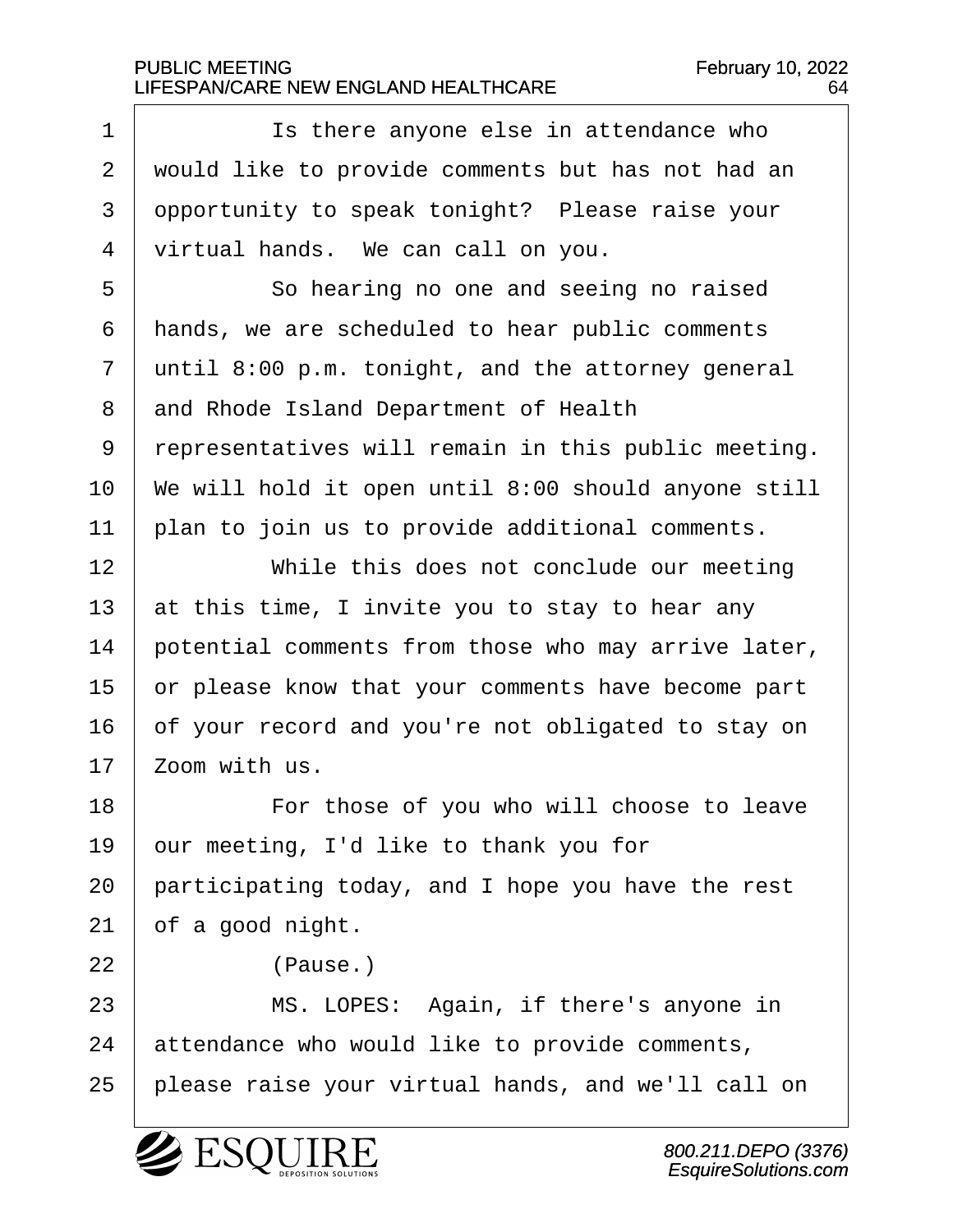$1 \mid \text{you.}$ 2 Rob Settipane? 3 | MR. SETTIPANE: Hi. How you doing there? 4 | Yeah, Robert Settipane. I'm at work, so I'm 5 | wearing my mask. I hope you don't mind. But it's  $6 \mid me.$  I have  $-$  I'd like to make a comment. 7 | T'm a private practitioner in Warwick and 8 | East Providence. I spell my name  $9 \mid S$ -e-t-t-i-p-a-n-e. S, as in "Sam,"  $10$  |  $-$ e $-$ t $-$ t $-$ i $-p$  $-$ a $-$ n $-$ e. 11 | You know, I wasn't planning on originally  $12$  to speak, but because of the silence, I figured why 13  $\vert$  let it go to waste, especially when I have such an 14 esteemed audience. 15 | But with regard to this merger issue,  $16$  | yeah, I'm concerned about the monopoly side of it,  $17$  | particularly -- particularly the long-term -- the 18 | long-term consequence, 'cause once you create this 19 | monopoly, how does it come to an end? It's a  $-$  as  $20$  someone said, it's a once-in-a-lifetime  $21$  opportunity, but once you make that decision, that  $22$  decision 's over. So it is once  $-$  it's  $23$  once-in-a-lifetime of the state almost. 24 | So of course, you know, there's advantages  $25$  | to a monopoly, but how does it benefit the

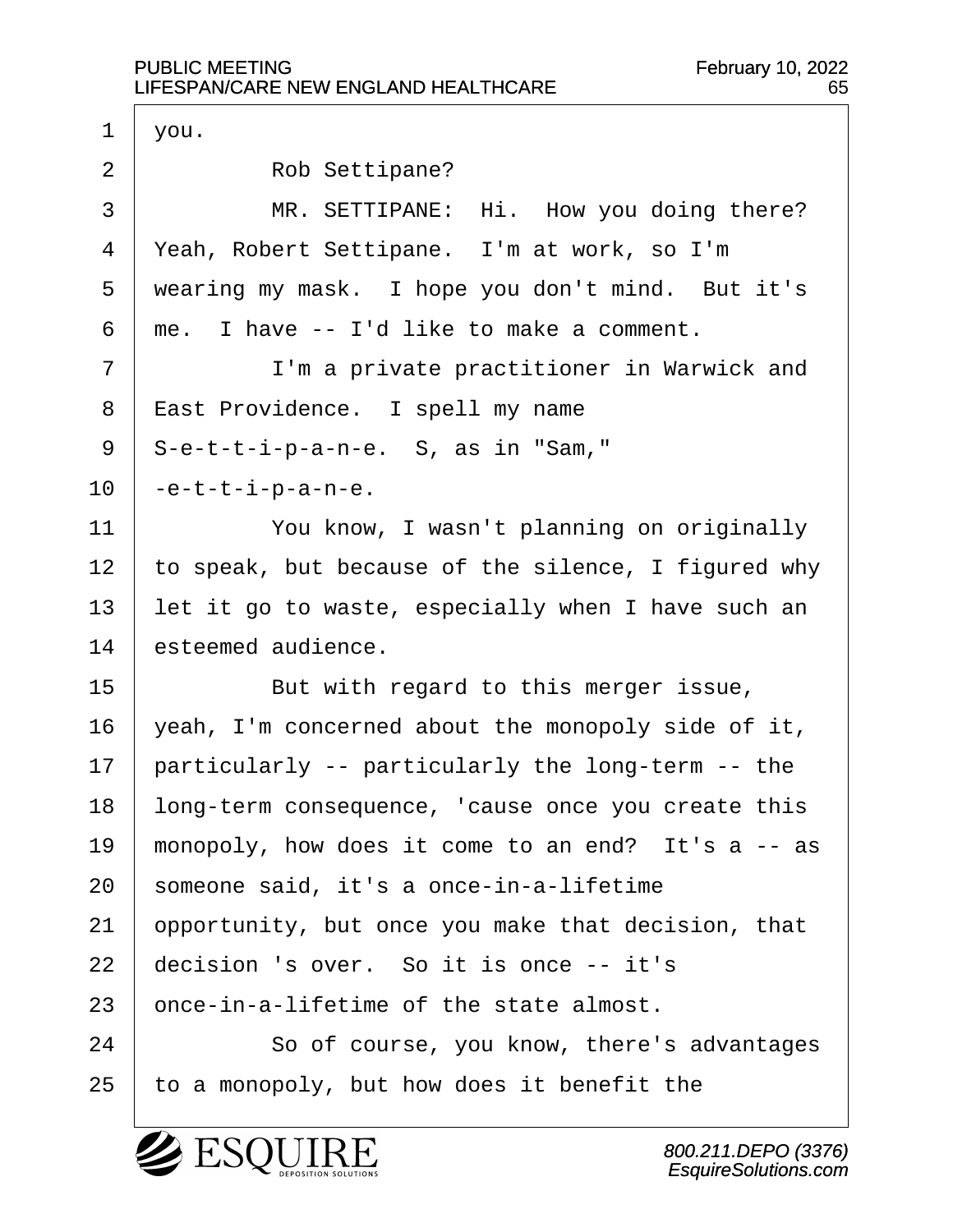$1$  individual?

2 | I'm particularly concerned with regard to  $3$  the viability of other providers, like independent  $4$  people like myself. I think my patients benefit  $5$  | from my services, and we are at a disadvantage. 6 | And I'm particularly concerned because insurances  $7$  have had the pattern of establishing exclusives, 8 exclusive relationships at certain health care  $9$  entities. You know, if you have a certain  $10$  | insurance, you're actually obligated to go to a 11 certain pharmacy. You have to go to CVS with 12 certain insurances, or Walgreens. And when that 13 | happens, the small guys get cut out of the loop, 14  $\parallel$  and that makes it harder for us to survive and stay  $15$  in the game. And we're also providing  $-$  also  $16$  | providing a vital service.

17 | So the -- with the size of the monopoly, it -- there's unattended consequences of the | smaller players getting cut out of the loop. | That's a big concern of mine. And I think, like,  $\vert$  over the years certainly my patients have benefited  $22 \mid$  from that.

23 | I would also say that certainly, you know,  $24$  it's  $-$  a monopoly is better than various things. 25 | It's better than the for-profit company coming in

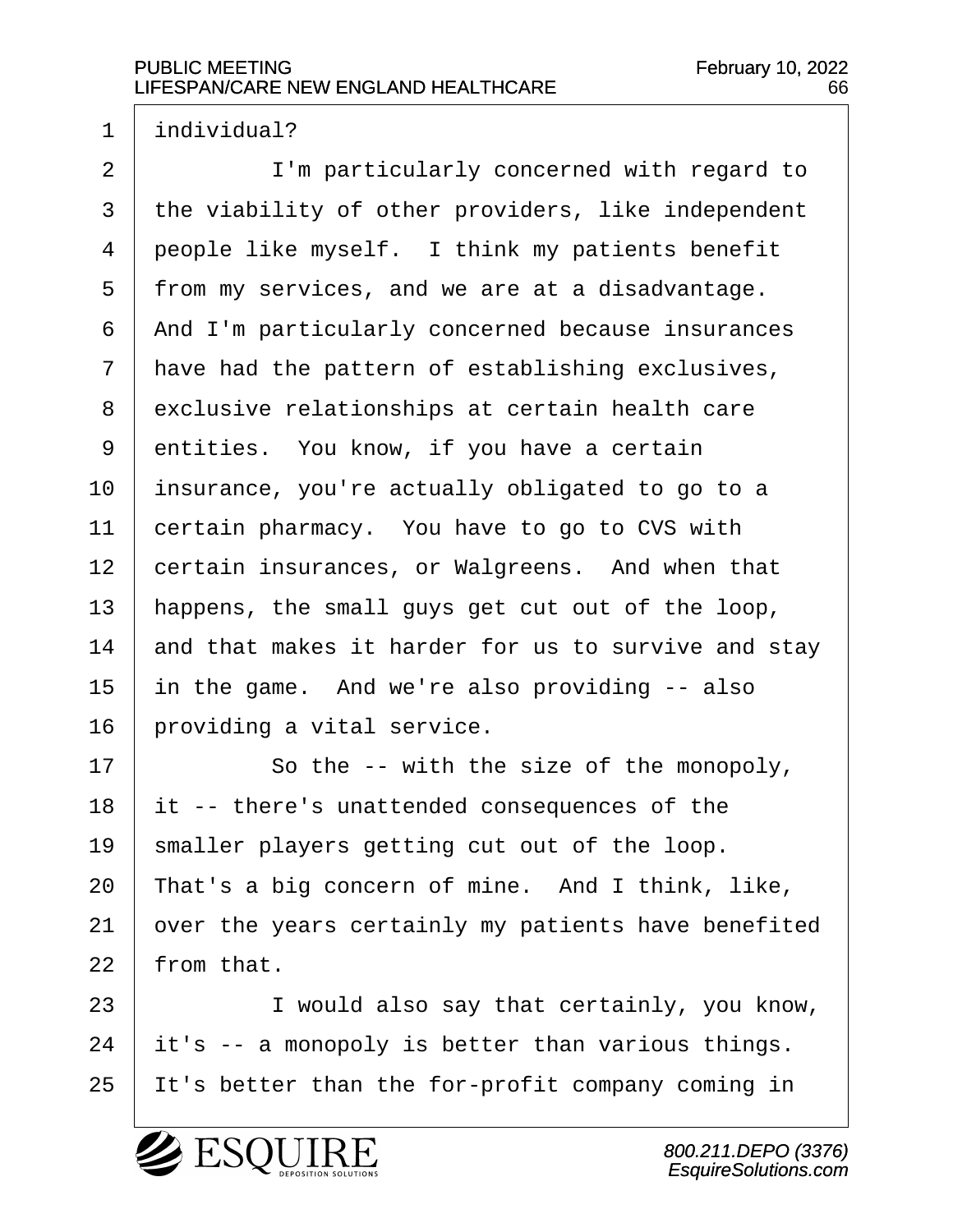1 and jacking up the prices, but, you know, is it  $-$ - $2$  is it better than Harvard coming in to  $-$ - or Mass  $3 \mid$  General? What was Partners now has a new name.  $4$  It's Mass General Brigham. And, you know,  $5$  | personally I think Rhode Islanders would benefit 6 from two major players competing to see who could  $7$   $\vert$  deliver a better health care product to our 8 citizens. Why not let Mass General? Certainly the  $9$  worst outcome is a for-profit out-of-state company,  $10$  | but that's not the only option. That is not the 11 | only option. We certainly -- you know, Mass 12 | General was interested. They kind of were shut  $13$  down. But certainly bringing them in, that's  $14$  better than a monopoly.

15 and one other thing I wanted to say about 16 | the  $-$ - what's particularly unfair about a monopoly  $17$   $\vert$  of course -- and I think one of the reasons the 18 | unions like it is because it's an easy target. 19 It's an easy target to strike. You can shut down  $20$  the whole health care system in the state of Rhode 21 | Island with a unified strike. So that really works  $22$   $\mid$  well for the unions.

23 | And that -- the price increases 'cause  $24$  | there's no competition. You've got the  $-$ - you've  $25$  | got a greater capacity for price increases. Well,

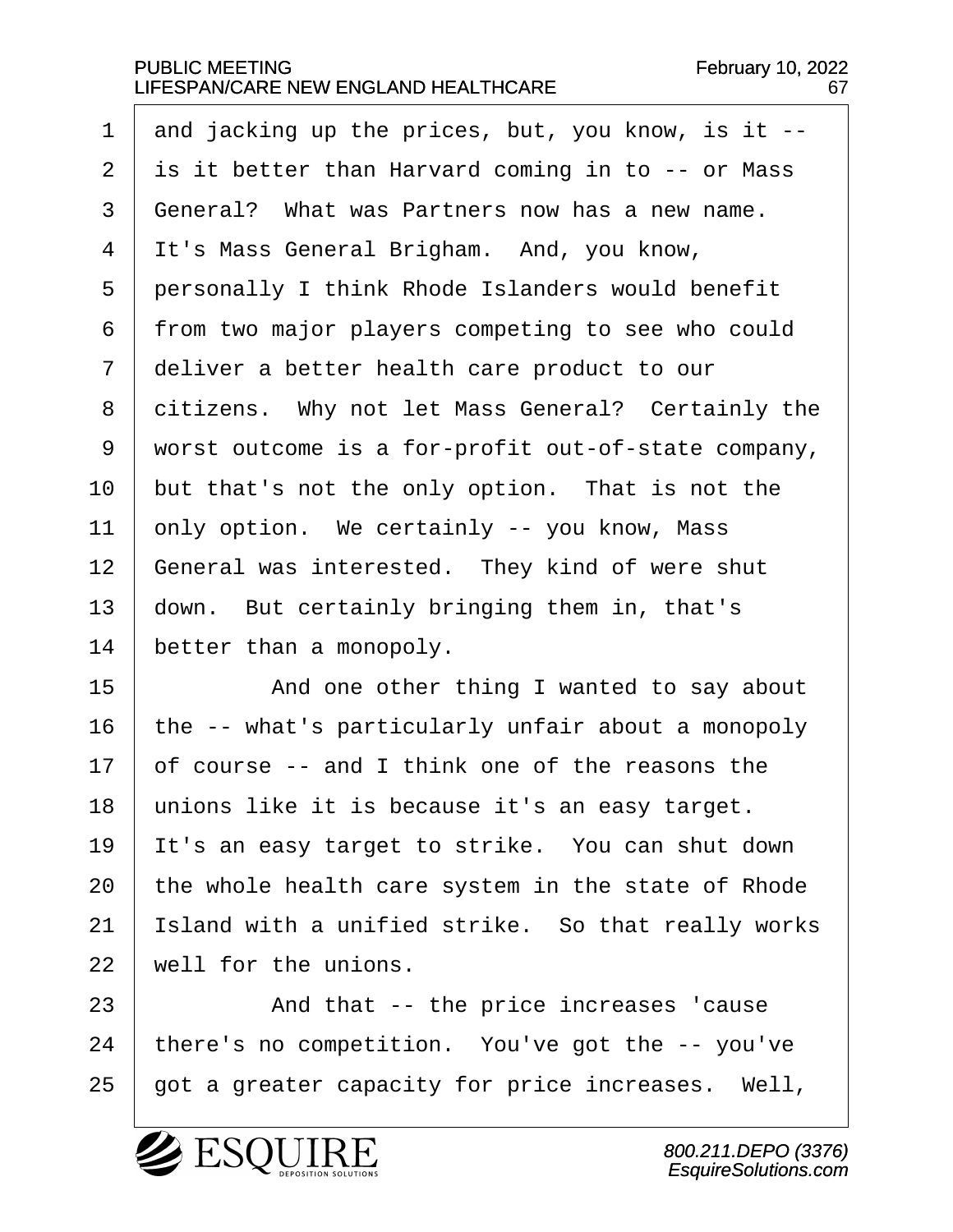$\pm$  those price increases are passed along to insurance, to the health insurance. And when 3 | individuals are basically forced or compelled or  $\mid$  need to buy health insurance, it's these increased 5 costs passed along directly to them. So the price increases that come along with a monopoly are unfair, but everyone's compelled to buy that 8 product.

9 | You know, if you could say if it wasn't -- | if it was a different product that people didn't  $\vert$  need to buy, well, that would be, you know, less of an issue, but this is something that everyone needs to purchase. Everyone needs health insurance.  $\vert$  And, sure, that higher price of the health insurance comes straight out of the private 16 citizen's pocket in many cases.

17 | So that is particularly unfair when  $18$  | individuals is compelled to pay that higher price  $19$  as a result of a monopoly situation.

 $20$   $|$  Well, those are  $-$  I think that's the end  $21$  of my unprepared remarks. Thank you for listening.

22 MS. LOPES: Thank you.

23 | And, again, if anyone is in attendance who 24 vould like to provide comments but has not had an 25 | opportunity to speak tonight, please raise your

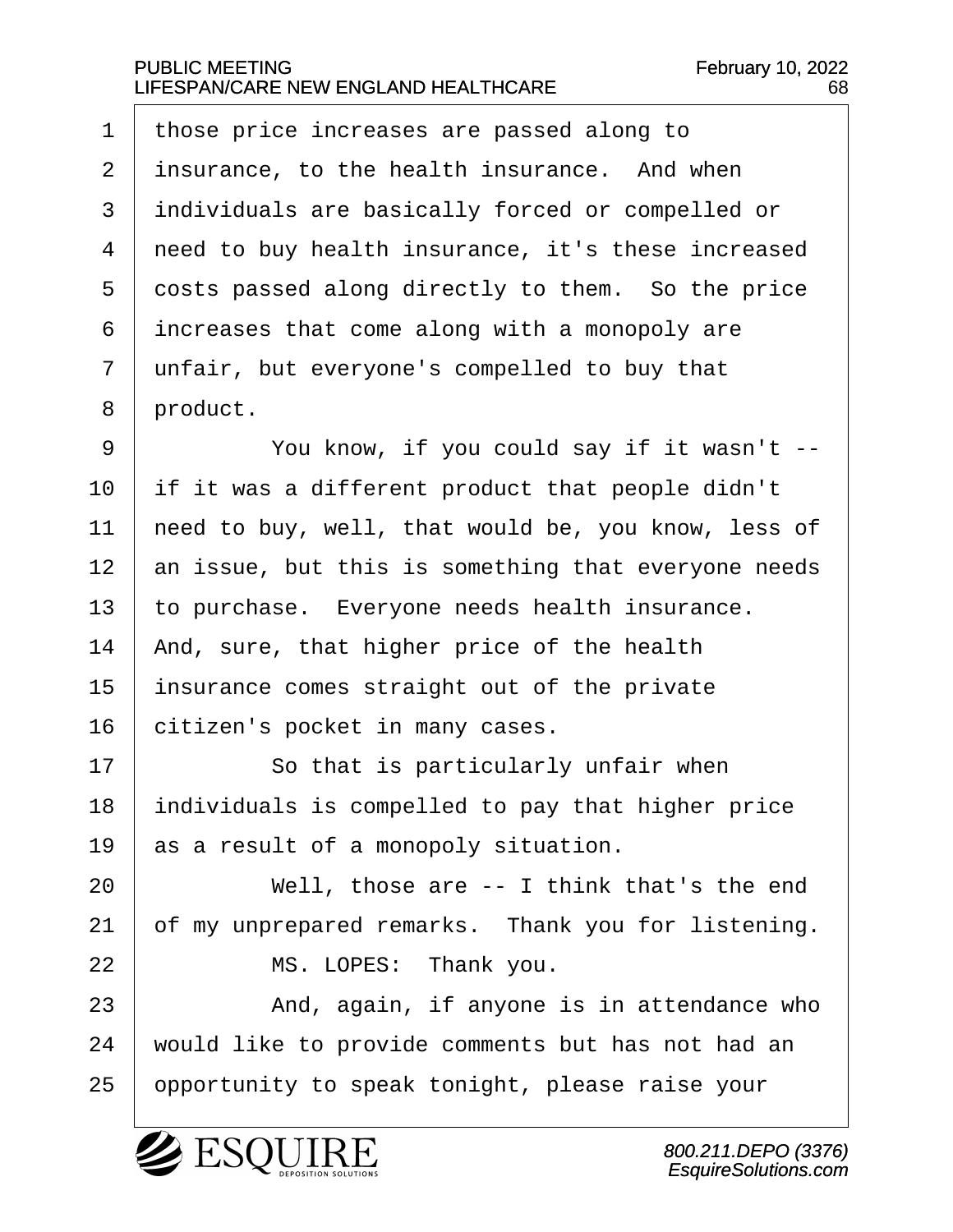|                | <b>PUBLIC MEETING</b><br><b>February 10, 2022</b><br>LIFESPAN/CARE NEW ENGLAND HEALTHCARE<br>69 |
|----------------|-------------------------------------------------------------------------------------------------|
| $\mathbf 1$    | virtual hands, and we'll call on you.                                                           |
| $\overline{2}$ | Meg Potter?                                                                                     |
| 3              | Meg, we can't hear you, but it doesn't                                                          |
| 4              | appear that you're on mute.                                                                     |
| 5              | MS. LENZ: Ms. Potter, I don't have an                                                           |
| 6              | opportunity -- you don't have a microphone near                                                 |
| 7              | your name for some reason.                                                                      |
| 8              | MS. LOPES: If Ms. Potter is connecting to                                                       |
| 9              | audio, we'll just give her a minute.                                                            |
| 10             | MS. LENZ: Ms. Potter, you are now                                                               |
| 11             | unmuted.                                                                                        |
| 12             | MS. POTTER: Hi. How are you?                                                                    |
| 13             | MS. LENZ: Good. How are you?                                                                    |
| 14             | MS. POTTER: Oh, good. Thank you.                                                                |
| 15             | So my name is Meg Potter. That's                                                                |
| 16             | P-o-t-t-e-r. And I have been wanting to call in                                                 |
| 17             | just to express some concerns that I have with the                                              |
| 18             | merger in terms of the $-$ - I guess I have a $-$ - I'm                                         |
| 19             | having a difficult time having good faith in the                                                |
| 20             | players frankly both at the DOH and the leadership                                              |
| 21             | at Care New England and Lifespan. You know -- and                                               |
| 22             | I know there's been a multitude of factors                                                      |
| 23             | involved.                                                                                       |
| 24             | But you guys have had us in a state of                                                          |
| 25             | emergency for over 700 days. The two hospital                                                   |

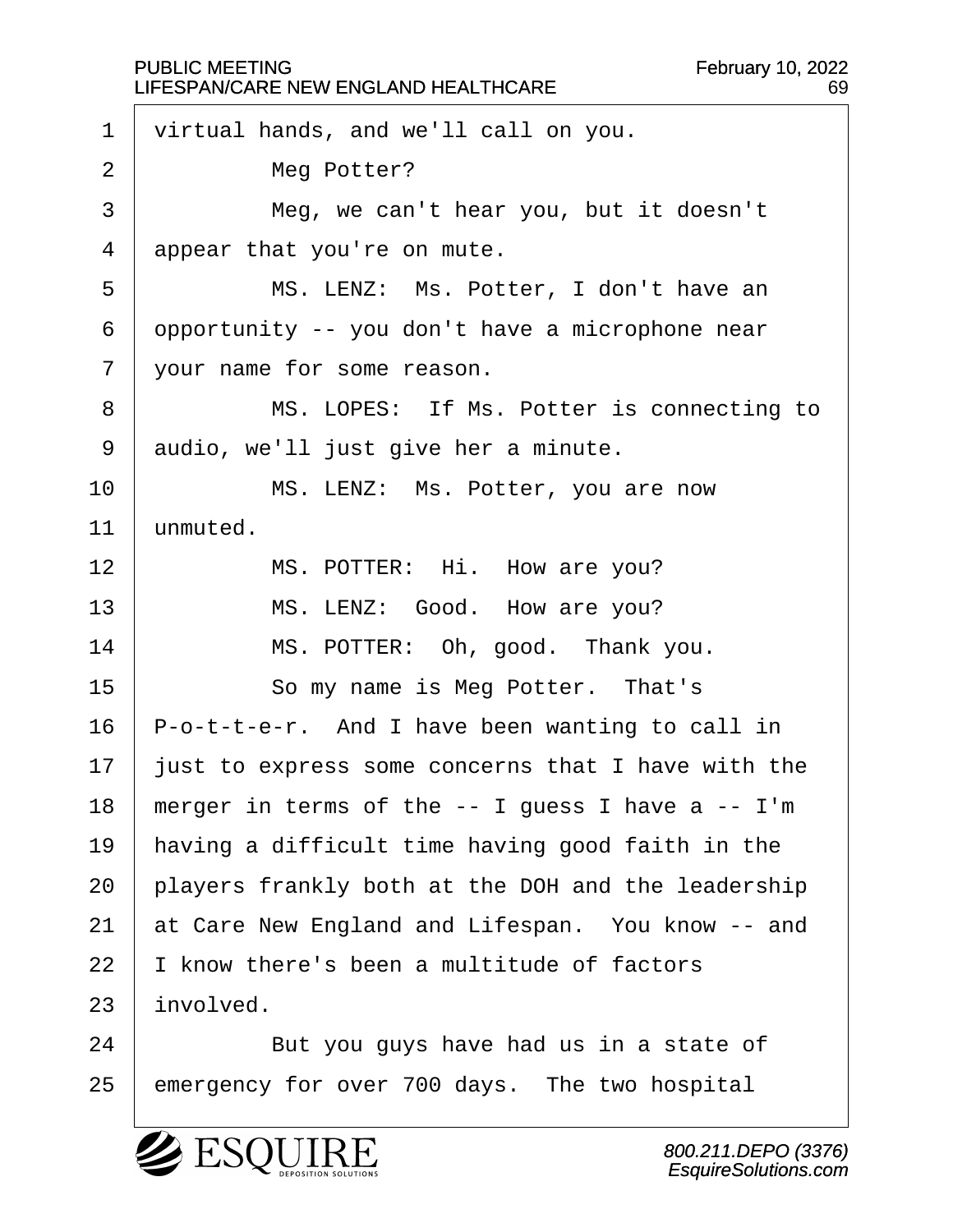$1$  systems have both been complaining publicly that 2 | they can barely meet the needs of the people. And  $3 \mid$  so I guess I just want to say that it takes a 4 really interesting kind of hubris to ask the public  $5$  to get behind a merger of two questionable  $6$  | non-profits who really do disquise a lot of income  $7$  in terms of bonuses and, you know, salaries, and  $8$  also extending their services through physician  $-$ -9 | their physician network, et cetera. 10 | So, I mean, I just really hope that the  $11$  public questions whether or not this is in our best  $12$  interest or not, especially given the auspicious 13 circumstances under which we're being asked to 14 consider it. 15 | MS. LOPES: Thank you. 16· · · · · · Is anyone else interested in providing 17 | public comments? 18 | (Pause.) 19 | MS. LOPES: Again, we are scheduled to 20  $\vert$  hear public comments until 8:00 p.m. tonight, and  $21$  the attorney general and the Rhode Island 22 | Department of Health representatives will remain in 23  $\vert$  this public meeting for another 15 minutes. If  $24$  anyone has any public comments that they'd like to 25 | share, please raise your virtual hands.

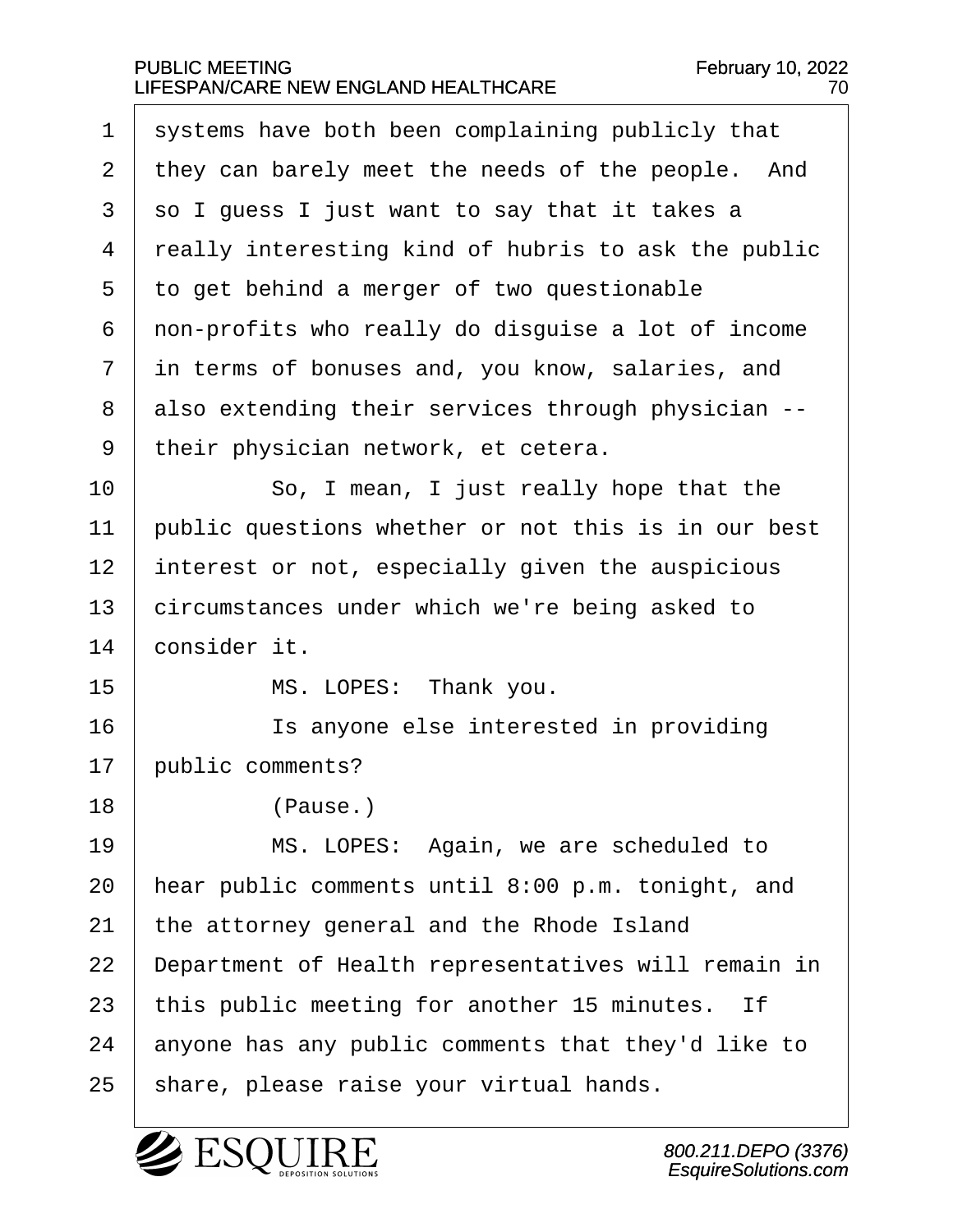1 | (Pause.) 2 | MS. LOPES: Has anyone joined us recently 3 | who would like to provide comments? 4 a · · · · · · · Again, we will hold this meeting open 5 until 8:00. Should anyone still choose to provide  $6$  comments, please raise your virtual hands.  $7$  |  $( \text{Pause.})$ 8 | MS. LENZ: Fern, as we are closing in on  $9 \mid 8:00$ , I would just like to put on the record the  $10$  | number of participants in attendance tonight. 11 | This meeting started shortly after  $12\mid 6:00 \text{ p.m.}$ , and we quickly had over 100 13 | participants, peaking at  $6:44$  p.m. at 119 14 participants.  $15$   $\vert$  Right now, at 7:59 p.m. we have 50  $16$  | participants left. We thank you all for your  $17$  attendance this evening. 18 | I am just going to unmute the attorney 19 | general and Sandra Powell, if they would like to  $20$  say any final words. 21 | MS. POWELL: All right. Maybe I'll just  $22$   $\overline{ }$  take one moment to add for the record the  $23$  | appreciation I think of all parties for the  $24$  earnestness of the comments that were made this 25 | evening. As said earlier, we will certainly take

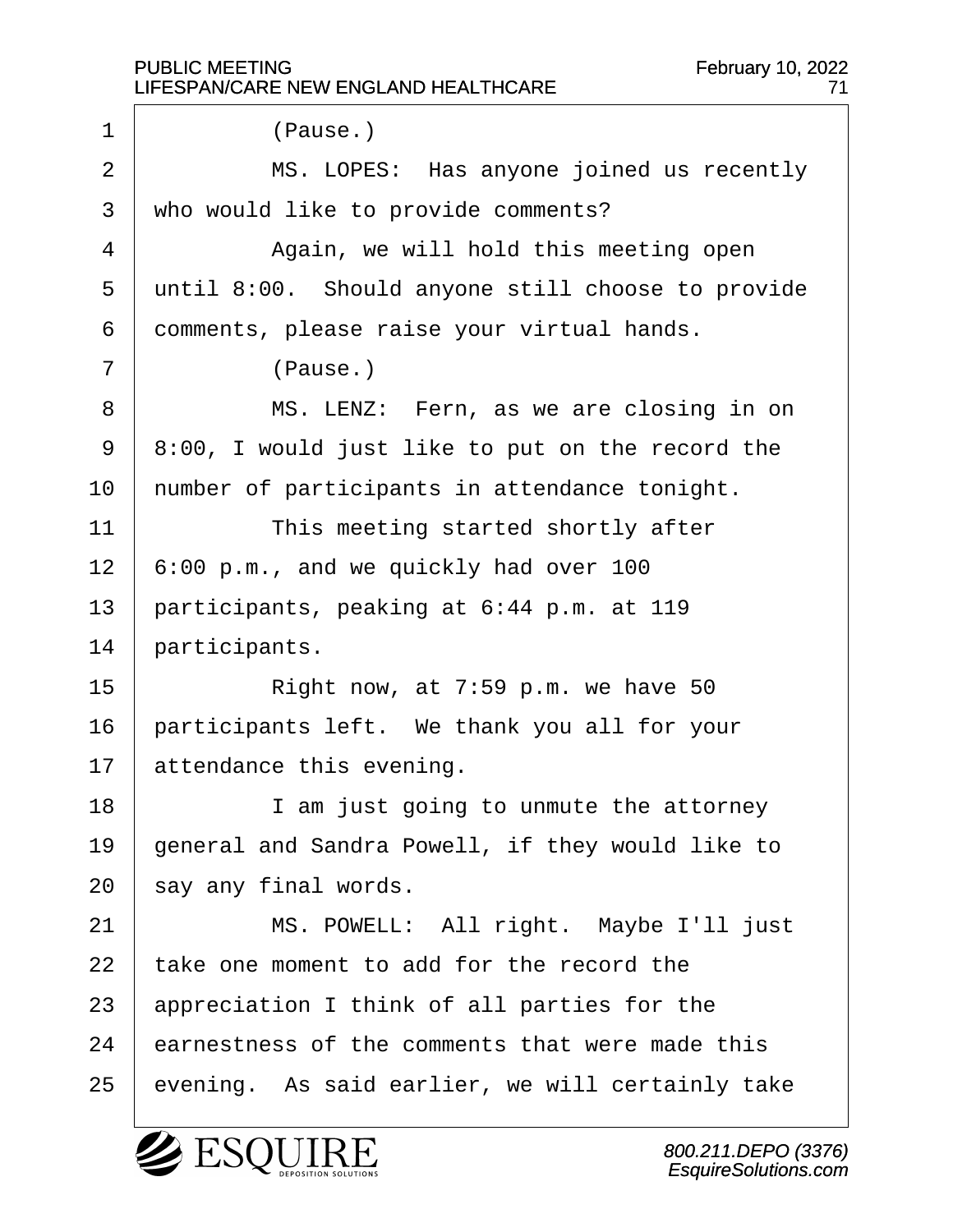| 1              | them into strict account as we complete $-$ - or    |
|----------------|-----------------------------------------------------|
| $\overline{2}$ | continue our review to completion of this merger    |
| 3              | application before the departments. I want to       |
| 4              | offer my thanks to everyone who offered a           |
| 5              | commentary this evening.                            |
| 6              | MS. WEIZENBAUM: On behalf of the Office             |
| 7              | of the Attorney General, I'd likewise like to thank |
| 8              | everybody who participated. You offered very        |
| 9              | insightful and important comments, and we will take |
| 10             | them into consideration as well. So, thank you,     |
| 11             | and have a good evening.                            |
| 12             | MS. LENZ: The meeting is now concluded.             |
| 13             | (MEETING CONCLUDED AT 8:01 P.M.)                    |
| 14             |                                                     |
| 15             |                                                     |
| 16             |                                                     |
| 17             |                                                     |
| 18             |                                                     |
| 19             |                                                     |
| 20             |                                                     |
| 21             |                                                     |
| 22             |                                                     |
| 23             |                                                     |
| 24             |                                                     |
| 25             |                                                     |
|                | $2$ ES<br>800.211.DEPO (337<br>EsquireSolutions.co. |